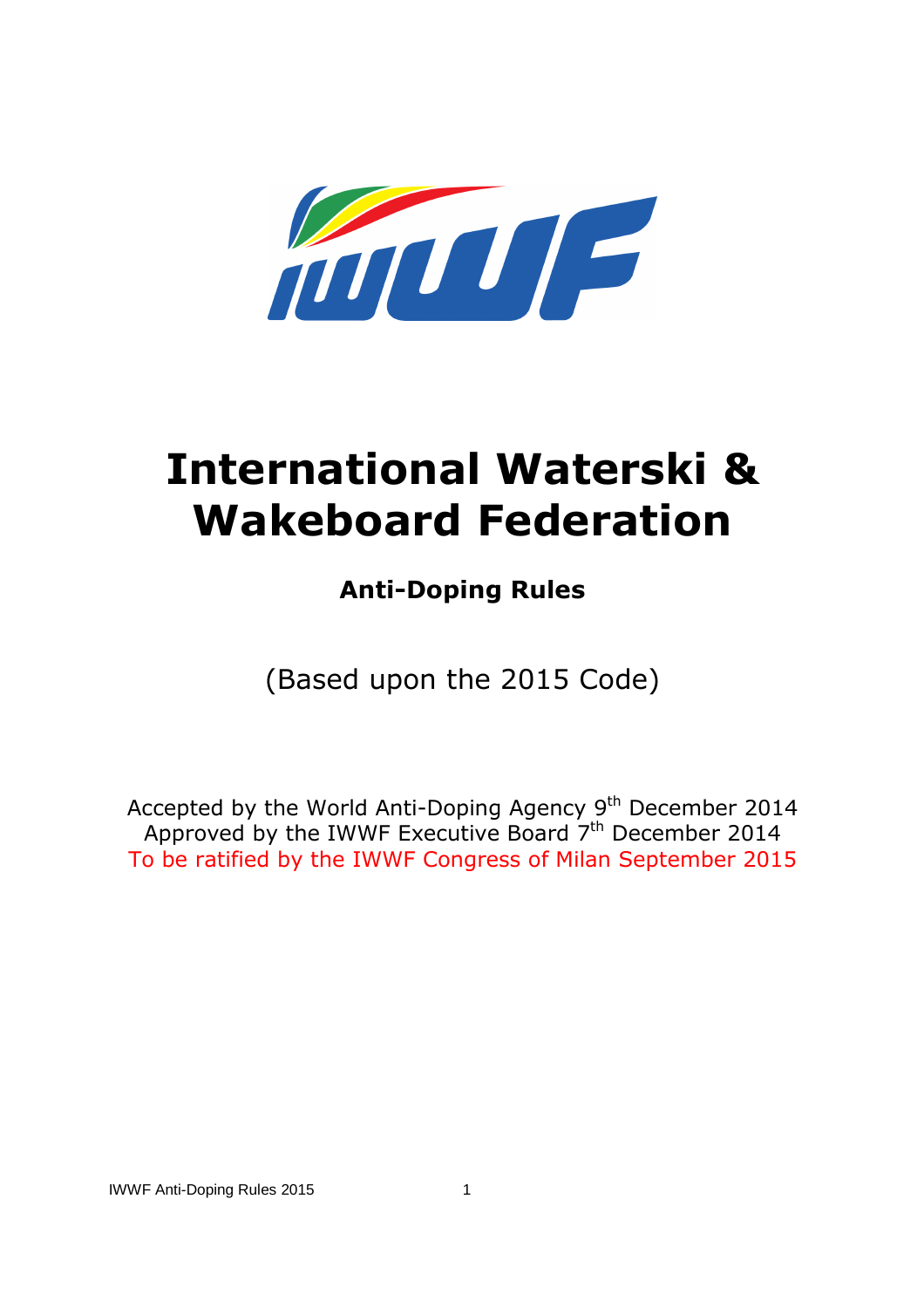# **TABLE OF CONTENTS**

|                   | FUNDAMENTAL RATIONALE FOR THE CODE AND IWWF'S ANTI-DOPING RULES  3                           |
|-------------------|----------------------------------------------------------------------------------------------|
| <b>ARTICLE 1</b>  |                                                                                              |
| <b>ARTICLE 2</b>  |                                                                                              |
| <b>ARTICLE 3</b>  |                                                                                              |
| <b>ARTICLE 4</b>  |                                                                                              |
| <b>ARTICLE 5</b>  |                                                                                              |
| <b>ARTICLE 6</b>  |                                                                                              |
| <b>ARTICLE 7</b>  |                                                                                              |
| <b>ARTICLE 8</b>  |                                                                                              |
| <b>ARTICLE 9</b>  |                                                                                              |
| <b>ARTICLE 10</b> |                                                                                              |
| <b>ARTICLE 11</b> |                                                                                              |
| <b>ARTICLE 12</b> |                                                                                              |
| <b>ARTICLE 13</b> |                                                                                              |
| <b>ARTICLE 14</b> |                                                                                              |
| <b>ARTICLE 15</b> |                                                                                              |
| <b>ARTICLE 16</b> | <b>INCORPORATION OF IWWF ANTI-DOPING RULES AND OBLIGATIONS OF NATIONAL FEDERATIONS</b><br>55 |
| <b>ARTICLE 17</b> |                                                                                              |
| <b>ARTICLE 18</b> |                                                                                              |
| <b>ARTICLE 19</b> |                                                                                              |
| <b>ARTICLE 20</b> |                                                                                              |
| <b>ARTICLE 21</b> |                                                                                              |
| <b>ARTICLE 22</b> | ADDITIONAL ROLES AND RESPONSIBILITIES OF ATHLETES AND OTHER PERSONS  58                      |
| <b>APPENDIX 1</b> |                                                                                              |
| <b>APPENDIX 2</b> |                                                                                              |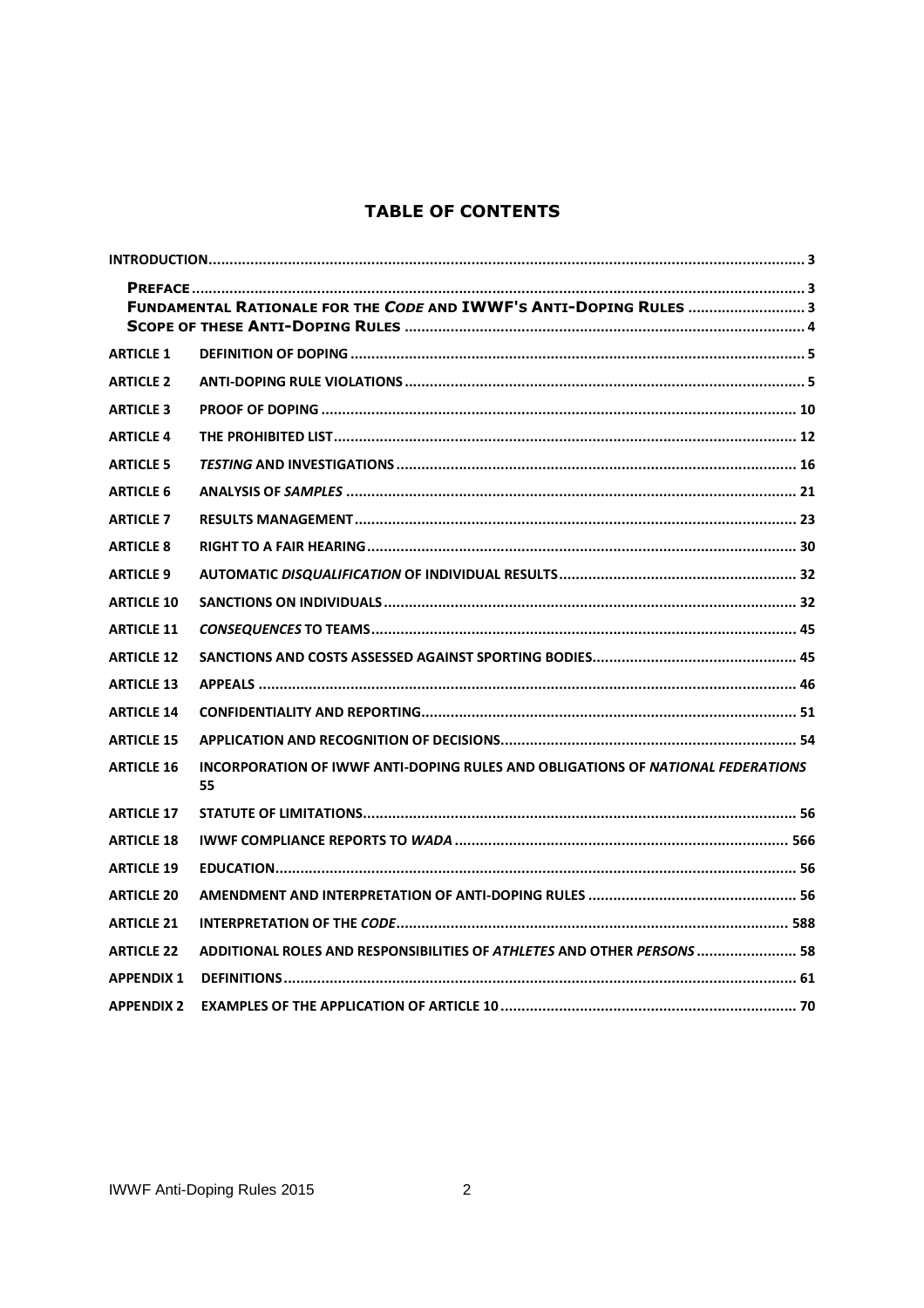#### **INTERNATIONAL WATERSKI & WAKEBOARD FEDERATION ANTI-DOPING RULES**

#### **INTRODUCTION**

#### **Preface**

At the (then) International Water Ski Federation Congress held on September 18, 2003 in Howey on the Hills, Florida, USA, the International Waterski Federation (now International Waterski & Wakeboard Federation or "IWWF") accepted to implement the World Anti-Doping Code (the 2004 Code). The revised 2009 and 2015 World Anti-Doping Code (the "*Code*") were accepted by the IWWF Executive Board, and ratified at the IWWF Congress held in Calgary, Canada on 6<sup>th</sup> August 2009. This latest version was accepted by the IWWF Executive Board in December 2014 and will be ratified at the IWWF Congress in Milan in September 2015. These Anti-Doping Rules are adopted and implemented in accordance with IWWF's responsibilities under the *Code*, and in furtherance of IWWF's continuing efforts to eradicate doping in the sport of water skiing and wakeboard.

*Athletes* and other *Persons* accept these rules as a condition of participation and shall be bound by them. These Anti-Doping Rules, like *Competition* rules, are sport rules governing the conditions under which sport is played. These sport-specific rules and procedures, aimed at enforcing anti-doping principles in a global and harmonized manner, are distinct in nature from criminal and civil laws, and therefore are not intended to be subject to or limited by any national requirements and legal standards applicable to criminal, or civil proceedings, or employment matters. When reviewing the facts and the law of a given case, all courts, arbitral tribunals and other adjudicating bodies should be aware of and respect the distinct nature of these Anti-Doping Rules implementing the *Code* and the fact that these rules represent the consensus of a broad spectrum of stakeholders around the world as to what is necessary to protect and ensure fair sport.

#### **Fundamental Rationale for the** *Code* **and IWWF's Anti-Doping Rules**

Anti-doping programs seek to preserve what is intrinsically valuable about sport. This intrinsic value is often referred to as "the spirit of sport". It is the essence of Olympism, the pursuit of human excellence through the dedicated perfection of each person's natural talents. It is how we play true. The spirit of sport is the celebration of the human spirit, body and mind, and is reflected in values we find in and through sport, including:

3

- Ethics, fair play and honesty
- Health
- Excellence in performance
- Character and education
- Fun and joy
- Teamwork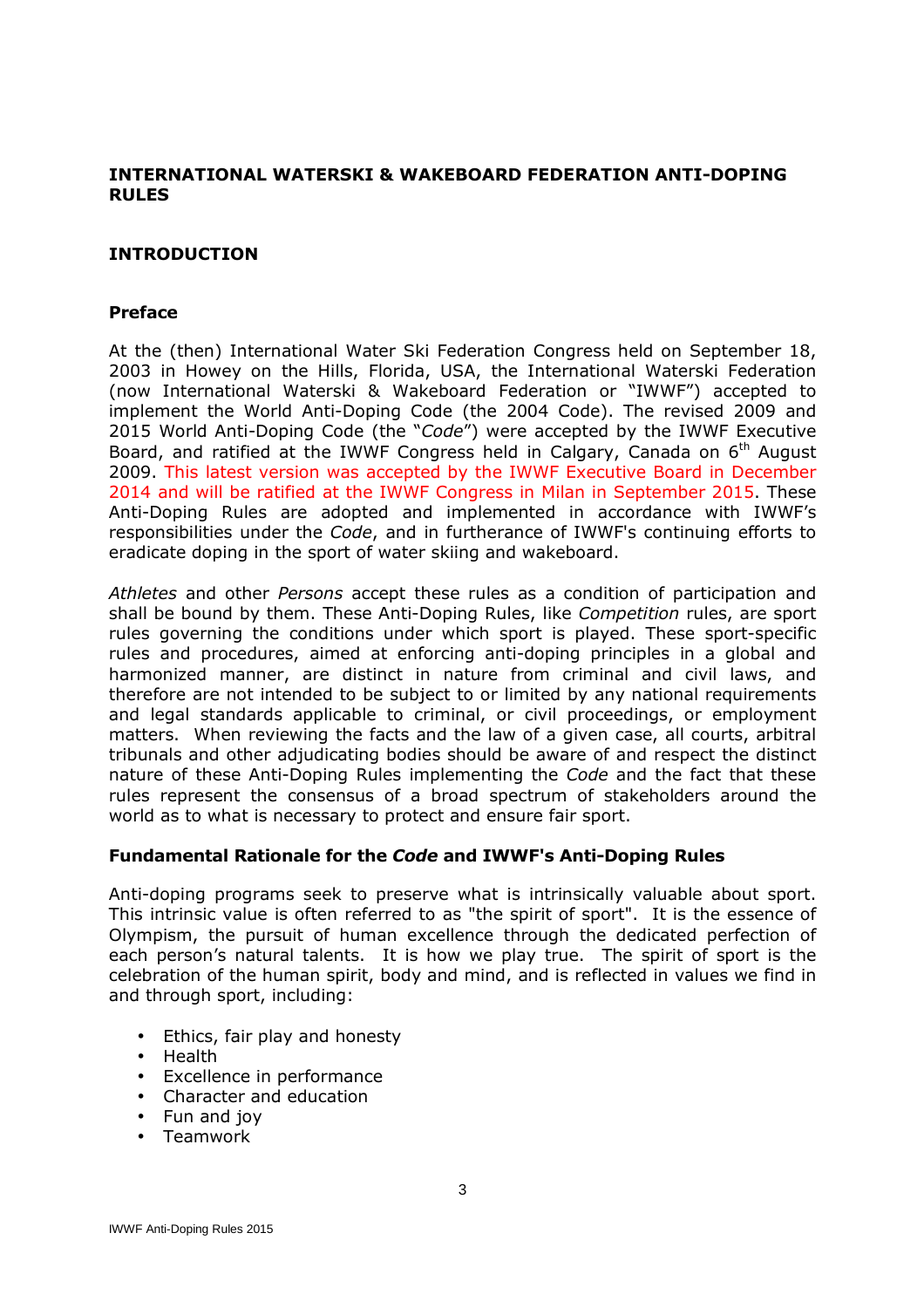- Dedication and commitment
- Respect for rules and laws
- Respect for self and other *Participants*
- Courage
- Community and solidarity

Doping is fundamentally contrary to the spirit of sport.

The International Waterski and Wakeboard Federation has long been committed to the sport of water skiing being carried out with the highest standards of excellence, ethics and the spirit of fair play. The Anti-Doping Program has included testing at both World and Regional Championships under the auspices of the IWWF over the past several years. Many World Cup and Professional events have also included doping controls as part of the competition. Many member National Federations also have conducted extensive Anti-Doping Programs.

#### **Scope of these Anti-Doping Rules**

These Anti-Doping Rules shall apply to IWWF, all Confederations, and to each of IWWF's *National Federations.* They also apply to the following *Athletes*, *Athlete Support Personnel* and other *Persons*, each of whom is deemed, as a condition of his/her membership, accreditation and/or participation in the sport, to have agreed to be bound by these Anti-Doping Rules, and to have submitted to the authority of IWWF to enforce these Anti-Doping Rules and to the jurisdiction of the hearing panels specified in Article 8 and Article 13 to hear and determine cases and appeals brought under these Anti-Doping Rules:

- a. all *Athletes* and *Athlete Support Personnel* who are members of IWWF, or of any *National Federation*, or of any member or affiliate organization of any *National Federation* (including any clubs, teams, associations or leagues);
- b. all *Athletes* and *Athlete Support Personnel* participating in such capacity in *Events*, *Competitions* and other activities organized, convened, authorized or recognized by IWWF, or any *National Federation*, or any member or affiliate organization of any *National Federation* (including any clubs, teams, associations or leagues), wherever held;
- c. any other *Athlete* or *Athlete Support Personnel* or other *Person* who, by virtue of an accreditation, a license or other contractual arrangement, or otherwise, is subject to the jurisdiction of IWWF, or of any *National Federation*, or of any member or affiliate organization of any *National Federation* (including any clubs, teams, associations or leagues), for purposes of anti-doping. To be eligible for participation in *International Events*, a competitor must have a license issued by his or her *National Federation*. All Athletes registered for an IWWF sanctioned Event shall be deemed to have accepted the rules of the IWWF, including these IWWF Anti-Doping Rules;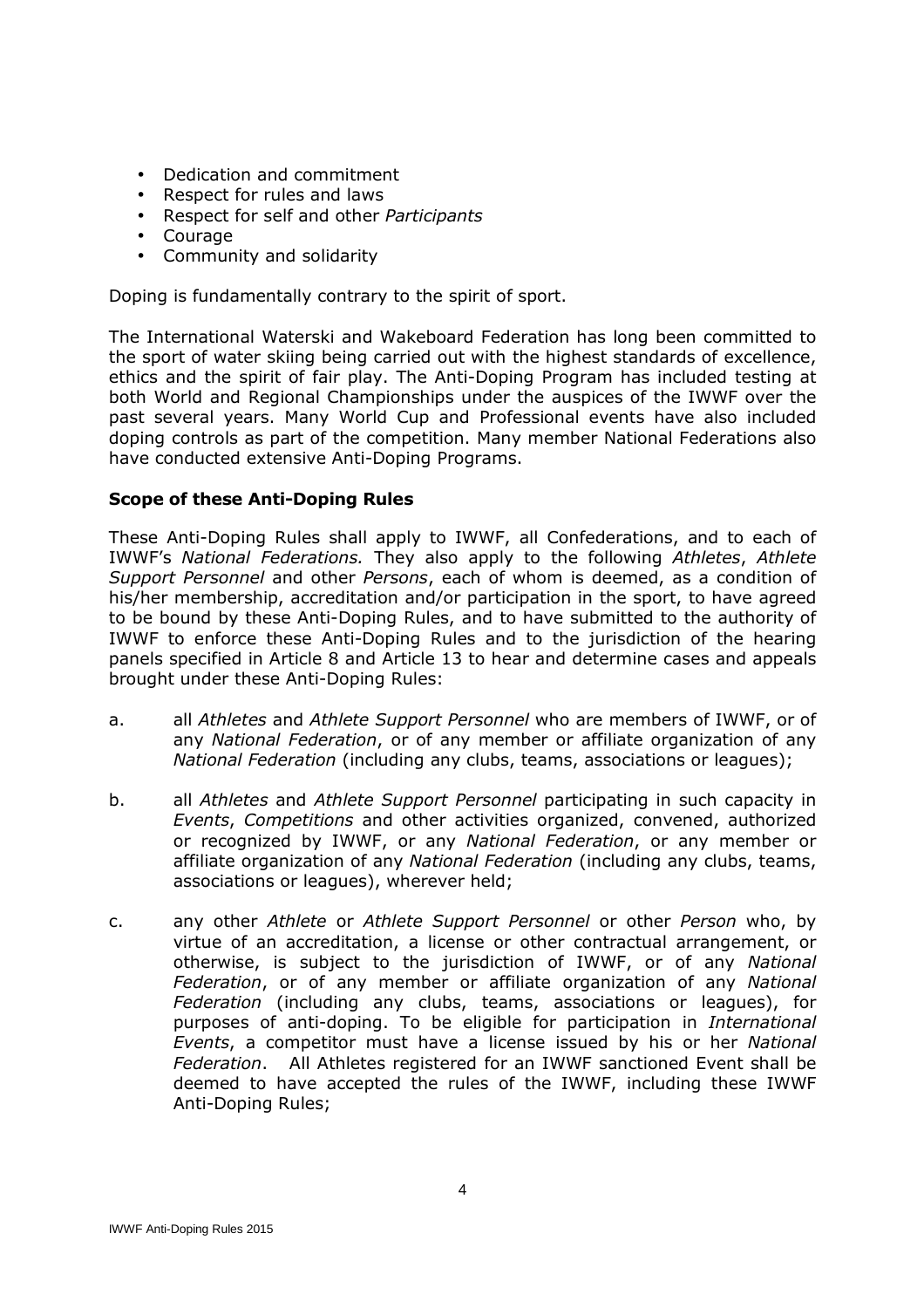Within the overall pool of *Athletes* set out above who are bound by and required to comply with these Anti-Doping Rules, the following *Athletes* shall be considered to be *International-Level Athletes* for purposes of these Anti-Doping Rules, and therefore the specific provisions in these Anti-Doping Rules applicable to *International-Level Athletes* (as regards *Testing* but also as regards *TUEs*, whereabouts information, results management, and appeals) shall apply to such *Athletes*:

i. *Athletes* who were eligible to participate as individual athletes in, or who finished in the top 10 places at, the most recently held biannual IWWF World Championship in the following sports divisions and Events:

World Tournament Open Championships; World Disabled Championships; World Barefoot Open Championships; World Cableski Open Championships; World Wakeboard (Boat) Open Championships; World Cable Wakeboard Open Championships; World Waterski Racing Championships – Open Category;

- ii. *Athletes* who are qualified to participate in IWWF World Cup events;
- iii. *Athletes* who are part of the IWWF Registered Testing Pool.

# **ARTICLE 1 DEFINITION OF DOPING**

Doping is defined as the occurrence of one or more of the anti-doping rule violations set forth in Article 2.1 through Article 2.10 of these Anti-Doping Rules.

# **ARTICLE 2 ANTI-DOPING RULE VIOLATIONS**

The purpose of Article 2 is to specify the circumstances and conduct which constitute anti-doping rule violations. Hearings in doping cases will proceed based on the assertion that one or more of these specific rules have been violated.

*Athletes* or other *Persons* shall be responsible for knowing what constitutes an antidoping rule violation and the substances and methods which have been included on the *Prohibited List*.

The following constitute anti-doping rule violations:

#### **2.1 Presence of a** *Prohibited Substance* **or its** *Metabolites* **or**  *Markers* **in an** *Athlete's Sample*

**2.1.1** It is each *Athlete's* personal duty to ensure that no *Prohibited Substance* enters his or her body. *Athletes* are responsible for any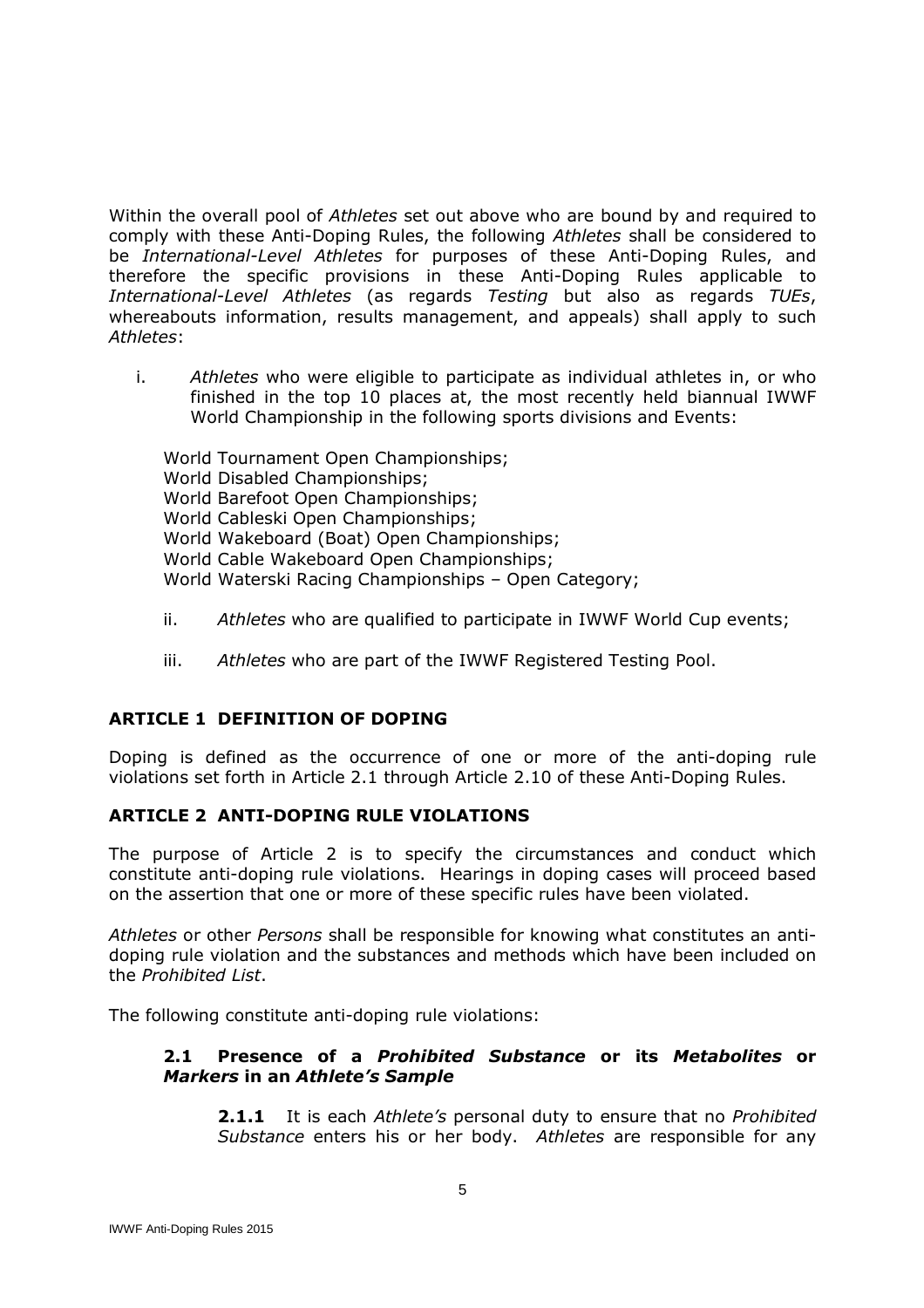*Prohibited Substance* or its *Metabolites* or *Markers* found to be present in their *Samples*. Accordingly, it is not necessary that intent, *Fault*, negligence or knowing *Use* on the *Athlete's* part be demonstrated in order to establish an anti-doping rule violation under Article 2.1.

*[Comment to Article 2.1.1: An anti-doping rule violation is committed under this Article without regard to an Athlete's Fault. This rule has been referred to in various CAS decisions as "Strict Liability". An Athlete's Fault is taken into consideration in determining the Consequences of this anti-doping rule violation under Article 10. This principle has consistently been upheld by CAS.]*

> **2.1.2** Sufficient proof of an anti-doping rule violation under Article 2.1 is established by any of the following: presence of a *Prohibited Substance* or its *Metabolites* or *Markers* in the *Athlete's* A *Sample* where the *Athlete* waives analysis of the B *Sample* and the B *Sample* is not analyzed; or, where the *Athlete's* B *Sample* is analyzed and the analysis of the *Athlete's* B *Sample* confirms the presence of the *Prohibited Substance* or its *Metabolites* or *Markers* found in the *Athlete's* A *Sample*; or, where the *Athlete's* B *Sample* is split into two bottles and the analysis of the second bottle confirms the presence of the *Prohibited Substance* or its *Metabolites* or *Markers* found in the first bottle.

*[Comment to Article 2.1.2: The Anti-Doping Organization with results management responsibility may, at its discretion, choose to have the B Sample analyzed even if the Athlete does not request the analysis of the B Sample.]* 

> **2.1.3** Excepting those substances for which a quantitative threshold is specifically identified in the *Prohibited List*, the presence of any quantity of a *Prohibited Substance* or its *Metabolites* or *Markers* in an *Athlete's Sample* shall constitute an anti-doping rule violation.

> **2.1.4** As an exception to the general rule of Article 2.1, the *Prohibited List* or *International Standards* may establish special criteria for the evaluation of *Prohibited Substances* that can also be produced endogenously.

# **2.2** *Use* **or** *Attempted Use* **by an** *Athlete* **of a** *Prohibited Substance* **or a** *Prohibited Method*

*[Comment to Article 2.2: It has always been the case that Use or Attempted Use of a Prohibited Substance or Prohibited Method may be established by any reliable means. As noted in the Comment to Article 3.2, unlike the proof required to establish an anti-doping rule violation under Article 2.1, Use or Attempted Use may also be established by other reliable means such as admissions by the Athlete, witness statements, documentary evidence, conclusions drawn from longitudinal profiling, including data collected as part of the Athlete Biological Passport, or other analytical information which does not otherwise satisfy all the requirements to establish "Presence" of a Prohibited Substance under Article 2.1. For example, Use*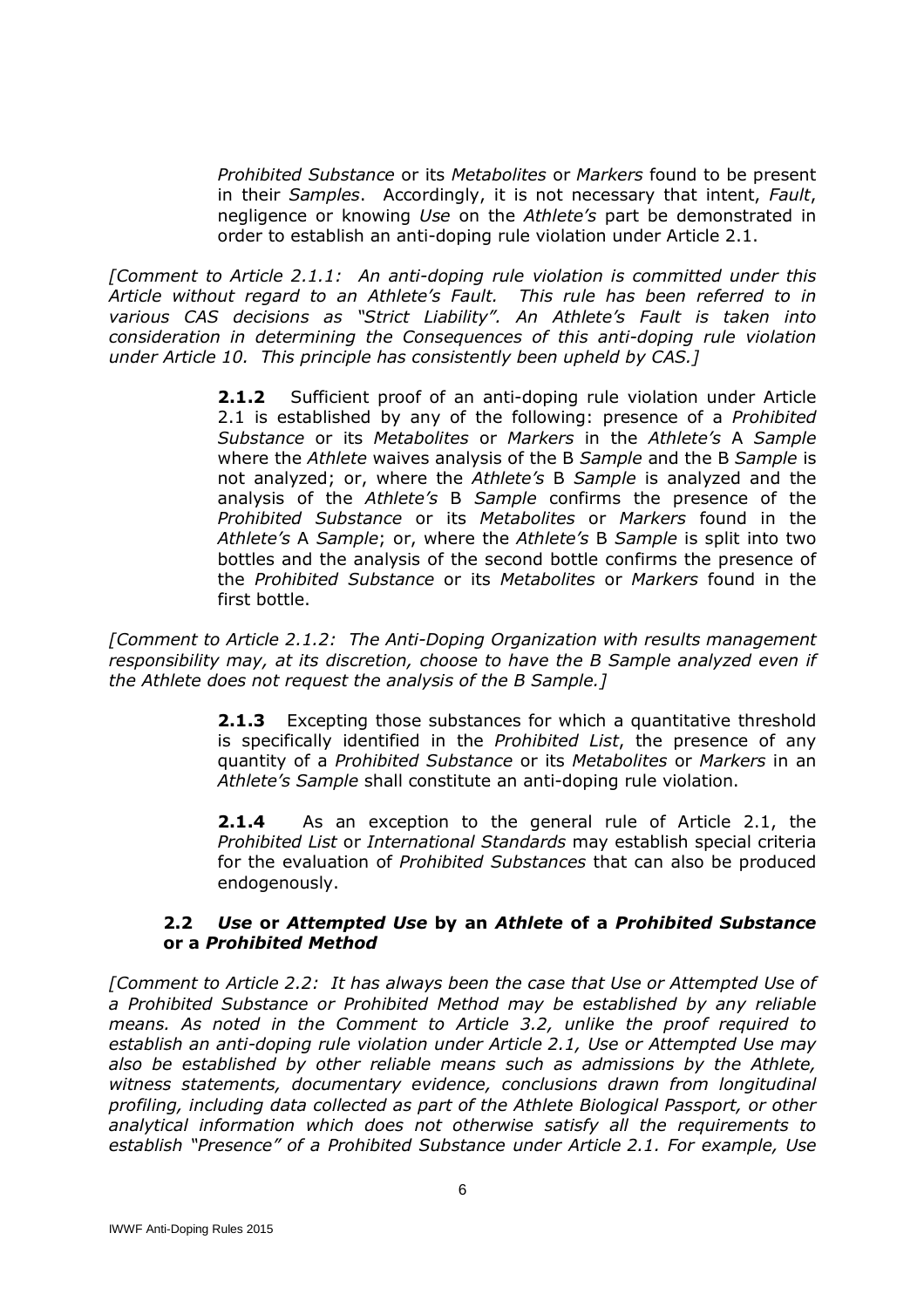*may be established based upon reliable analytical data from the analysis of an A Sample (without confirmation from an analysis of a B Sample) or from the analysis of a B Sample alone where the Anti-Doping Organization provides a satisfactory explanation for the lack of confirmation in the other Sample.]* 

> **2.2.1** It is each *Athlete*'s personal duty to ensure that no *Prohibited Substance* enters his or her body and that no *Prohibited Method* is *Used*. Accordingly, it is not necessary that intent, *Fault*, negligence or knowing *Use* on the *Athlete*'s part be demonstrated in order to establish an anti-doping rule violation for *Use* of a *Prohibited Substance* or a *Prohibited Method*.

> **2.2.2** The success or failure of the *Use* or *Attempted Use* of a *Prohibited Substance* or *Prohibited Method* is not material. It is sufficient that the *Prohibited Substance* or *Prohibited Method* was *Used* or *Attempted* to be *Used* for an anti-doping rule violation to be committed.

*[Comment to Article 2.2.2: Demonstrating the "Attempted Use" of a Prohibited Substance or a Prohibited Method requires proof of intent on the Athlete's part. The fact that intent may be required to prove this particular anti-doping rule violation does not undermine the Strict Liability principle established for violations of Article 2.1 and violations of Article 2.2 in respect of Use of a Prohibited Substance or Prohibited Method.* 

*An Athlete's "Use" of a Prohibited Substance constitutes an anti-doping rule violation unless such substance is not prohibited Out-of-Competition and the Athlete's Use takes place Out-of-Competition. (However, the presence of a Prohibited Substance or its Metabolites or Markers in a Sample collected In-Competition is a violation of Article 2.1 regardless of when that substance might have been administered).]* 

# **2.3 Evading, Refusing or Failing to Submit to** *Sample* **Collection**

Evading *Sample* collection, or without compelling justification refusing or failing to submit to *Sample* collection after notification as authorized in these Anti-Doping Rules or other applicable anti-doping rules.

*[Comment to Article 2.3: For example, it would be an anti-doping rule violation of "evading Sample collection" if it were established that an Athlete was deliberately avoiding a Doping Control official to evade notification or Testing. A violation of "failing to submit to Sample collection" may be based on either intentional or negligent conduct of the Athlete, while "evading" or "refusing" Sample collection contemplates intentional conduct by the Athlete.]* 

# **2.4 Whereabouts Failures**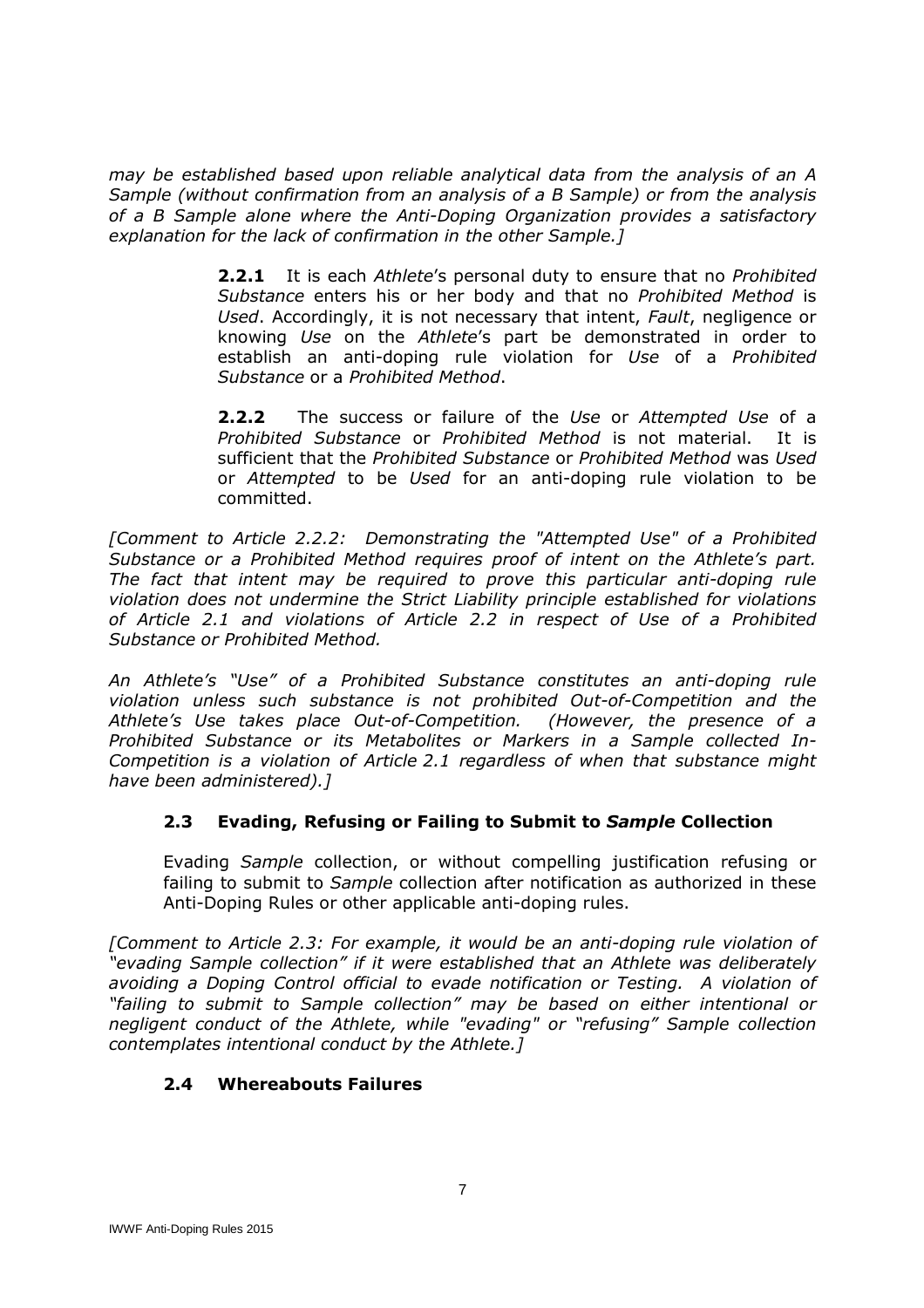Any combination of three missed tests and/or filing failures, as defined in the International Standard for Testing and Investigations, within a twelve-month period by an *Athlete* in *a Registered Testing Pool.* 

# **2.5** *Tampering* **or** *Attempted Tampering* **with any part of** *Doping Control*

Conduct which subverts the *Doping Control* process but which would not otherwise be included in the definition of *Prohibited Methods. Tampering*  shall include, without limitation, intentionally interfering or attempting to interfere with a *Doping Control* official, providing fraudulent information to an *Anti-Doping Organization*, or intimidating or attempting to intimidate a potential witness.

*[Comment to Article 2.5: For example, this Article would prohibit altering identification numbers on a Doping Control form during Testing, breaking the B bottle at the time of B Sample analysis, or altering a Sample by the addition of a foreign substance. Offensive conduct towards a Doping Control official or other Person involved in Doping Control which does not otherwise constitute Tampering shall be addressed in the disciplinary rules of sport organizations.]* 

# **2.6** *Possession* **of a** *Prohibited Substance* **or a** *Prohibited Method*

**2.6.1** *Possession* by an *Athlete In-Competition* of any *Prohibited Substance* or any *Prohibited Method*, or *Possession* by an *Athlete Outof-Competition* of any *Prohibited Substance* or any *Prohibited Method*  which is prohibited *Out-of-Competition* unless the *Athlete* establishes that the *Possession* is consistent with a Therapeutic Use Exemption ("*TUE*") granted in accordance with Article 4.4 or other acceptable justification.

**2.6.2** *Possession* by an *Athlete Support Person In-Competition* of any *Prohibited Substance* or any *Prohibited Method*, or *Possession* by an *Athlete Support Person Out-of-Competition* of any *Prohibited Substance* or any *Prohibited Method* which is prohibited *Out-of-Competition* in connection with an *Athlete*, *Competition* or training, unless the *Athlete Support Person* establishes that the *Possession* is consistent with a *TUE* granted to an *Athlete* in accordance with Article 4.4 or other acceptable justification.

*[Comment to Articles 2.6.1 and 2.6.2: Acceptable justification would not include, for example, buying or Possessing a Prohibited Substance for purposes of giving it to a friend or relative, except under justifiable medical circumstances where that Person had a physician's prescription, e.g., buying Insulin for a diabetic child.]* 

*[Comment to Article 2.6.2: Acceptable justification would include, for example, a team doctor carrying Prohibited Substances for dealing with acute and emergency situations.]*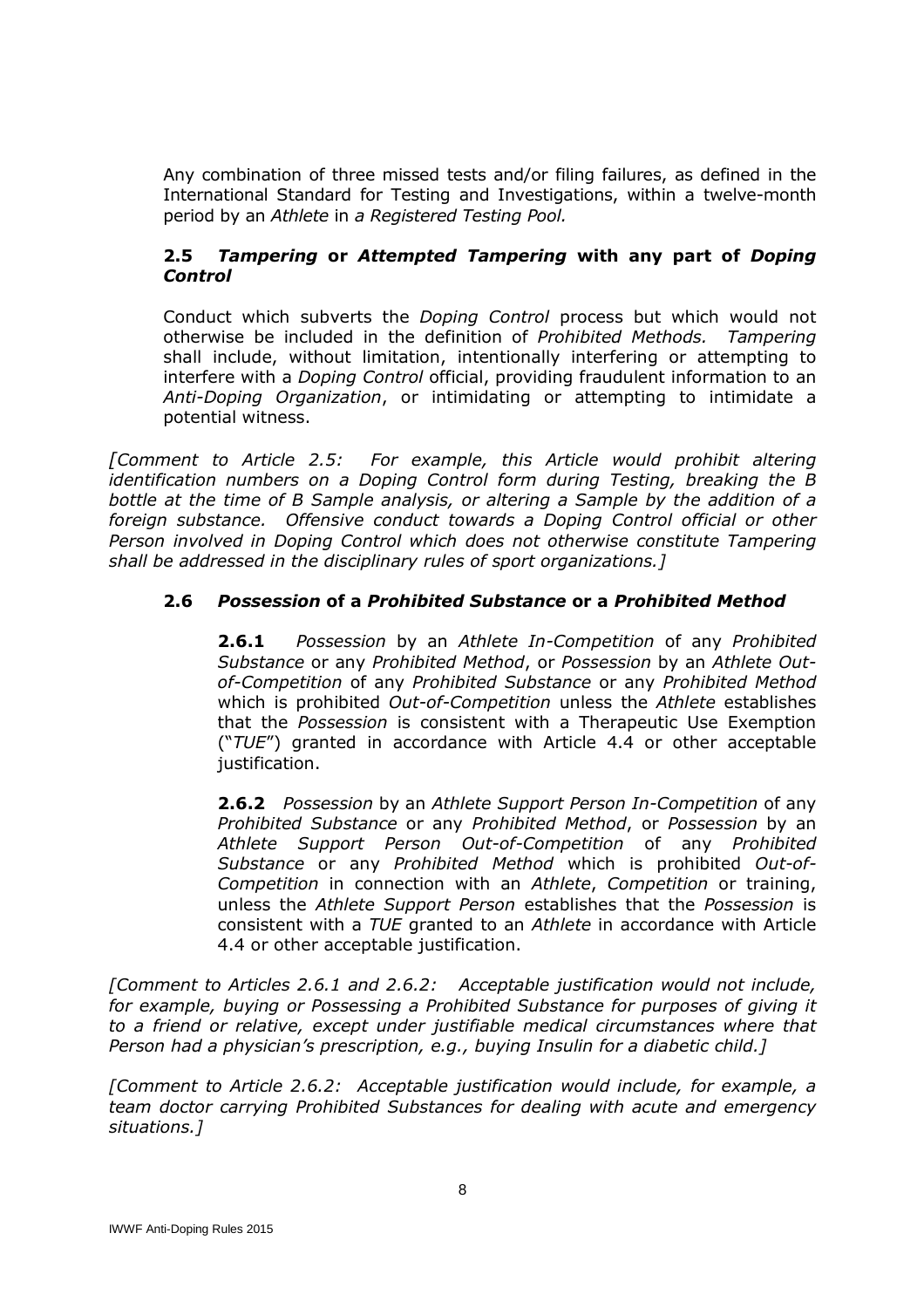# **2.7** *Trafficking* **or** *Attempted Trafficking* **in any** *Prohibited Substance* **or** *Prohibited Method*

**2.8** *Administration* **or** *Attempted Administration* **to any** *Athlete In-Competition* **of any** *Prohibited Substance or Prohibited Method,* **or**  *Administration* **or** *Attempted Administration* **to any** *Athlete Out-of-Competition* **of any** *Prohibited Substance* **or any** *Prohibited Method*  **that is prohibited** *Out-of-Competition* 

# **2.9 Complicity**

Assisting, encouraging, aiding, abetting, conspiring, covering up or any other type of intentional complicity involving an anti-doping rule violation, *Attempted* anti-doping rule violation or violation of Article 10.12.1 by another *Person*.

# **2.10 Prohibited Association**

Association by an *Athlete* or other *Person* subject to the authority of an *Anti-Doping Organization* in a professional or sport-related capacity with any *Athlete Support Person* who:

**2.10.1** If subject to the authority of an *Anti-Doping Organization*, is serving a period of *Ineligibility*; or

**2.10.2** If not subject to the authority of an *Anti-Doping Organization* and where *Ineligibility* has not been addressed in a results management process pursuant to the *Code*, has been convicted or found in a criminal, disciplinary or professional proceeding to have engaged in conduct which would have constituted a violation of anti-doping rules if *Code*-compliant rules had been applicable to such *Person.* The disqualifying status of such *Person* shall be in force for the longer of six years from the criminal, professional or disciplinary decision or the duration of the criminal, disciplinary or professional sanction imposed; or

**2.10.3** Is serving as a front or intermediary for an individual described in Article 2.10.1 or 2.10.2.

In order for this provision to apply, it is necessary that the *Athlete* or other *Person* has previously been advised in writing by an *Anti-Doping Organization* with jurisdiction over the *Athlete* or other *Person*, or by *WADA*, of the *Athlete Support Person*'s disqualifying status and the potential *Consequence* of prohibited association and that the *Athlete* or other *Person* can reasonably avoid the association. The *Anti-Doping Organization* shall also use reasonable efforts to advise the *Athlete Support Person* who is the subject of the notice to the *Athlete* or other *Person* that the *Athlete Support Person* may, within 15 days, come forward to the *Anti-Doping Organization* to explain that the criteria described in Articles 2.10.1 and 2.10.2 do not apply to him or her. (Notwithstanding Article 17, this Article applies even when the *Athlete*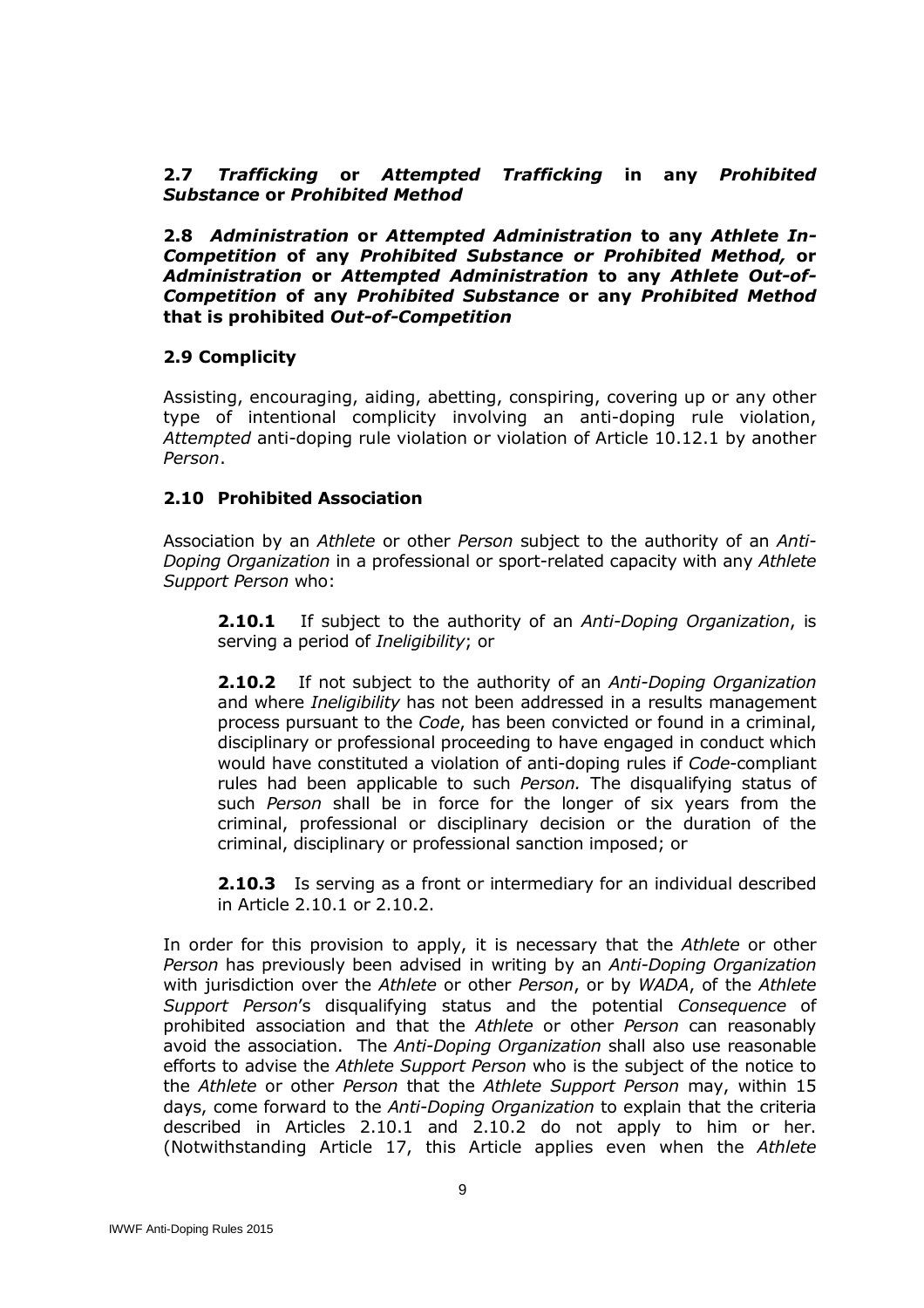*Support Person's* disqualifying conduct occurred prior to the effective date provided in Article 20.7.)

The burden shall be on the *Athlete* or other *Person* to establish that any association with *Athlete Support Personnel* described in Article 2.10.1 or 2.10.2 is not in a professional or sport-related capacity.

*Anti-Doping Organizations* that are aware of *Athlete Support Personnel* who meet the criteria described in Article 2.10.1, 2.10.2, or 2.10.3 shall submit that information to *WADA*.

*[Comment to Article 2.10: Athletes and other Persons must not work with coaches, trainers, physicians or other Athlete Support Personnel who are Ineligible on account of an anti-doping rule violation or who have been criminally convicted or professionally disciplined in relation to doping. Some examples of the types of association which are prohibited include: obtaining training, strategy, technique, nutrition or medical advice; obtaining therapy, treatment or prescriptions; providing any bodily products for analysis; or allowing the Athlete Support Person to serve as an agent or representative. Prohibited association need not involve any form of compensation.]* 

# **ARTICLE 3 PROOF OF DOPING**

# **3.1 Burdens and Standards of Proof**

IWWF shall have the burden of establishing that an anti-doping rule violation has occurred. The standard of proof shall be whether IWWF has established an anti-doping rule violation to the comfortable satisfaction of the hearing panel bearing in mind the seriousness of the allegation which is made. This standard of proof in all cases is greater than a mere balance of probability but less than proof beyond a reasonable doubt. Where these Anti-Doping Rules place the burden of proof upon the *Athlete* or other *Person* alleged to have committed an anti-doping rule violation to rebut a presumption or establish specified facts or circumstances, the standard of proof shall be by a balance of probability.

*[Comment to Article 3.1: This standard of proof required to be met by IWWF is comparable to the standard which is applied in most countries to cases involving professional misconduct.]* 

# **3.2 Methods of Establishing Facts and Presumptions**

Facts related to anti-doping rule violations may be established by any reliable means, including admissions. The following rules of proof shall be applicable in doping cases:

*[Comment to Article 3.2: For example, IWWF may establish an anti-doping rule violation under Article 2.2 based on the Athlete's admissions, the credible testimony of third Persons, reliable documentary evidence, reliable analytical data from either*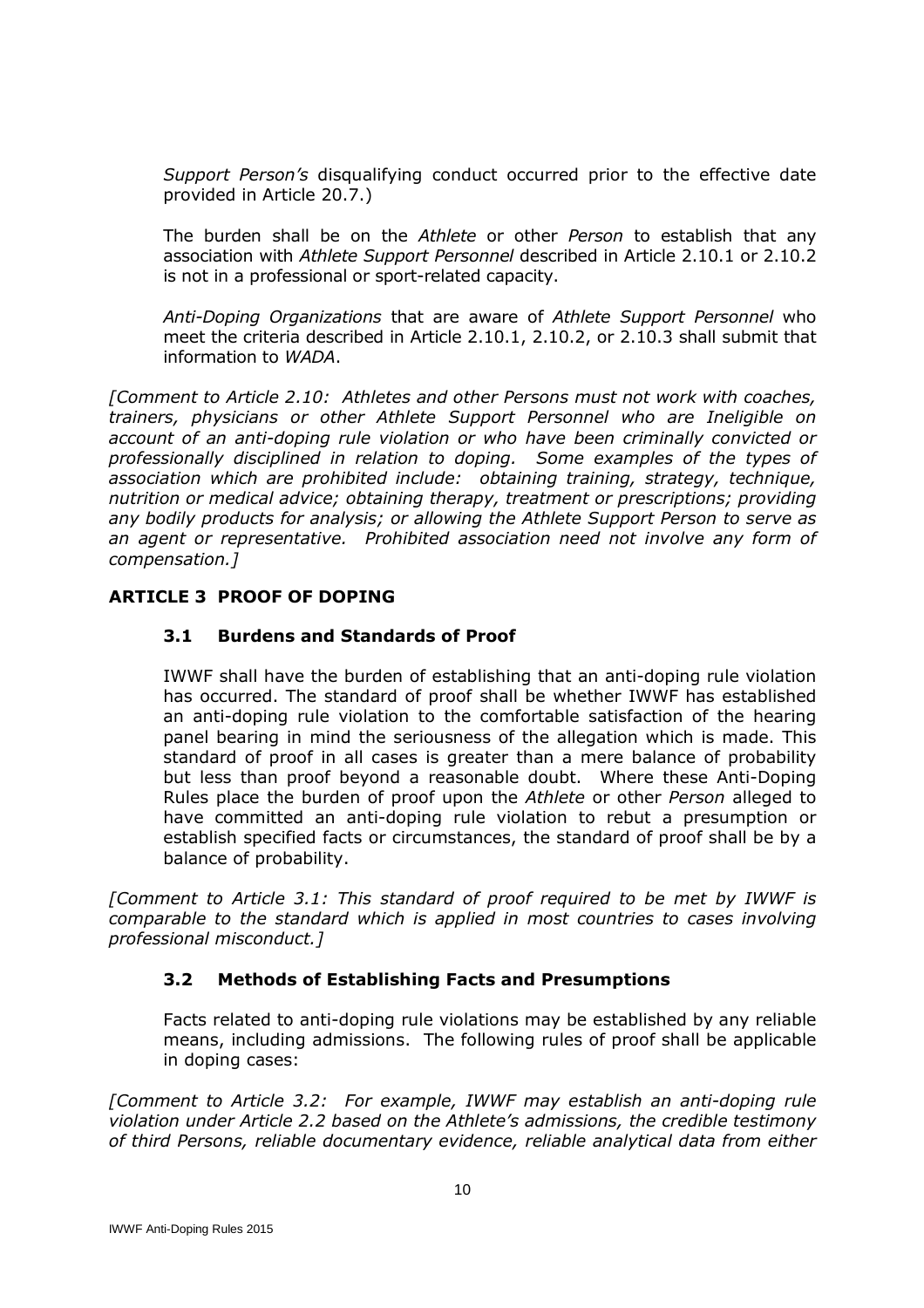*an A or B Sample as provided in the Comments to Article 2.2, or conclusions drawn from the profile of a series of the Athlete's blood or urine Samples, such as data from the Athlete Biological Passport.]* 

> **3.2.1** Analytical methods or decision limits approved by *WADA* after consultation within the relevant scientific community and which have been the subject of peer review are presumed to be scientifically valid. Any *Athlete* or other *Person* seeking to rebut this presumption of scientific validity shall, as a condition precedent to any such challenge, first notify *WADA* of the challenge and the basis of the challenge. *CAS* on its own initiative may also inform *WADA* of any such challenge. At *WADA*'s request, the *CAS* panel shall appoint an appropriate scientific expert to assist the panel in its evaluation of the challenge. Within 10 days of *WADA*'s receipt of such notice, and *WADA*'s receipt of the *CAS* file, *WADA* shall also have the right to intervene as a party, appear amicus curiae, or otherwise provide evidence in such proceeding.

> **3.2.2** *WADA*-accredited laboratories, and other laboratories approved by *WADA*, are presumed to have conducted *Sample* analysis and custodial procedures in accordance with the International Standard for Laboratories. The *Athlete* or other *Person* may rebut this presumption by establishing that a departure from the International Standard for Laboratories occurred which could reasonably have caused the *Adverse Analytical Finding*. If the *Athlete* or other *Person* rebuts the preceding presumption by showing that a departure from the International Standard for Laboratories occurred which could reasonably have caused the *Adverse Analytical Finding*, then IWWF shall have the burden to establish that such departure did not cause the *Adverse Analytical Finding*.

*[Comment to Article 3.2.2: The burden is on the Athlete or other Person to establish, by a balance of probability, a departure from the International Standard for Laboratories that could reasonably have caused the Adverse Analytical Finding. If the Athlete or other Person does so, the burden shifts to IWWF to prove to the comfortable satisfaction of the hearing panel that the departure did not cause the Adverse Analytical Finding.]* 

> **3.2.3** Departures from any other *International Standard* or other anti-doping rule or policy set forth in the *Code* or these Anti-Doping Rules which did not cause an *Adverse Analytical Finding* or other antidoping rule violation shall not invalidate such evidence or results. If the *Athlete* or other *Person* establishes a departure from another *International Standard* or other anti-doping rule or policy which could reasonably have caused an anti-doping rule violation based on an *Adverse Analytical Finding* or other anti-doping rule violation, then IWWF shall have the burden to establish that such departure did not cause the *Adverse Analytical Finding* or the factual basis for the antidoping rule violation.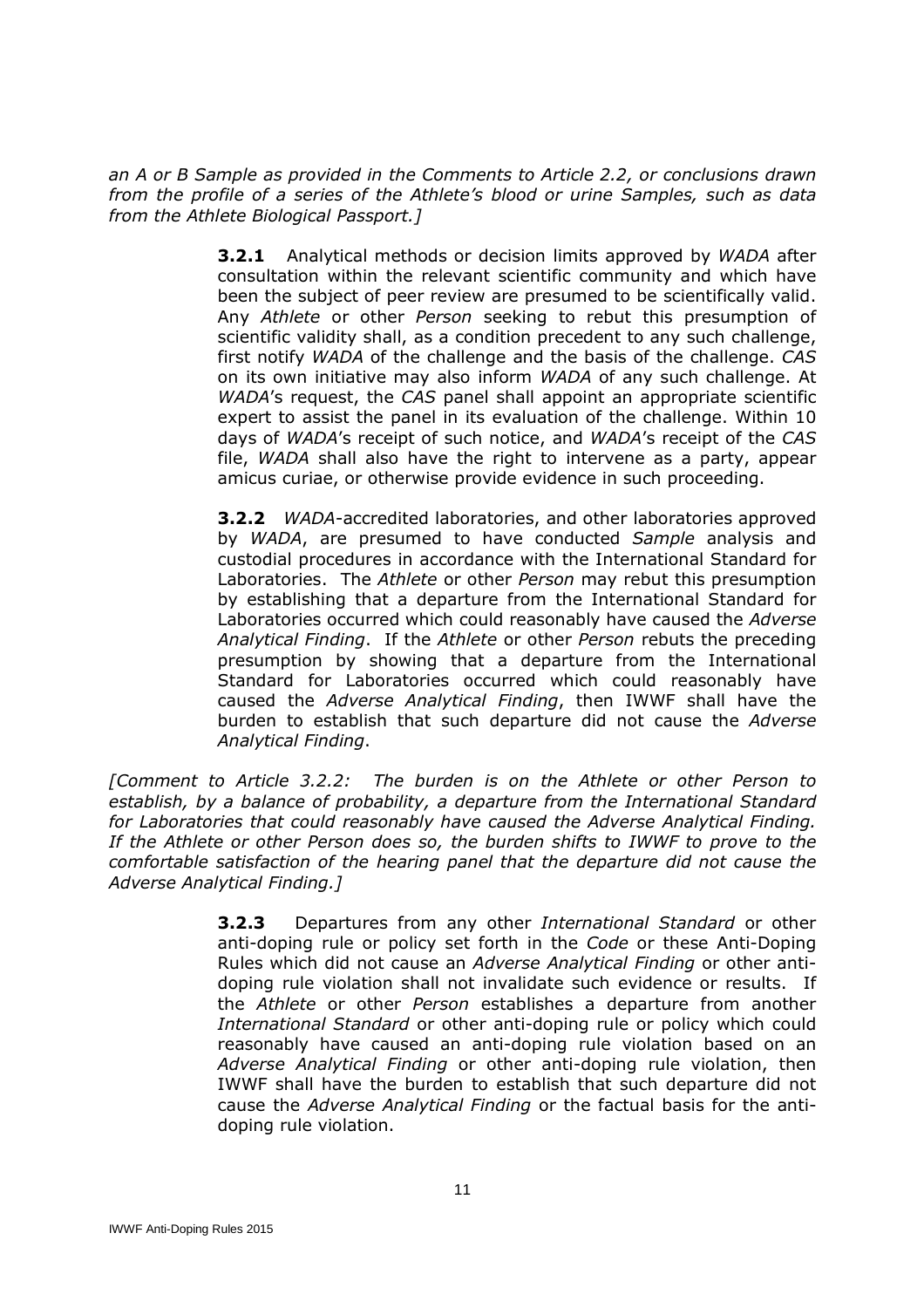**3.2.4** The facts established by a decision of a court or professional disciplinary tribunal of competent jurisdiction which is not the subject of a pending appeal shall be irrebuttable evidence against the *Athlete* or other *Person* to whom the decision pertained of those facts unless the *Athlete* or other *Person* establishes that the decision violated principles of natural justice.

**3.2.5** The hearing panel in a hearing on an anti-doping rule violation may draw an inference adverse to the *Athlete* or other *Person* who is asserted to have committed an anti-doping rule violation based on the *Athlete's* or other *Person*'s refusal, after a request made in a reasonable time in advance of the hearing, to appear at the hearing (either in person or telephonically as directed by the hearing panel) and to answer questions from the hearing panel or IWWF.

# **ARTICLE 4 THE PROHIBITED LIST**

# **4.1 Incorporation of the** *Prohibited List*

These Anti-Doping Rules incorporate the *Prohibited List*, which is published and revised by *WADA* as described in Article 4.1 of the *Code*.

*[Comment to Article 4.1: The current Prohibited List is available on WADA's website at www.wada-ama.org.]* 

# **4.2** *Prohibited Substances* **and** *Prohibited Methods* **Identified on the** *Prohibited List*

#### **4.2.1** *Prohibited Substances* and *Prohibited Methods*

Unless provided otherwise in the *Prohibited List* and/or a revision, the *Prohibited List* and revisions shall go into effect under these Anti-Doping Rules three months after publication by *WADA*, without requiring any further action by IWWF or its *National Federations.* All *Athletes* and other *Persons* shall be bound by the *Prohibited List*, and any revisions thereto, from the date they go into effect, without further formality. It is the responsibility of all *Athletes* and other *Persons* to familiarize themselves with the most up-to-date version of the *Prohibited List* and all revisions thereto.

# **4.2.2** *Specified Substances*

For purposes of the application of Article 10, all *Prohibited Substances* shall be *Specified Substances* except substances in the classes of anabolic agents and hormones and those stimulants and hormone antagonists and modulators so identified on the *Prohibited List*. The category of *Specified Substances* shall not include *Prohibited Methods*.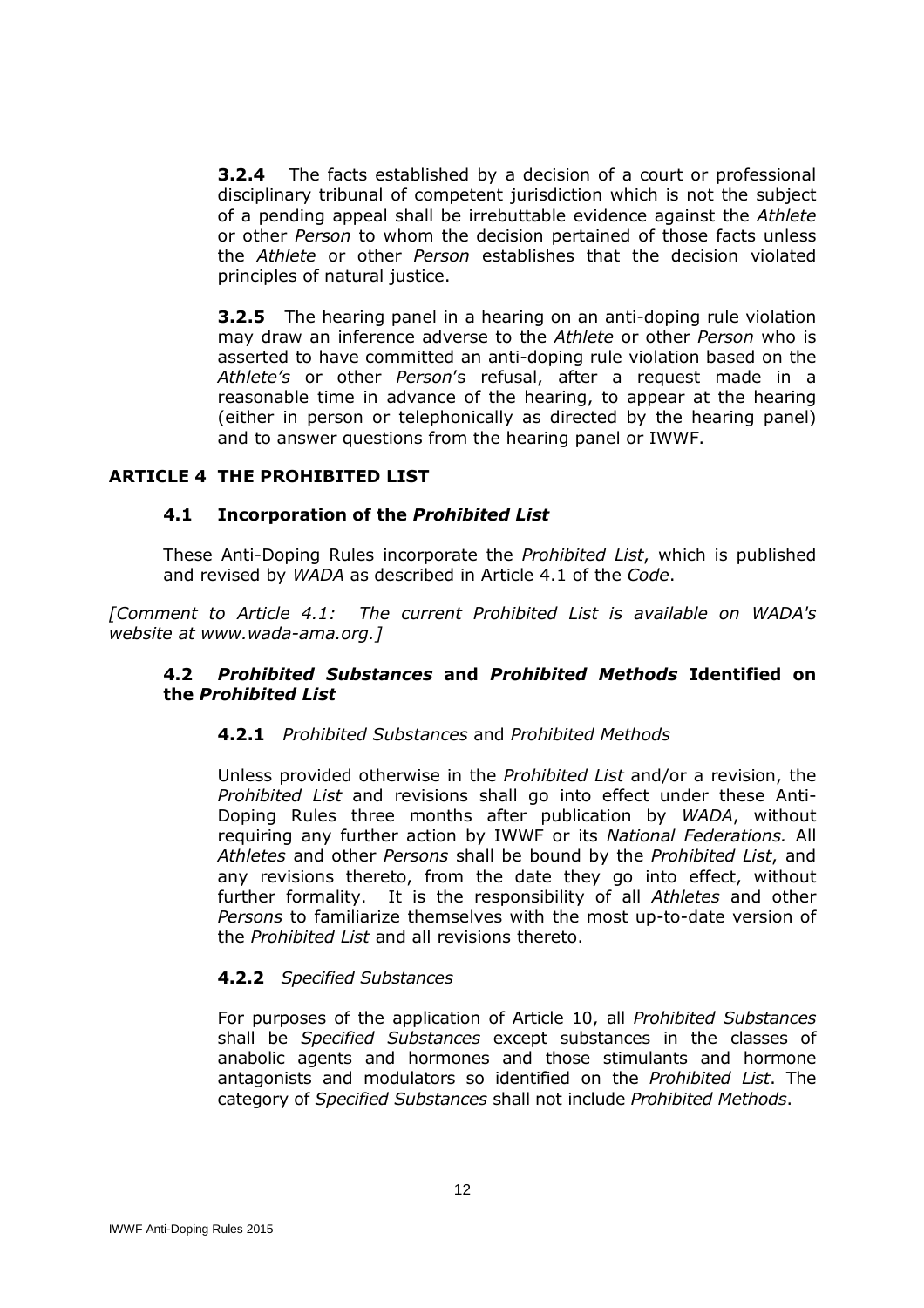*[Comment to Article 4.2.2: The Specified Substances identified in Article 4.2.2 should not in any way be considered less important or less dangerous than other doping substances. Rather, they are simply substances which are more likely to have been consumed by an Athlete for a purpose other than the enhancement of sport performance.]*

# **4.3** *WADA***'s Determination of the** *Prohibited List*

*WADA's* determination of the *Prohibited Substances* and *Prohibited Methods* that will be included on the *Prohibited List*, the classification of substances into categories on the *Prohibited List*, and the classification of a substance as prohibited at all times or *In-Competition* only, is final and shall not be subject to challenge by an *Athlete* or other *Person* based on an argument that the substance or method was not a masking agent or did not have the potential to enhance performance, represent a health risk or violate the spirit of sport.

# **4.4 Therapeutic Use Exemptions ("***TUEs***")**

**4.4.1** The presence of a *Prohibited Substance* or its *Metabolites* or *Markers*, and/or the *Use* or *Attempted Use*, *Possession* or *Administration* or *Attempted Administration* of a *Prohibited Substance* or *Prohibited Method*, shall not be considered an anti-doping rule violation if it is consistent with the provisions of a *TUE* granted in accordance with the International Standard for Therapeutic Use Exemptions.

**4.4.2** If an *International-Level Athlete* as defined by IWWF in the scope of these Anti-Doping rules is using a *Prohibited Substance* or a *Prohibited Method* for therapeutic reasons:

4.4.2.1 Where the *Athlete* already has a *TUE* granted by his or her *National Anti-Doping Organization* for the substance or method in question, that *TUE* is automatically valid for international-level *Competition,* provided that such TUE decision has been reported in accordance with Article 5.4 of the International Standard for Therapeutic Use Exemptions for review by WADA.

*[Comment to Article 4.4.2.1: Further to Articles 5.6 and 7.1(a) of the International Standard for Therapeutic Use Exemptions, IWWF will publish notice on its website http://www.iwwfed.com that it will automatically recognize TUE decisions made by National Anti-Doping Organizations. If an Athlete's TUE falls into a category of automatically recognized TUEs, then he/she does not need to apply to IWWF for recognition of that TUE.* 

*If IWWF refuses to recognize a TUE granted by a National Anti-Doping Organization only because medical records or other information are missing that are needed to demonstrate satisfaction of the criteria in the International Standard for*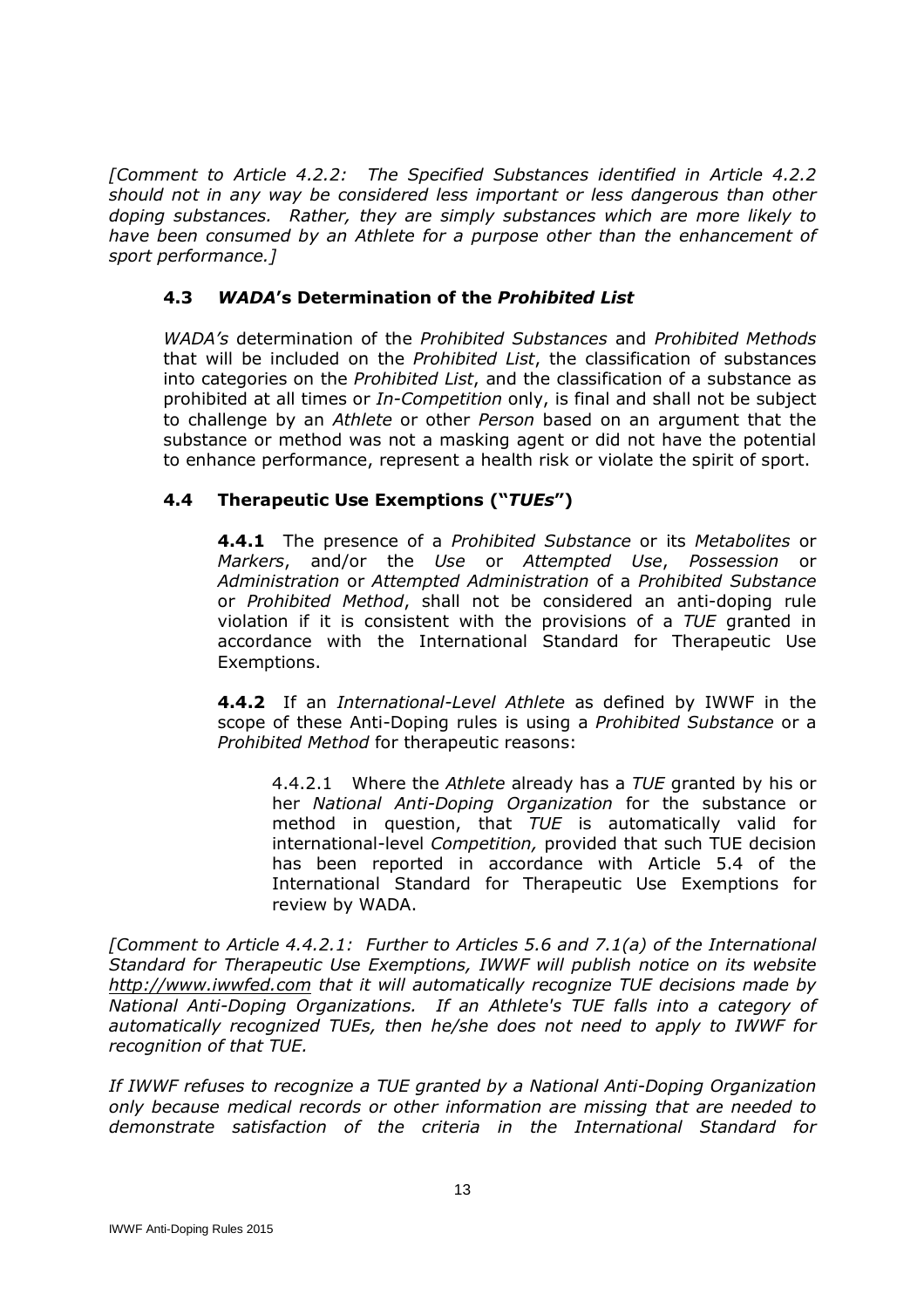*Therapeutic Use Exemptions, the matter should not be referred to WADA. Instead, the file should be completed and re-submitted to IWWF* 

> 4.4.2.2 If the *Athlete* does not already have a *TUE* granted by his/her *National Anti-Doping Organization* for the substance or method in question, the *Athlete* must apply directly to IWWF for a *TUE* in accordance with the process set out in the International Standard for Therapeutic Use Exemptions, using the form posted on IWWF website at http://www.iwwfed.com. If IWWF denies the *Athlete*'s application, it must notify the *Athlete* promptly, with reasons. If IWWF grants the *Athlete*'s application, it shall notify not only the *Athlete* but also his/her *National Anti-Doping Organization*. If the *National Anti-Doping Organization* considers that the *TUE* granted by IWWF does not meet the criteria set out in the International Standard for Therapeutic Use Exemptions, it has 21 days from such notification to refer the matter to *WADA* for review in accordance with Article 4.4.6. If the *National Anti-Doping Organization* refers the matter to *WADA* for review, the *TUE* granted by IWWF remains valid for international-level *Competition* and *Out-of-Competition Testing* (but is not valid for national-level *Competition*) pending *WADA*'s decision. If the *National Anti-Doping Organization* does not refer the matter to *WADA* for review, the *TUE* granted by IWWF becomes valid for national-level *Competitio*n as well when the 21-day review deadline expires.

*[Comment to Article 4.4.2: IWWF may agree with a National Anti-Doping Organization that the National Anti-Doping Organization will consider TUE applications on behalf of IWWF]* 

> **4.4.3** If IWWF chooses to test an *Athlete* who is not an *International-Level Athlete*, IWWF shall recognize a *TUE* granted to that *Athlete* by his or her *National Anti-Doping Organization*. If IWWF chooses to test an *Athlete* who is not an *International-Level* or a *National-Level Athlete*, IWWF shall permit that *Athlete* to apply for a retroactive *TUE*  for any *Prohibited Substance* or *Prohibited Method* that he/she is using for therapeutic reasons.

> **4.4.4** An application to IWWF for grant of a *TUE* must be made as soon as the need arises and in any event (save in emergency or exceptional situations or where Article 4.3 of the International Standard for Therapeutic Use Exemptions applies) at least 30 days before the *Athlete's* next *Competition*. IWWF shall appoint a panel of 3 physicians to consider applications for the grant of *TUEs* (the **"**TUE Committee**"**). The TUE Committee shall promptly evaluate and decide upon the application in accordance with the relevant provisions of the International Standard for Therapeutic Use Exemptions. Its decision shall be the final decision of IWWF, and shall be reported to *WADA* and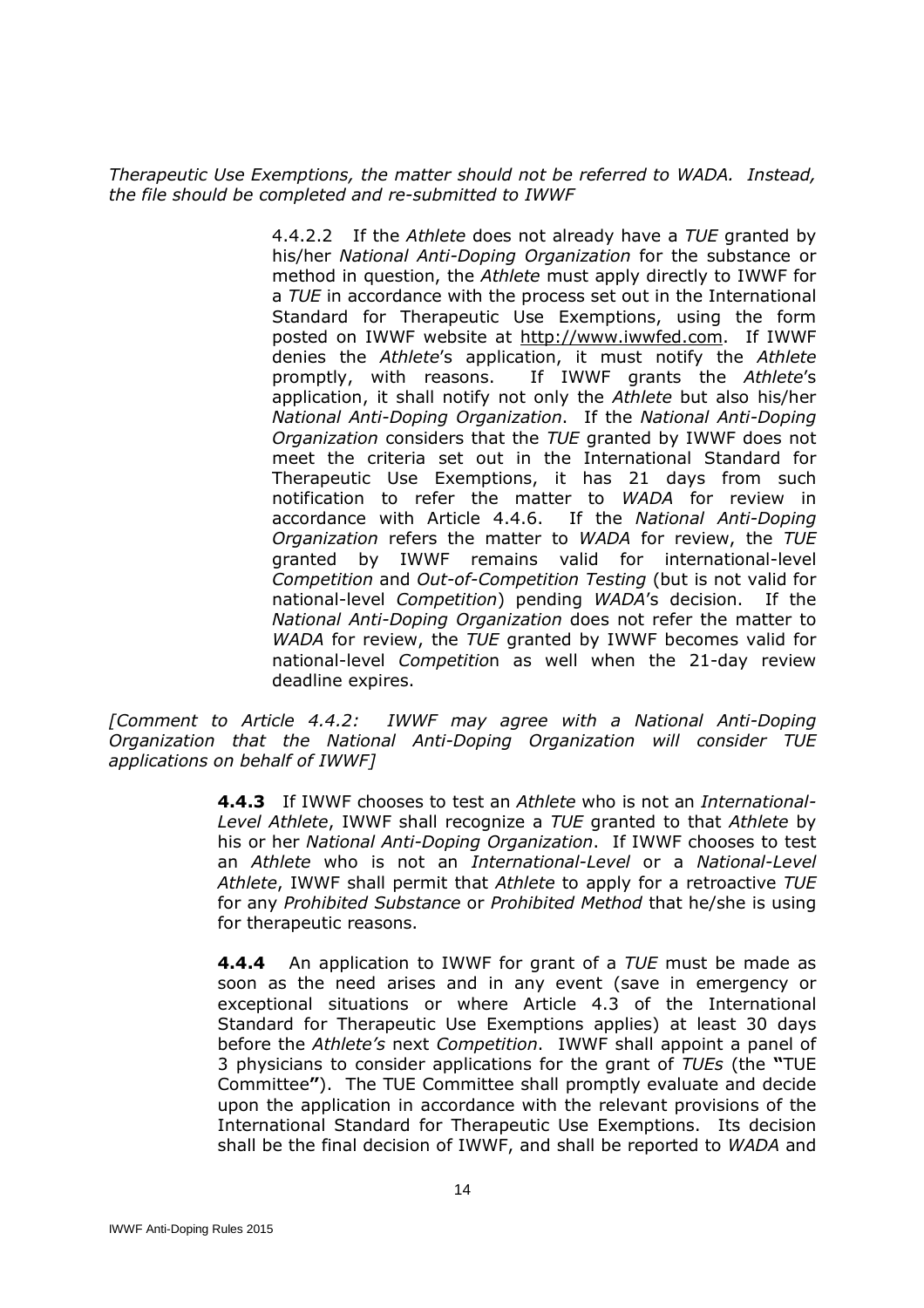other relevant *Anti-Doping Organizations*, including the *Athlete*'s *National Anti-Doping Organization*, through *ADAMS*, in accordance with the International Standard for Therapeutic Use Exemptions.

*[Comment to Article 4.4.4: The submission of false or misleadingly incomplete information in support of a TUE application (including but not limited to the failure to advise of the unsuccessful outcome of a prior application to another Anti-Doping Organization for such a TUE) may result in a charge of Tampering or Attempted Tampering under Article 2.5.* 

*An Athlete should not assume that his/her application for grant or recognition of a TUE (or for renewal of a TUE) will be granted. Any Use or Possession or Administration of a Prohibited Substance or Prohibited Method before an application has been granted is entirely at the Athlete's own risk.]* 

#### **4.4.5 Expiration, Cancellation, Withdrawal or Reversal of a**  *TUE*

4.4.5.1 A *TUE* granted pursuant to these Anti-Doping Rules: (a) shall expire automatically at the end of any term for which it was granted, without the need for any further notice or other formality; (b) may be cancelled if the *Athlete* does not promptly comply with any requirements or conditions imposed by the TUE Committee upon grant of the *TUE*; (c) may be withdrawn by the TUE Committee if it is subsequently determined that the criteria for grant of a *TUE* are not in fact met; or (d) may be reversed on review by *WADA* or on appeal.

4.4.5.2 In such event, the *Athlete* shall not be subject to any *Consequences* based on his/her *Use* or *Possession* or *Administration* of the *Prohibited Substance* or *Prohibited Method* in question in accordance with the *TUE* prior to the effective date of expiry, cancellation, withdrawal or reversal of the *TUE*. The review pursuant to Article 7.2 of any subsequent *Adverse Analytical Finding* shall include consideration of whether such finding is consistent with *Use* of the *Prohibited Substance* or *Prohibited Method* prior to that date, in which event no antidoping rule violation shall be asserted.

#### **4.4.6 Reviews and Appeals of** *TUE* **Decisions**

4.4.6.1 *WADA* shall review any decision by IWWF not to recognize a *TUE* granted by the *National Anti-Doping Organization* that is referred *to WADA* by the *Athlete* or the *Athlete's National Anti-Doping Organization.* In addition, *WADA*  shall review any decision by IWWF to grant a *TUE* that is referred *to WADA* by the *Athlete's National Anti-Doping Organization*. *WADA* may review any other *TUE* decisions at any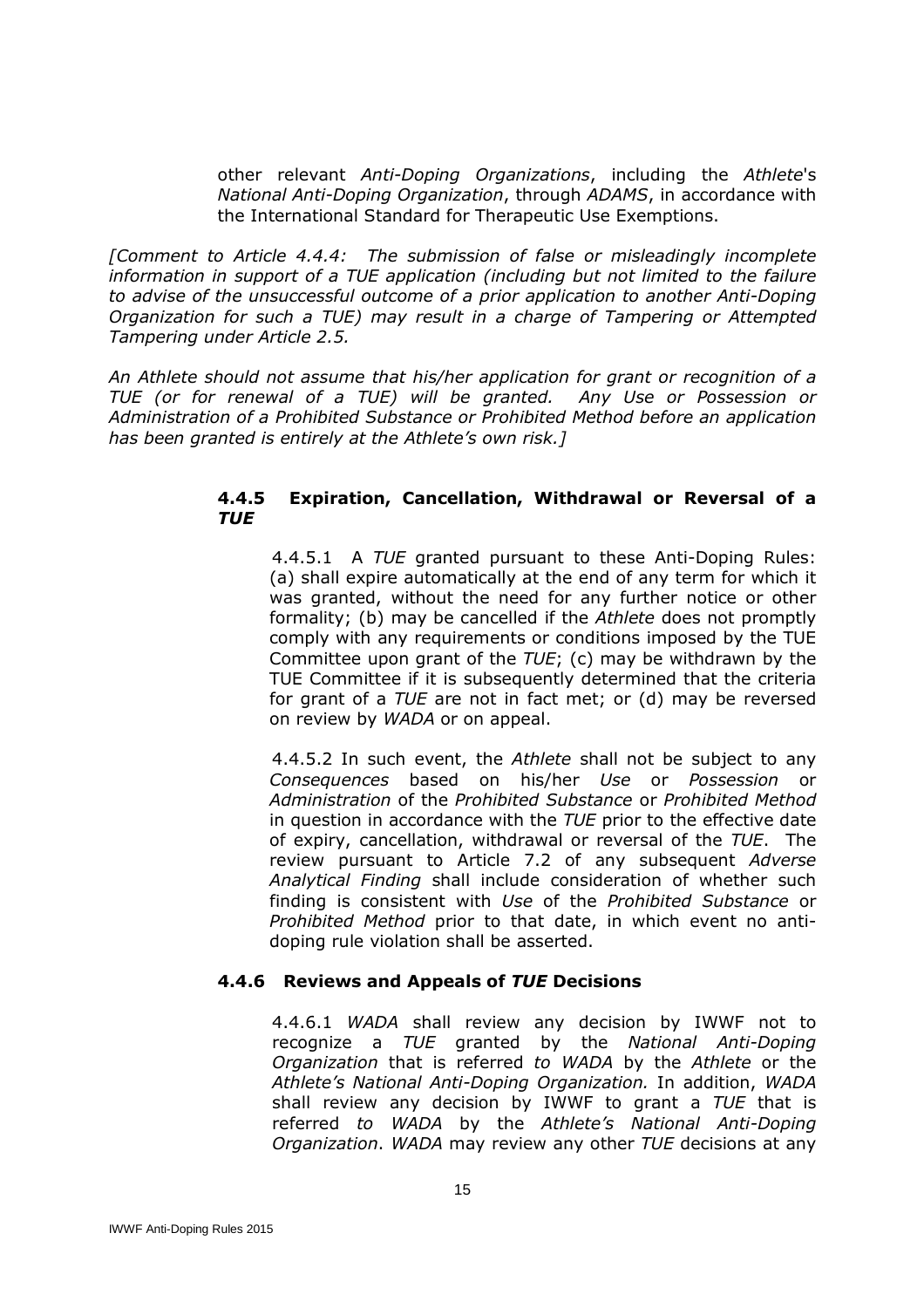time, whether upon request by those affected or on its own initiative. If the *TUE* decision being reviewed meets the criteria set out in the International Standard for Therapeutic Use Exemptions, *WADA* will not interfere with it. If the *TUE* decision does not meet those criteria, *WADA* will reverse it.

4.4.6.2 Any *TUE* decision by IWWF (or by a *National Anti-Doping Organization* where it has agreed to consider the application on behalf of IWWF that is not reviewed by *WADA*, or that is reviewed by *WADA* but is not reversed upon review, may be appealed by the *Athlete* and/or the *Athlete's National Anti-Doping Organization* exclusively to *CAS*, in accordance with Article 13.

*[Comment to Article 4.4.6.2: In such cases, the decision being appealed is the IWWF's TUE decision, not WADA's decision not to review the TUE decision or (having reviewed it) not to reverse the TUE decision. However, the deadline to appeal the TUE decision does not begin to run until the date that WADA communicates its decision. In any event, whether the decision has been reviewed by WADA or not, WADA shall be given notice of the appeal so that it may participate if it sees fit.]* 

> 4.4.6.3 A decision by *WADA* to reverse a *TUE* decision may be appealed by the *Athlete,* the *National Anti-Doping Organization*  and/or IWWF exclusively to *CAS*, in accordance with Article 13.

> 4.4.6.4A failure to take action within a reasonable time on a properly submitted application for grant or recognition of a *TUE* or for review of a *TUE* decision shall be considered a denial of the application.

# **ARTICLE 5** *TESTING* **AND INVESTIGATIONS**

#### **5.1 Purpose of** *Testing* **and Investigations**

*Testing* and investigations shall only be undertaken for anti-doping purposes. They shall be conducted in conformity with the provisions of the International Standard for Testing and Investigations.

**5.1.1** *Testing* shall be undertaken to obtain analytical evidence as to the *Athlete*'s compliance (or non-compliance) with the strict *Cod*e prohibition on the presence/*Use* of a *Prohibited Substance* or *Prohibited Method*. Test distribution planning, *Testing*, post-*Testing* activity and all related activities conducted by IWWF shall be in conformity with the International Standard for Testing and Investigations. IWWF shall determine the number of finishing placement tests, random tests and target tests to be performed, in accordance with the criteria established by the International Standard for Testing and Investigations. All provisions of the International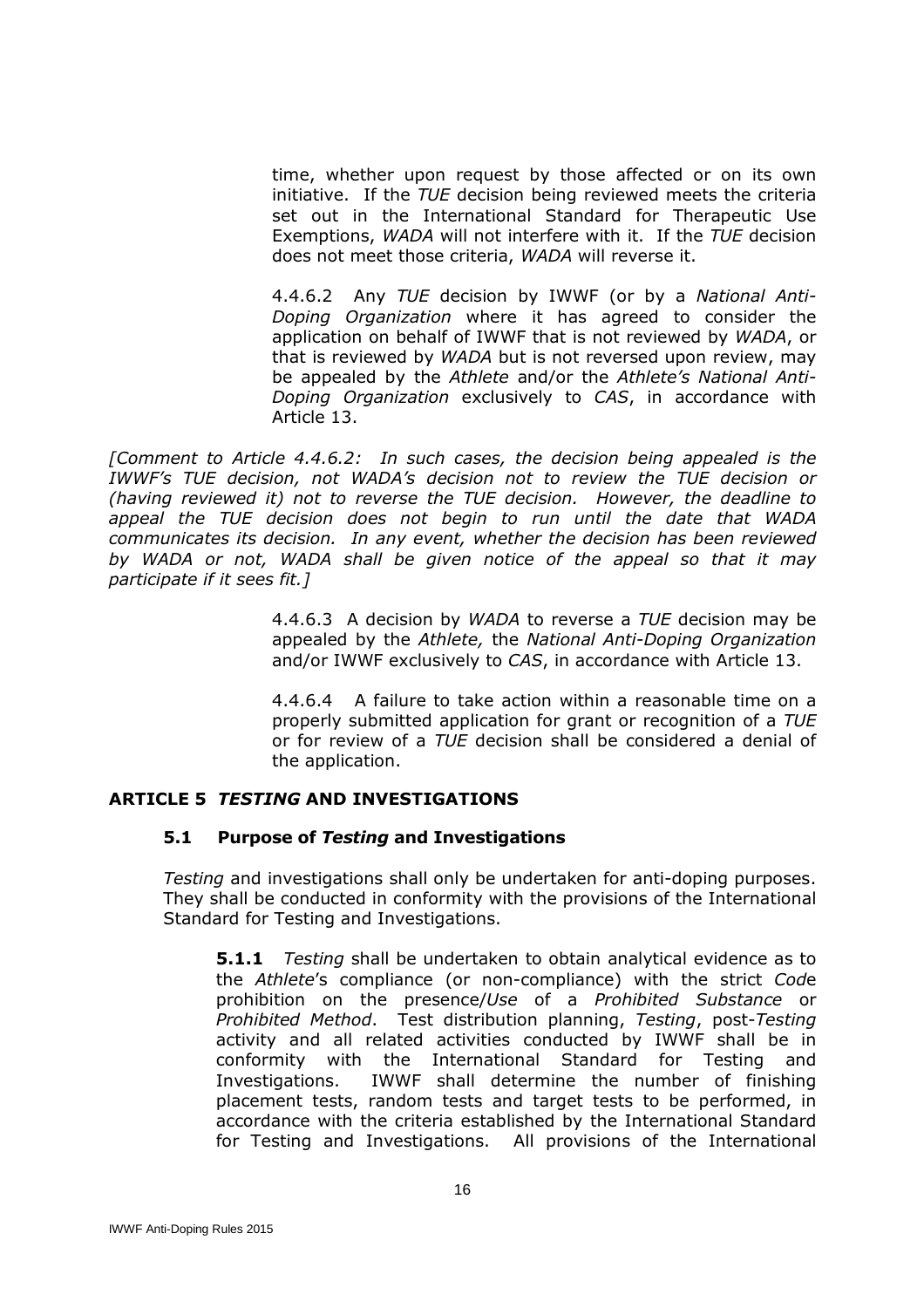Standard for Testing and Investigations shall apply automatically in respect of all such *Testing.* 

**5.1.2** Investigations shall be undertaken:

5.1.2.1 in relation to *Atypical Findings*, Atypical Passport Findings and *Adverse Passport Findings*, in accordance with Articles 7.4 and 7.5 respectively, gathering intelligence or evidence (including, in particular, analytical evidence) in order to determine whether an anti-doping rule violation has occurred under Article 2.1 and/or Article 2.2; and

5.1.2.2 in relation to other indications of potential anti-doping rule violations, in accordance with Articles 7.6 and 7.7, gathering intelligence or evidence (including, in particular, nonanalytical evidence) in order to determine whether an antidoping rule violation has occurred under any of Articles 2.2 to 2.10.

**5.1.3** IWWF may obtain, assess and process anti-doping intelligence from all available sources, to inform the development of an effective, intelligent and proportionate test distribution plan, to plan Target Testing, and/or to form the basis of an investigation into a possible anti-doping rule violation(s).

# **5.2 Authority to conduct** *Testing*

**5.2.1** Subject to the jurisdictional limitations for *Event Testing* set out in Article 5.3 of the *Code*, IWWF shall have *In-Competition* and *Out-of-Competition Testing* authority over all of the *Athletes* specified in the Introduction to these Anti-Doping Rules (under the heading "Scope").

**5.2.2** IWWF may require any *Athlete* over whom it has *Testing*  authority (including any *Athlete* serving a period of *Ineligibility*) to provide a *Sample* at any time and at any place.

*[Comment to Article 5.2.2: Unless the Athlete has identified a 60-minute time-slot for Testing between the hours of 11pm and 6am, or has otherwise consented to Testing during that period, IWWF will not test an Athlete during that period unless it has a serious and specific suspicion that the Athlete may be engaged in doping. A challenge to whether IWWF had sufficient suspicion for Testing in that period shall not be a defense to an anti-doping rule violation based on such test or attempted test.]* 

> **5.2.3** *WADA* shall have *In-Competition* and *Out-of-Competition Testing* authority as set out in Article 20.7.8 of the *Code*.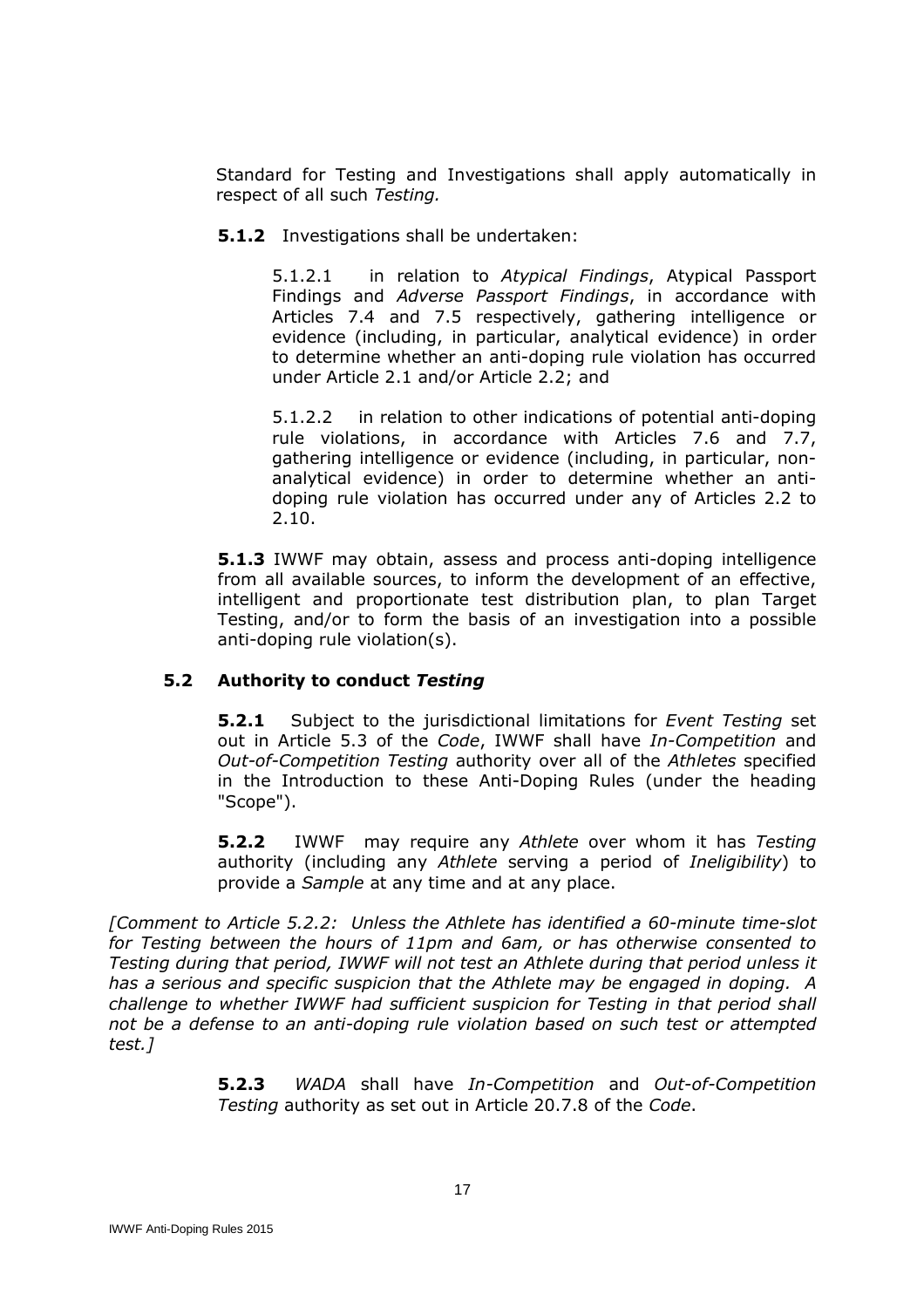**5.2.4** If IWWF delegates or contracts any part of *Testing* to a *National Anti-Doping Organization* (directly or through a *National Federation*), that *National Anti-Doping Organization* may collect additional *Samples* or direct the laboratory to perform additional types of analysis at the *National Anti-Doping Organization*'s expense. If additional *Samples* are collected or additional types of analysis are performed, IWWF shall be notified.

# **5.3** *Event Testing*

**5.3.1** Except as provided in Article 5.3 of the *Code*, only a single organization should be responsible for initiating and directing *Testing* at *Event Venues* during an *Event Period*. At *International Events*, the collection of *Samples* shall be initiated and directed by IWWF (or any other international organization which is the ruling body for the *Event*). At the request of IWWF (or any other international organization which is the ruling body for an *Event*), any *Testing* during the *Event Period* outside of the *Event Venues* shall be coordinated with IWWF (or the relevant ruling body of the *Event*).

**5.3.2** If an *Anti-Doping Organization* which would otherwise have *Testing* authority but is not responsible for initiating and directing *Testing* at an *Event* desires to conduct *Testing* of *Athletes* at the *Event Venues* during the *Event Period*, the *Anti-Doping Organization* shall first confer with IWWF (or any other international organization which is the ruling body of the *Event*) to obtain permission to conduct and coordinate such *Testing*. If the *Anti-Doping Organization* is not satisfied with the response from IWWF (or any other international organization which is the ruling body of the *Event*), the *Anti-Doping Organization* may ask *WADA* for permission to conduct *Testing* and to determine how to coordinate such *Testing*, in accordance with the procedures set out in the International Standard for Testing and Investigations. *WADA* shall not grant approval for such *Testing* before consulting with and informing IWWF (or any other international organization which is the ruling body for the *Event*). *WADA*'s decision shall be final and not subject to appeal. Unless otherwise provided in the authorization to conduct *Testing*, such tests shall be considered *Out-of-Competition* tests*.* Results management for any such test shall be the responsibility of the *Anti-Doping Organization* initiating the test unless provided otherwise in the rules of the ruling body of the *Event*.

# **5.4 Test Distribution Planning**

Consistent with the International Standard for Testing and Investigations*,*  and in coordination with other *Anti-Doping Organization*s conducting *Testing* on the same *Athlete*s, IWWF shall develop and implement an effective, intelligent and proportionate test distribution plan that prioritizes appropriately between disciplines, categories of Athletes, types of *Testing*, types of *Samples* collected, and types of *Sample* analysis, all in compliance with the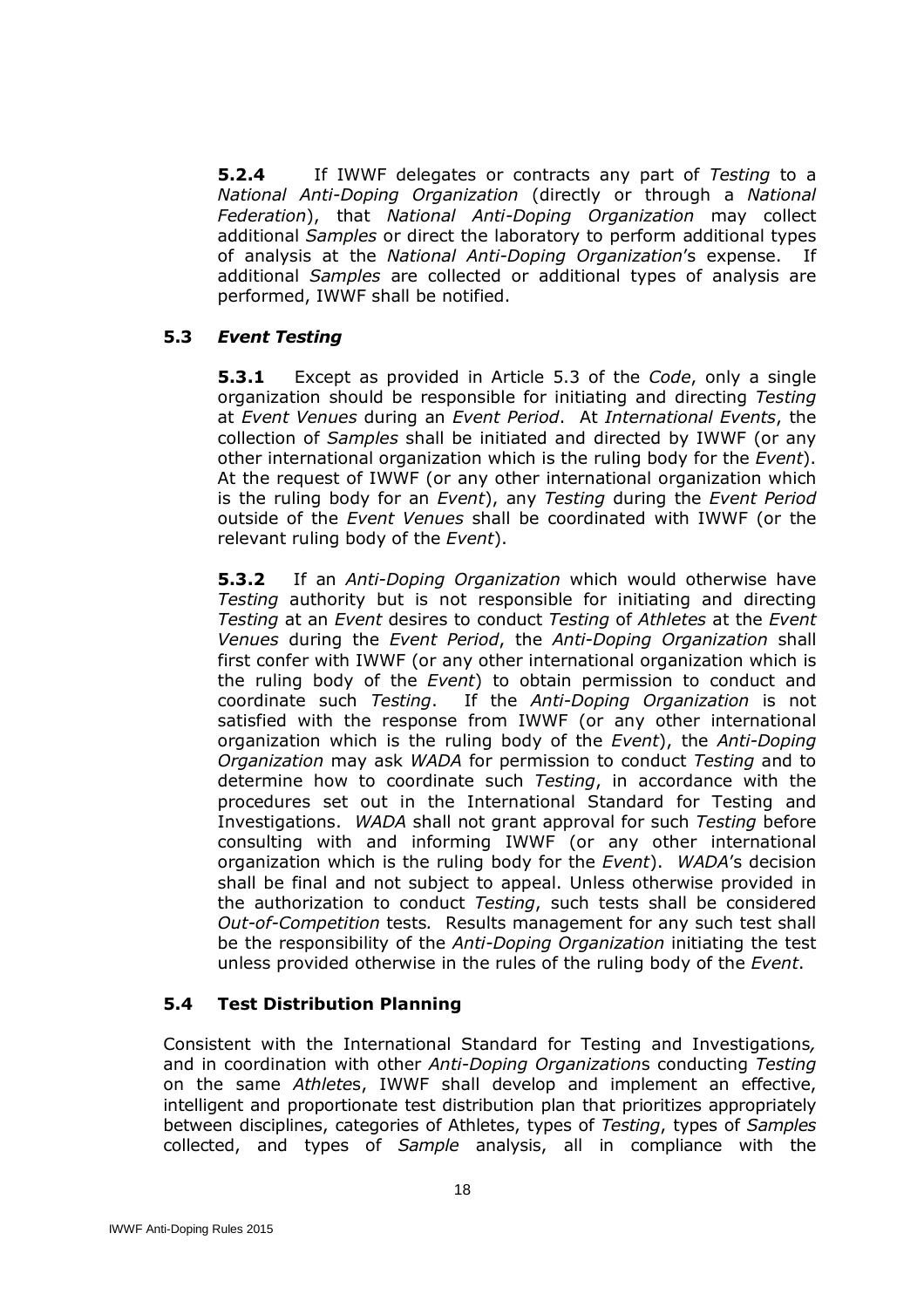requirements of the International Standard for Testing and Investigations. IWWF shall provide *WADA* upon request with a copy of its current test distribution plan.

IWWF shall ensure that *Athlete Support Personnel* and/or any other person with a conflict of interest are not involved in test distribution planning for their *Athletes* or in the process of selection of *Athletes* for *Testing.* 

# **5.5 Coordination of** *Testing*

Where reasonably feasible, *Testing* shall be coordinated through *ADAMS* or another system approved by *WADA* in order to maximize the effectiveness of the combined *Testing* effort and to avoid unnecessary repetitive *Testing*.

# **5.6** *Athlete* **Whereabouts Information**

**5.6.1** IWWF shall identify a *Registered Testing Pool* of those *Athletes* who are required to comply with the whereabouts requirements of Annex I to the International Standard for Testing and Investigations, and shall make available through *ADAMS,* a list which identifies those *Athlete*s included in its *Registered Testing Pool* either by name or by clearly defined, specific criteria. IWWF shall coordinate with *National Anti-Doping Organizations* the identification of such *Athlete*s and the collection of their whereabouts information. IWWF shall review and update as necessary its criteria for including *Athletes* in its *Registered Testing Pool*, and shall revise the membership of its *Registered Testing Pool* from time to time as appropriate in accordance with the set criteria. *Athletes* shall be notified before they are included in a *Registered Testing Pool* and when they are removed from that pool. Each *Athlete* in the *Registered Testing Pool* shall do the following, in each case in accordance with Annex I to the International Standard for Testing and Investigations: (a) advise IWWF of his/her whereabouts on a quarterly basis; (b) update that information as necessary so that it remains accurate and complete at all times; and (c) make him/herself available for *Testing* at such whereabouts.

**5.6.2** For purposes of Article 2.4, an *Athlete's* failure to comply with the requirements of the International Standard for Testing and Investigations shall be deemed a filing failure or a missed test (as defined in the International Standard for Testing and Investigations) where the conditions set forth in the International Standard for Testing and Investigations for declaring a filing failure or missed test are met.

**5.6.3** An *Athlete* in IWWF's *Registered Testing Pool* shall continue to be subject to the obligation to comply with the whereabouts requirements of Annex I to the International Standard for Testing and Investigations unless and until (a) the *Athlete* gives written notice to IWWF that he/she has retired or (b) IWWF has informed him or her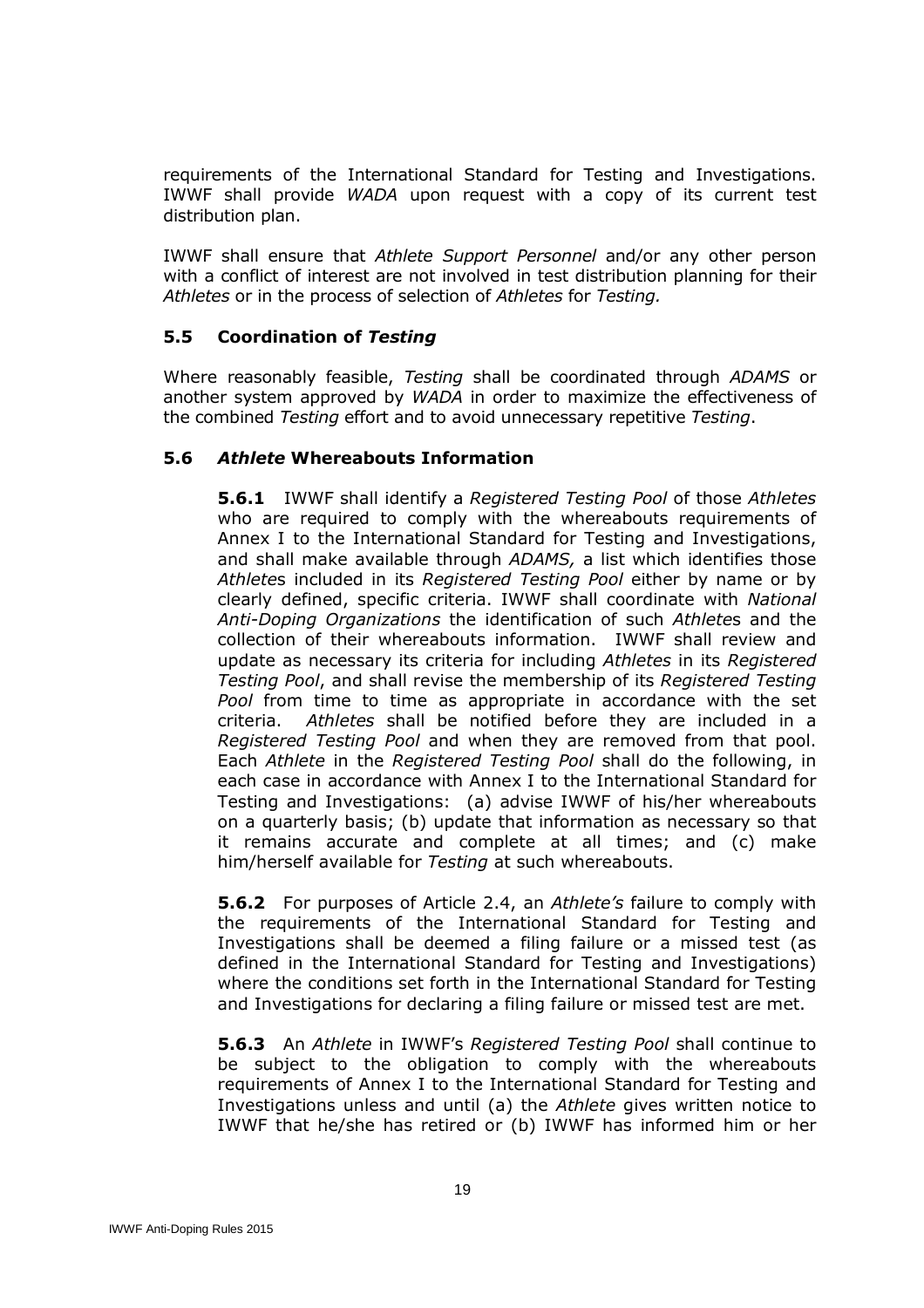that he/she no longer satisfies the criteria for inclusion in IWWF's *Registered Testing Pool*.

**5.6.4** Whereabouts information relating to an *Athlete* shall be shared (through *ADAMS*) with *WADA* and other *Anti-Doping Organizations* having authority to test that *Athlete*, shall be maintained in strict confidence at all times, shall be used exclusively for the purposes set out in Article 5.6 of the *Code*, and shall be destroyed in accordance with the International Standard for the Protection of Privacy and Personal Information once it is no longer relevant for these purposes.

# **5.7 Retired** *Athletes* **Returning to** *Competition*

**5.7.1** An *Athlete* in IWWF's *Registered Testing Pool* who has given notice of retirement to IWWF may not resume competing in *International Events* or *National Events* until he/she has given IWWF written notice of his/her intent to resume competing and has made him/herself available for *Testing* for a period of six months before returning to *Competition*, including (if requested) complying with the whereabouts requirements of Annex I to the International Standard for Testing and Investigations. *WADA*, in consultation with IWWF and the *Athlete's National Anti-Doping Organization*, may grant an exemption to the six-month written notice rule where the strict application of that rule would be manifestly unfair to an *Athlete*. This decision may be appealed under Article 13. Any competitive results obtained in violation of this Article 5.7.1 shall be *Disqualified*.

**5.7.2** If an *Athlete* retires from sport while subject to a period of *Ineligibility*, the *Athlete* shall not resume competing in *International Events* or *National Events* until the *Athlete* has given six months prior written notice (or notice equivalent to the period of *Ineligibility*  remaining as of the date the *Athlete* retired, if that period was longer than six months) to IWWF and to his/her *National Anti-Doping Organization* of his/her intent to resume competing and has made him/herself available for *Testing* for that notice period, including (if requested) complying with the whereabouts requirements of Annex I to the International Standard for Testing and Investigations.

**5.7.3** An *Athlete* who is not in IWWF 's *Registered Testing Pool* who has given notice of retirement to IWWF may not resume competing unless he/she notifies IWWF and his/her *National Anti-Doping Organization* at least six months before he/she wishes to return to *Competition* and makes him/herself available for unannounced *Out-of-Competition Testing*, including (if requested) complying with the whereabouts requirements of Annex I to the International Standard for Testing and Investigations, during the period before actual return to *Competition*.

# **5.8** *Independent Observer Program*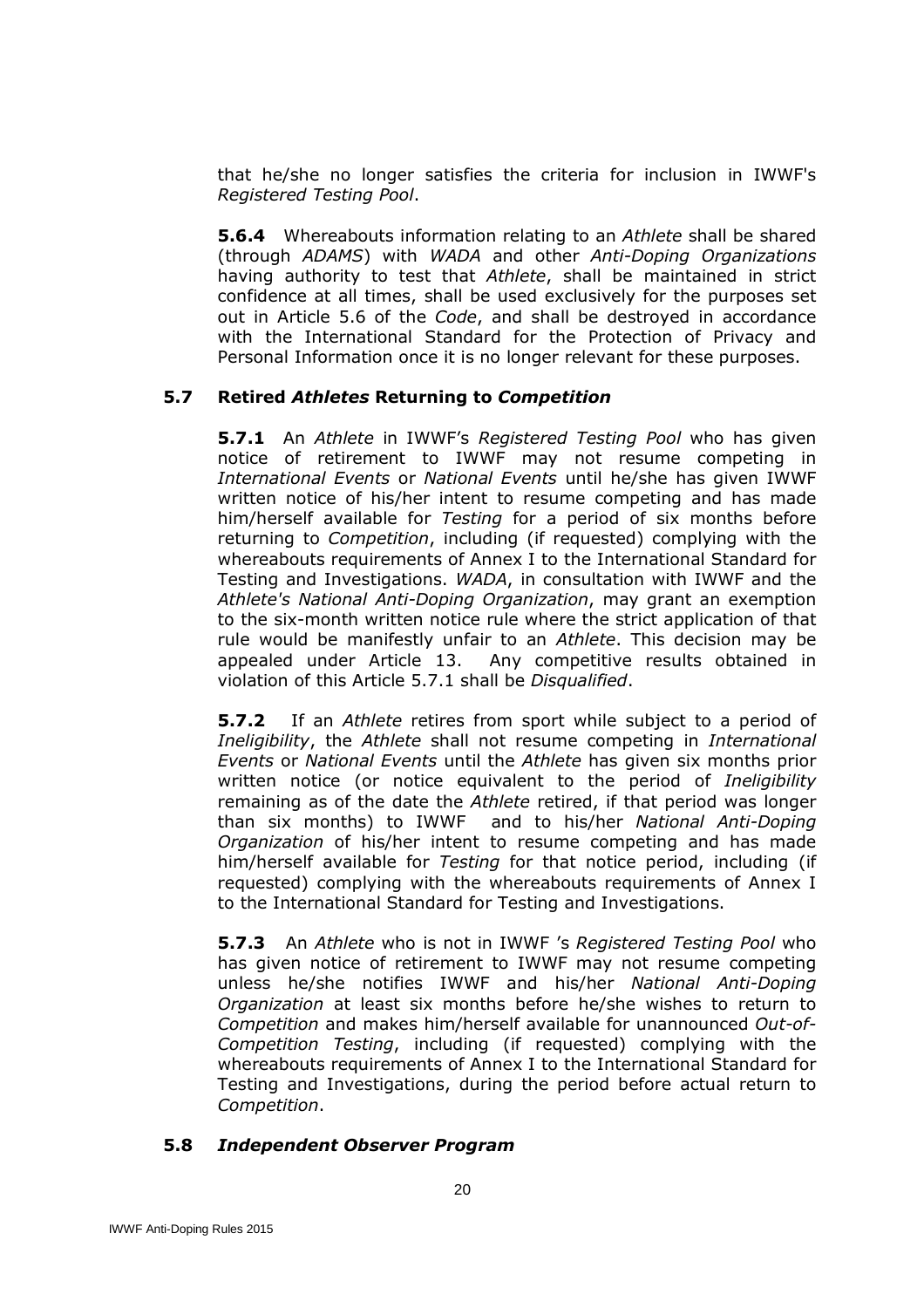IWWF and the organizing committees for IWWF's *Events*, as well as the *National Federations* and the organizing committees for *National Events,* shall authorize and facilitate the *Independent Observer Program* at such *Events*.

# **ARTICLE 6 ANALYSIS OF** *SAMPLES*

*Samples* shall be analyzed in accordance with the following principles:

#### **6.1 Use of Accredited and Approved Laboratories**

For purposes of Article 2.1, *Samples* shall be analyzed only in laboratories accredited or otherwise approved by *WADA*. The choice of the *WADA*accredited or *WADA*-approved laboratory used for the *Sample* analysis shall be determined exclusively by IWWF.

*[Comment to Article 6.1: Violations of Article 2.1 may be established only by Sample analysis performed by a laboratory accredited or otherwise approved by WADA. Violations of other Articles may be established using analytical results from other laboratories so long as the results are reliable.]* 

#### **6.2 Purpose of Analysis of** *Samples*

**6.2.1** *Samples* shall be analyzed to detect *Prohibited Substances* and *Prohibited Methods* and other substances as may be directed by *WADA* pursuant to the Monitoring Program described in Article 4.5 of the *Code*; or to assist IWWF in profiling relevant parameters in an *Athlete*'s urine, blood or other matrix, including DNA or genomic profiling; or for any other legitimate anti-doping purpose. *Samples*  may be collected and stored for future analysis.

*[Comment to Article 6.2.1: For example, relevant profile information could be used to direct Target Testing or to support an anti-doping rule violation proceeding under Article 2.2, or both.]* 

> **6.2.2** IWWF shall ask laboratories to analyze *Samples* in conformity with Article 6.4 of the *Code* and Article 4.7 of the International Standard for Testing and Investigations.

#### **6.3 Research on** *Samples*

No *Sample* may be used for research without the *Athlete's* written consent. *Samples* used for purposes other than Article 6.2 shall have any means of identification removed such that they cannot be traced back to a particular *Athlete*.

#### **6.4 Standards for** *Sample* **Analysis and Reporting**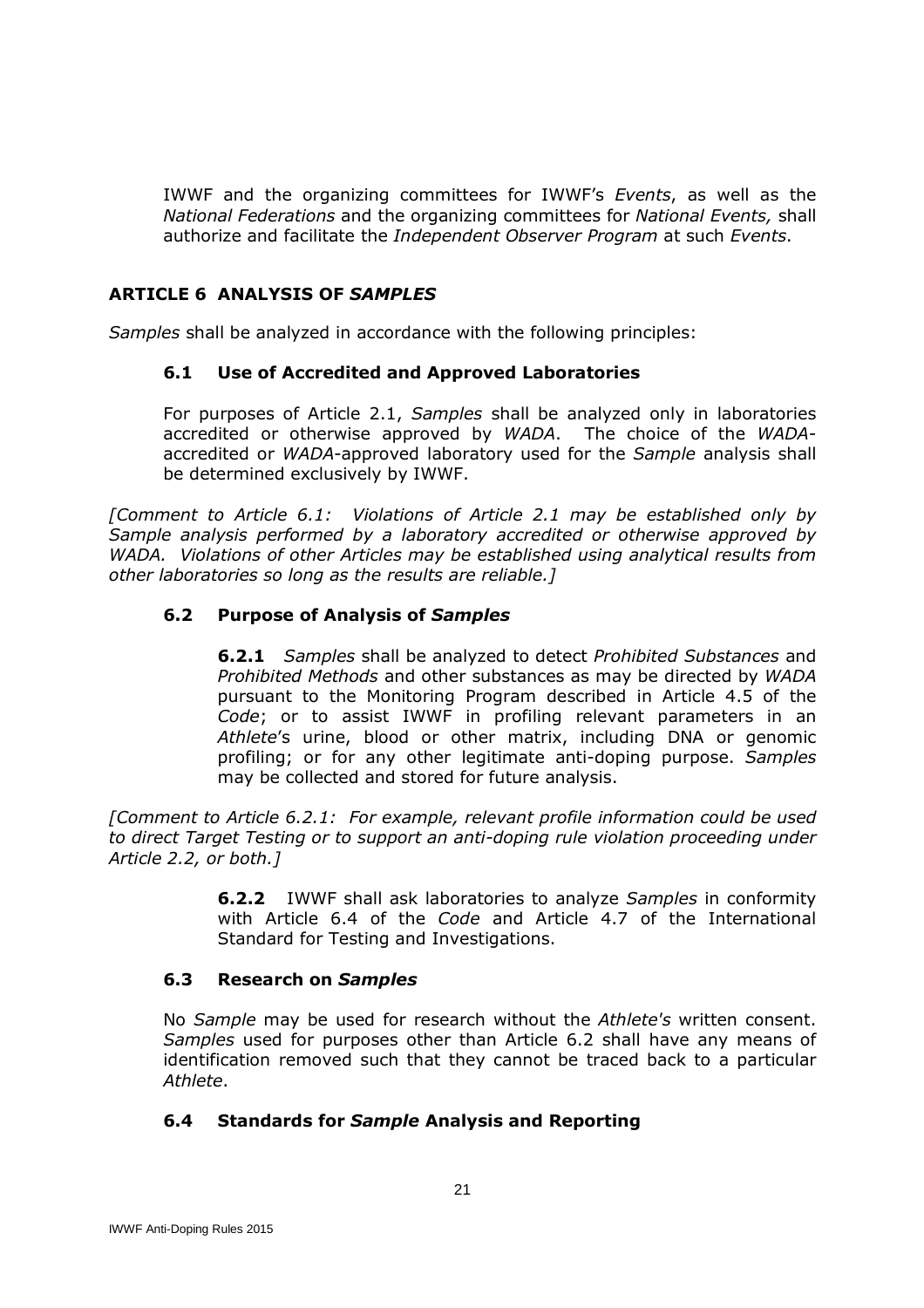Laboratories shall analyze *Samples* and report results in conformity with the International Standard for Laboratories. To ensure effective *Testing*, the Technical Document referenced at Article 5.4.1 of the *Code* will establish risk assessment-based *Sample* analysis menus appropriate for particular sports and sport disciplines, and laboratories shall analyze *Samples* in conformity with those menus, except as follows:

**6.4.1** IWWF may request that laboratories analyze its *Samples* using more extensive menus than those described in the Technical Document.

**6.4.2** IWWF may request that laboratories analyze its *Samples* using less extensive menus than those described in the Technical Document only if it has satisfied *WADA* that, because of the particular circumstances of its sport, as set out in its test distribution plan, less extensive analysis would be appropriate.

**6.4.3** As provided in the International Standard for Laboratories, laboratories at their own initiative and expense may analyze *Samples*  for *Prohibited Substances* or *Prohibited Methods* not included on the *Sample* analysis menu described in the Technical Document or specified by the *Testing* authority. Results from any such analysis shall be reported and have the same validity and consequence as any other analytical result.

*[Comment to Article 6.4: The objective of this Article is to extend the principle of "intelligent Testing" to the Sample analysis menu so as to most effectively and efficiently detect doping. It is recognized that the resources available to fight doping are limited and that increasing the Sample analysis menu may, in some sports and countries, reduce the number of Samples which can be analyzed.]* 

# **6.5 Further Analysis of** *Samples*

Any *Sample* may be stored and subsequently subjected to further analysis for the purposes set out in Article 6.2: (a) by *WADA* at any time; and/or (b) by IWWF at any time before both the A and B *Sample* analytical results (or A *Sample* result where B *Sample* analysis has been waived or will not be performed) have been communicated by IWWF to the *Athlete* as the asserted basis for an Article 2.1 anti-doping rule violation. Such further analysis of *Samples* shall conform with the requirements of the International Standard for Laboratories and the International Standard for Testing and Investigations.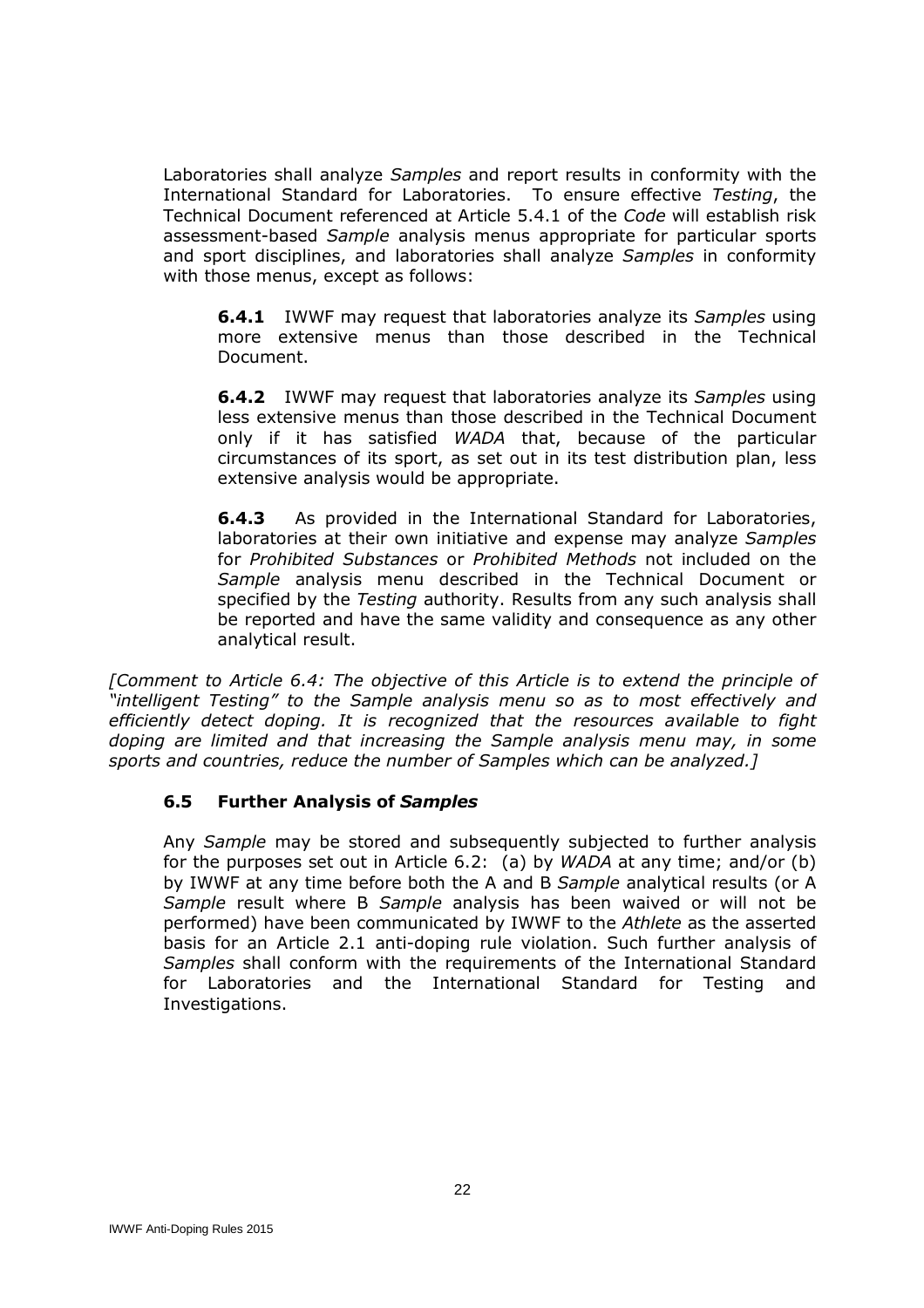# **ARTICLE 7 RESULTS MANAGEMENT**

#### **7.1 Responsibility for Conducting Results Management**

**7.1.1** The circumstances in which IWWF shall take responsibility for conducting results management in respect of anti-doping rule violations involving *Athletes* and other *Persons* under its jurisdiction shall be determined by reference to and in accordance with Article 7 of the *Code*.

7.1.2 The IWWF's Anti-Doping Administrator or its delegate will conduct the review discussed in Articles 7.2, 7.3, 7.4, 7.5 and 7.6. The review prescribed in Article 7.7 should be conducted by a Doping Review Panel consisting of a Chair (who might be the IWWF's Anti-Doping Administrator or its delegate) and 2 other members with experience in anti-doping.

# **7.2 Review of** *Adverse Analytical Findings* **From Tests Initiated by IWWF**

Results management in respect of the results of tests initiated by IWWF (including tests performed by *WADA* pursuant to agreement with IWWF shall proceed as follows:

**7.2.1** The results from all analyses must be sent to IWWF in encoded form, in a report signed by an authorized representative of the laboratory. All communication must be conducted confidentially and in conformity with *ADAMS*.

**7.2.2** Upon receipt of an *Adverse Analytical Finding*, IWWF Anti-Doping Administrator or its delegate shall conduct a review to determine whether: (a) an applicable *TUE* has been granted or will be granted as provided in the International Standard for Therapeutic Use Exemptions, or (b) there is any apparent departure from the International Standard for Testing and Investigations or International Standard for Laboratories that caused the *Adverse Analytical Finding*.

**7.2.3** If the review of an *Adverse Analytical Finding* under Article 7.2.2 reveals an applicable *TUE* or departure from the International Standard for Testing and Investigations or the International Standard for Laboratories that caused the *Adverse Analytical Finding*, the entire test shall be considered negative and the *Athlete*, the *Athlete*'s *National Anti-Doping Organization* and *WADA* shall be so informed.

# **7.3 Notification After Review Regarding** *Adverse Analytical Findings*

**7.3.1** If the review of an *Adverse Analytical Finding* under Article 7.2.2 does not reveal an applicable *TUE* or entitlement to a *TUE* as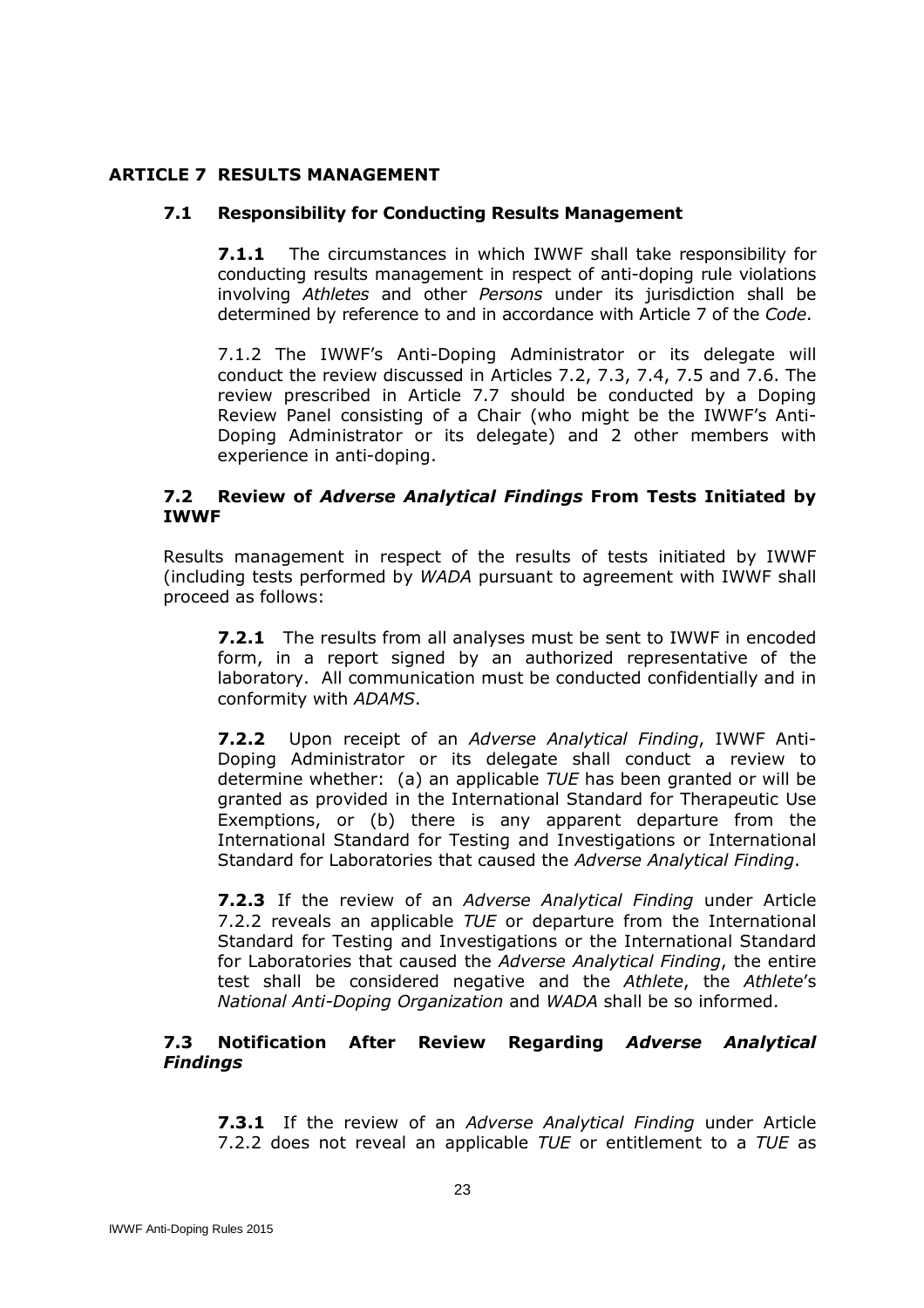provided in the International Standard for Therapeutic Use Exemptions, or departure from the International Standard for Testing and Investigations or the International Standard for Laboratories that caused the *Adverse Analytical Finding*, IWWF's Anti-Doping Administrator or its delegate shall promptly notify the *Athlete*, and simultaneously the *Athlete's National Anti-Doping Organization* and *WADA*, in the manner set out in Article 14.1, of: (a) the *Adverse Analytical Finding*; (b) the anti-doping rule violated; (c) the *Athlete*'s right to promptly request the analysis of the B *Sample* or, failing such request, that the B *Sample* analysis may be deemed waived; (d) the scheduled date, time and place for the B *Sample* analysis if the *Athlete* or IWWF chooses to request an analysis of the B *Sample*; (e) the opportunity for the *Athlete* and/or the *Athlete*'s representative to attend the B *Sample* opening and analysis in accordance with the International Standard for Laboratories if such analysis is requested; (f) the *Athlete*'s right to request copies of the A and B *Sample* laboratory documentation package which includes information as required by the International Standard for Laboratories; (g) the Athlete's right to request the hearing or, failing such request within the deadline specified in the notification, that the hearing may be deemed waived; (h) the opportunity for the athlete to provide written explanation about the overall circumstances of the case or to dispute (within a specific deadline indicated in the notification) the IWWF's Anti-Doping Administrator or its delegate assertion that an anti-doping rule violation has occurred; (i) the imposition of a mandatory provisional suspension (in case described in Article 7.9.1); (j) the imposition of the optional provisional suspension in case where IWWF's Anti-Doping Administrator or its delegate decides to impose it in accordance with Article 7.9.2; (k) the opportunity to accept voluntarily a *Provisional Suspension* pending the resolution of the matter, in all cases where a *Provisional Suspension* has not been imposed; (l) the Athlete's opportunity to promptly admit the anti-doping rule violation and consequently request the reduction in the period of ineligibility as described in Article 10.6.3; (m) the Athlete's opportunity to cooperate and provide *Substantial Assistance* in discovering or establishing antidoping rules violations as described in Article 10.6.1. If IWWF decides not to bring forward the *Adverse Analytical Finding* as an anti-doping rule violation, it shall so notify the *Athlete*, the *Athlete*'s *National Anti-Doping Organization* and *WADA*.

**7.3.2** Where requested by the *Athlete* or IWWF, arrangements shall be made to analyze the B *Sample* in accordance with the International Standard for Laboratories. An *Athlete* may accept the A *Sample* analytical results by waiving the requirement for B *Sample* analysis. IWWF may nonetheless elect to proceed with the B *Sample* analysis.

**7.3.3** The *Athlete* and/or his representative shall be allowed to be present at the analysis of the B *Sample*. Also, a representative of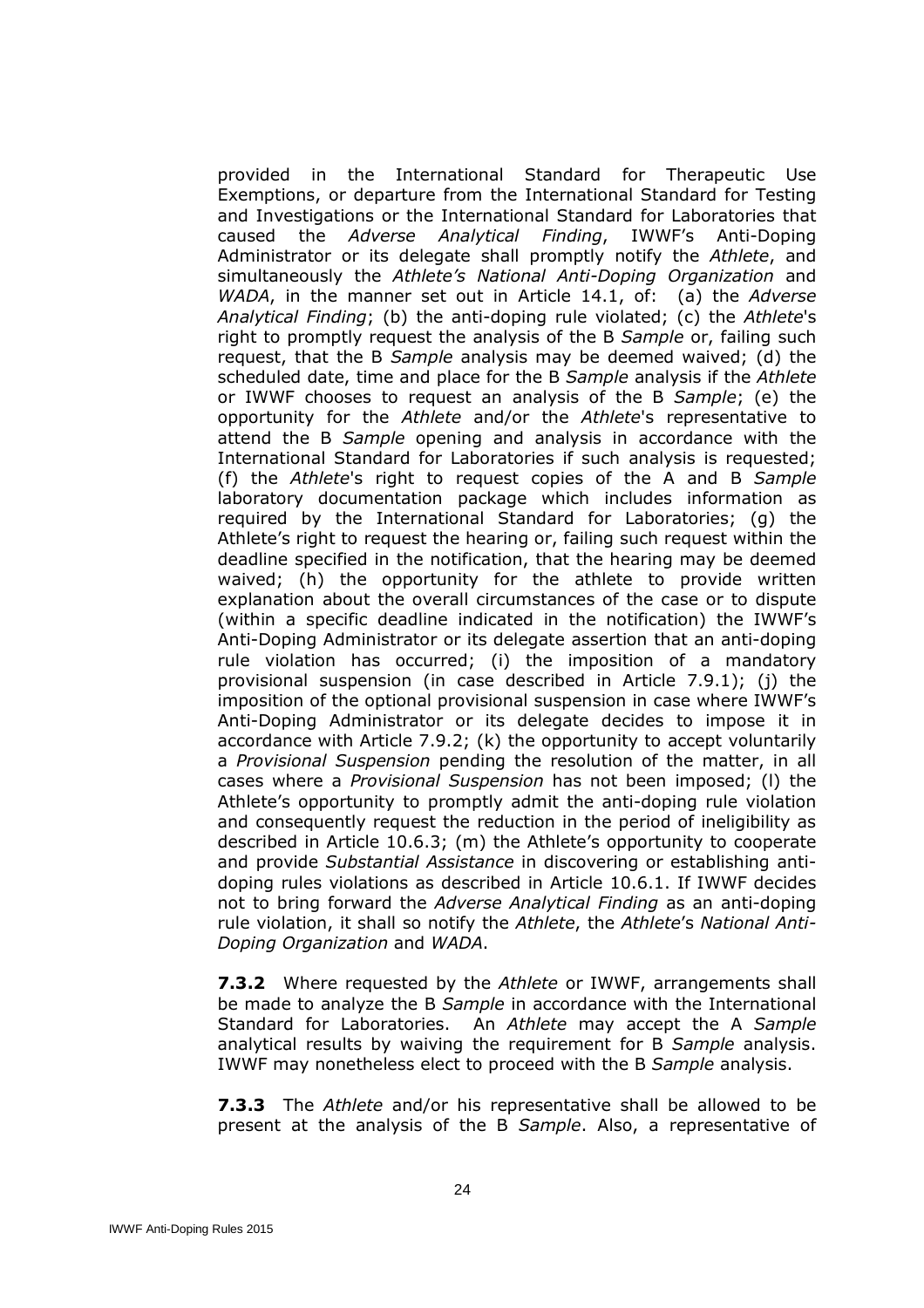IWWF, as well as a representative of the *Athlete*'s *National Federation*  shall be allowed to be present.

**7.3.4** If the B *Sample* analysis does not confirm the A *Sample*  analysis, then (unless IWWF takes the case forward as an anti-doping rule violation under Article 2.2) the entire test shall be considered negative and the *Athlete*, the *Athlete*'s *National Anti-Doping Organization* and *WADA* shall be so informed.

**7.3.5** If the B *Sample* analysis confirms the A *Sample* analysis, the findings shall be reported to the *Athlete*, the *Athlete*'s *National Anti-Doping Organization* and to *WADA*.

#### **7.4 Review of** *Atypical Findings*

**7.4.1** As provided in the International Standard for Laboratories, in some circumstances laboratories are directed to report the presence of *Prohibited Substances*, which may also be produced endogenously, as *Atypical Findings*, i.e., as findings that are subject to further investigation.

**7.4.2** Upon receipt of an *Atypical Finding*, IWWF's Anti-Doping Administrator or its delegate shall conduct a review to determine whether: (a) an applicable *TUE* has been granted or will be granted as provided in the International Standard for Therapeutic Use Exemptions, or (b) there is any apparent departure from the International Standard for Testing and Investigations or International Standard for Laboratories that caused the *Atypical Finding.*

**7.4.3** If the review of an *Atypical Finding* under Article 7.4.2 reveals an applicable *TUE* or a departure from the International Standard for Testing and Investigations or the International Standard for Laboratories that caused the *Atypical Finding*, the entire test shall be considered negative and the *Athlete*, the *Athlete*'s *National Anti-Doping Organization* and *WADA* shall be so informed.

**7.4.4** If that review does not reveal an applicable *TUE* or a departure from the International Standard for Testing and Investigations or the International Standard for Laboratories that caused the *Atypical Finding*, IWWF shall conduct the required investigation or cause it to be conducted. After the investigation is completed, either the *Atypical Finding* will be brought forward as an *Adverse Analytical Finding*, in accordance with Article 7.3.1, or else the *Athlete,* the *Athlete*'s *National Anti-Doping Organization* and *WADA* shall be notified that the *Atypical Finding* will not be brought forward as an *Adverse Analytical Finding*.

**7.4.5** IWWF will not provide notice of an *Atypical Finding* until it has completed its investigation and has decided whether it will bring the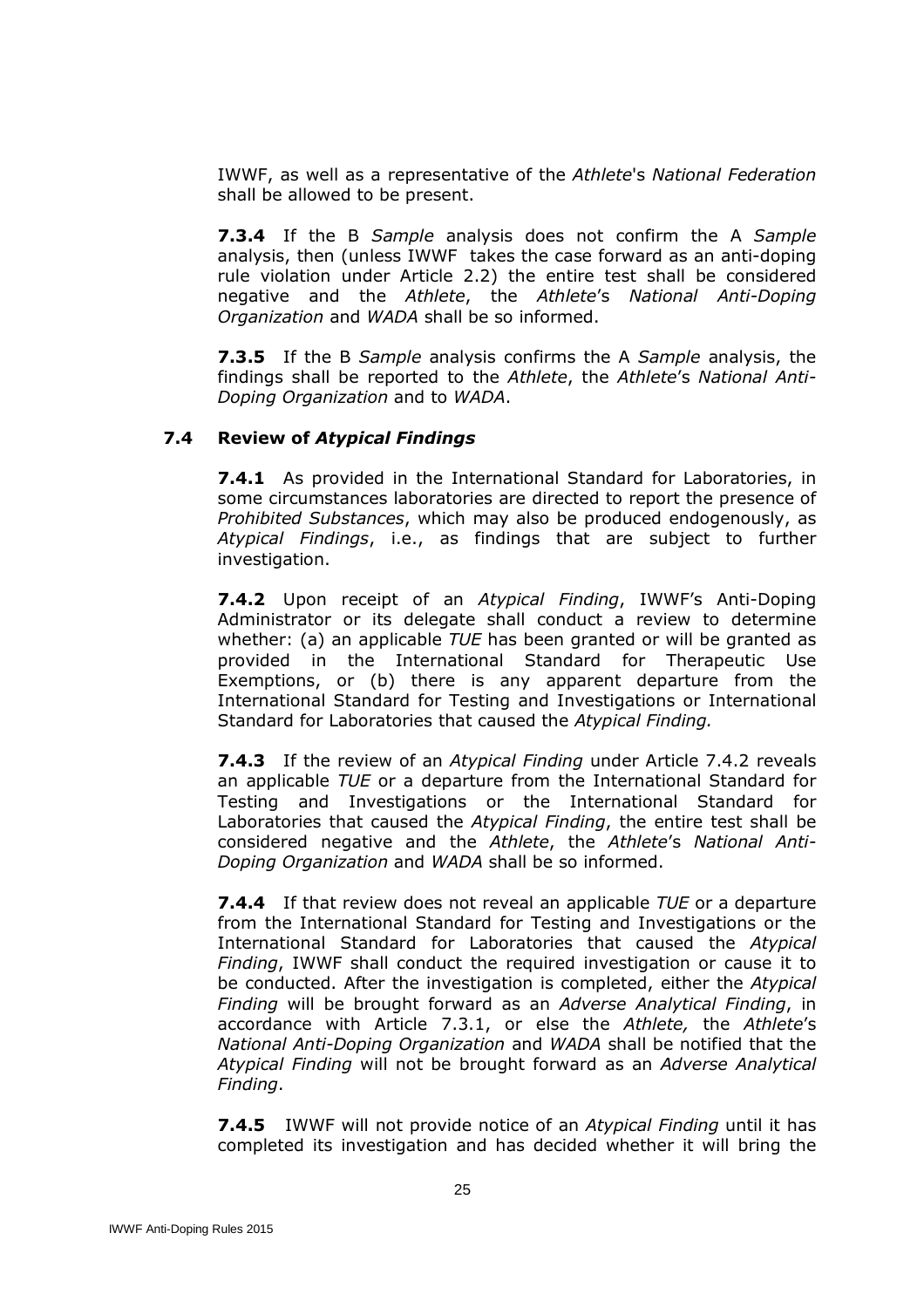*Atypical Finding* forward as an *Adverse Analytical Finding* unless one of the following circumstances exists:

7.4.5.1 If IWWF determines the B *Sample* should be analyzed prior to the conclusion of its investigation, it may conduct the B *Sample* analysis after notifying the *Athlete*, with such notice to include a description of the *Atypical Finding* and the information described in Article 7.3.1(d)-(f).

7.4.5.2 If IWWF is asked (a) by a *Major Event Organization*  shortly before one of its *International Events*, or (b) by a sport organization responsible for meeting an imminent deadline for selecting team members for an *International Event*, to disclose whether any *Athlete* identified on a list provided by the *Major Event Organization* or sport organization has a pending *Atypical Finding*, IWWF shall so advise the *Major Event Organization* or sports organization after first providing notice of the *Atypical Finding* to the *Athlete.* 

# **7.5 Review of** *Atypical Passport Findings* **and** *Adverse Passport Findings*

Review of *Atypical Passport Findings* and *Adverse Passport Findings* shall take place as provided in the International Standard for Testing and Investigations and International Standard for Laboratories. At such time as IWWF's Anti-Doping Administrator or its delegate is satisfied that an anti-doping rule violation has occurred, it shall promptly give the *Athlete* (and simultaneously the *Athlete's National Anti-Doping Organization* and *WADA*) notice of the antidoping rule violation asserted and the basis of that assertion.

# **7.6 Review of Whereabouts Failures**

IWWF's Anti-Doping Administrator or its delegate shall review potential filing failures and missed tests, as defined in the International Standard for Testing and Investigations, in respect of *Athletes* who file their whereabouts information with IWWF, in accordance with Annex I to the International Standard for Testing and Investigations. At such time as IWWF's Anti-Doping Administrator or its delegate is satisfied that an Article 2.4 anti-doping rule violation has occurred, it shall promptly give the *Athlete* (and simultaneously the *Athlete's National Anti-Doping Organization* and *WADA*) notice that it is asserting a violation of Article 2.4 and the basis of that assertion.

# **7.7 Review of Other Anti-Doping Rule Violations Not Covered by Articles 7.2–7.6**

IWWF's Doping Review Panel shall conduct any follow-up investigation required into a possible anti-doping rule violation not covered by Articles 7.2- 7.6. At such time as IWWF's Doping Review Panel is satisfied that an antidoping rule violation has occurred, it shall promptly give the *Athlete* or other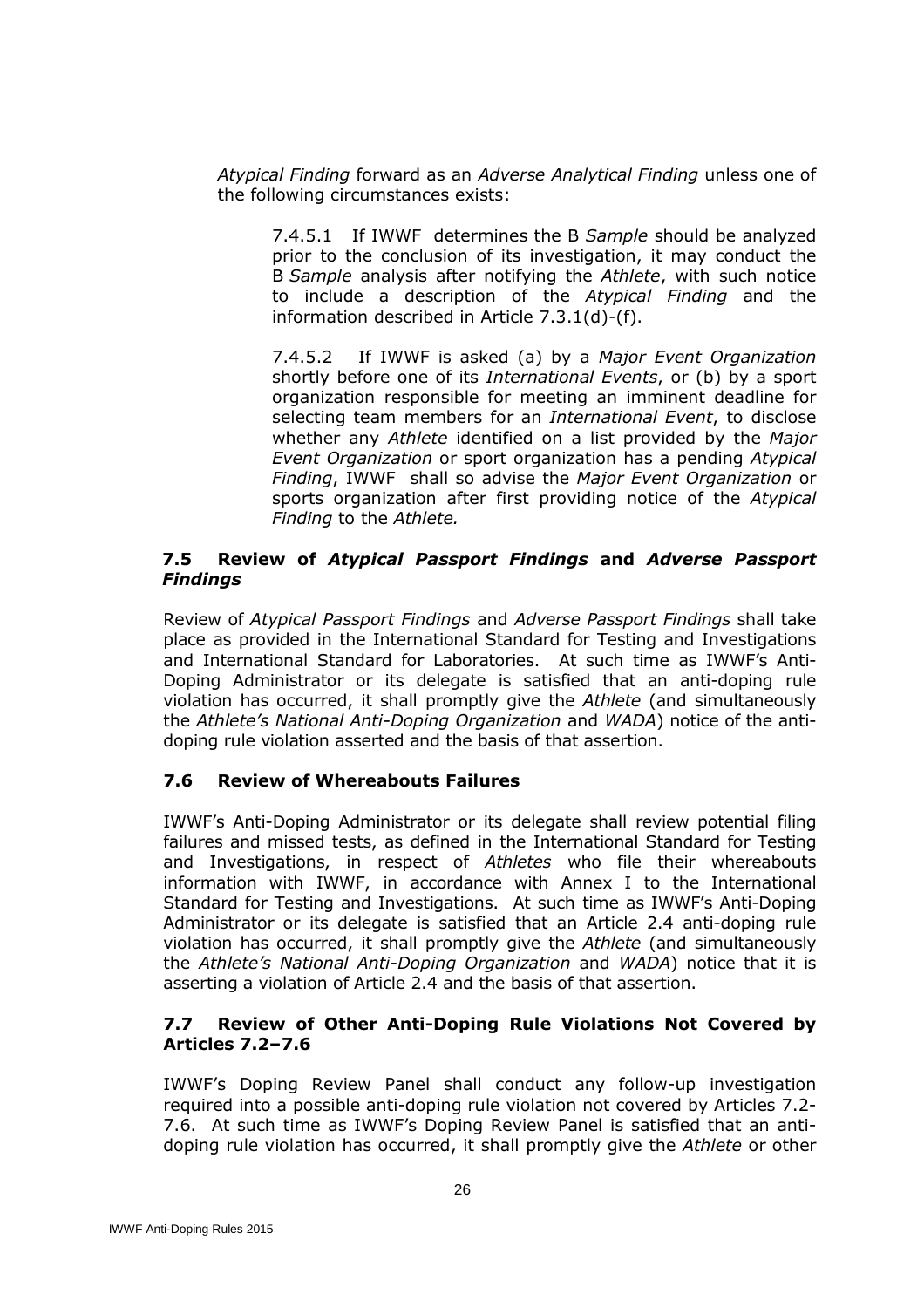*Person* (and simultaneously the *Athlete's* or other *Person's National Anti-Doping Organization* and *WADA*) notice of the anti-doping rule violation asserted and the basis of that assertion.

# **7.8 Identification of Prior Anti-Doping Rule Violations**

Before giving an *Athlete* or other *Person* notice of an asserted anti-doping rule violation as provided above, IWWF shall refer to *ADAMS* and contact *WADA* and other relevant *Anti-Doping Organizations* to determine whether any prior antidoping rule violation exists.

# **7.9** *Provisional Suspensions*

**7.9.1 Mandatory** *Provisional Suspension***:** If analysis of an A *Sample* has resulted in an *Adverse Analytical Finding* for a *Prohibited Substance* that is not a *Specified Substance*, or for a *Prohibited Method*, and a review in accordance with Article 7.2.2 does not reveal an applicable *TUE* or departure from the International Standard for Testing and Investigations or the International Standard for Laboratories that caused the *Adverse Analytical Finding*, a *Provisional Suspension* shall be imposed upon or promptly after the notification described in Articles 7.2, 7.3 or 7.5.

**7.9.2 Optional** *Provisional Suspension***:** In case of an *Adverse Analytical Finding* for a *Specified Substance*, or in the case of any other anti-doping rule violations not covered by Article 7.9.1, IWWF's Anti-Doping Administrator or its delegate may impose a *Provisional Suspension* on the *Athlete* or other *Person* against whom the antidoping rule violation is asserted at any time after the review and notification described in Articles 7.2–7.7 and prior to the final hearing as described in Article 8.

**7.9.3** Where a *Provisional Suspension* is imposed pursuant to Article 7.9.1 or Article 7.9.2, the *Athlete* or other *Person* shall be given either: (a) an opportunity for a *Provisional Hearing* either before or on a timely basis after imposition of the *Provisional Suspension*, if requested by the *Athlete* or other *Person*; or (b) an opportunity for an expedited final hearing in accordance with Article 8 on a timely basis after imposition of the *Provisional Suspension.* Furthermore, the *Athlete* or other *Person* has a right to appeal from the *Provisional Suspension* in accordance with Article 13.2 (save as set out in Article 7.9.3.1).

7.9.3.1 The *Provisional Suspension* may be lifted if the *Athlete* or other Person demonstrates to the competent Doping Hearing Panel that the violation is likely to have involved a *Contaminated Product*. A hearing panel's decision not to lift a mandatory *Provisional Suspension* on account of the *Athlete's*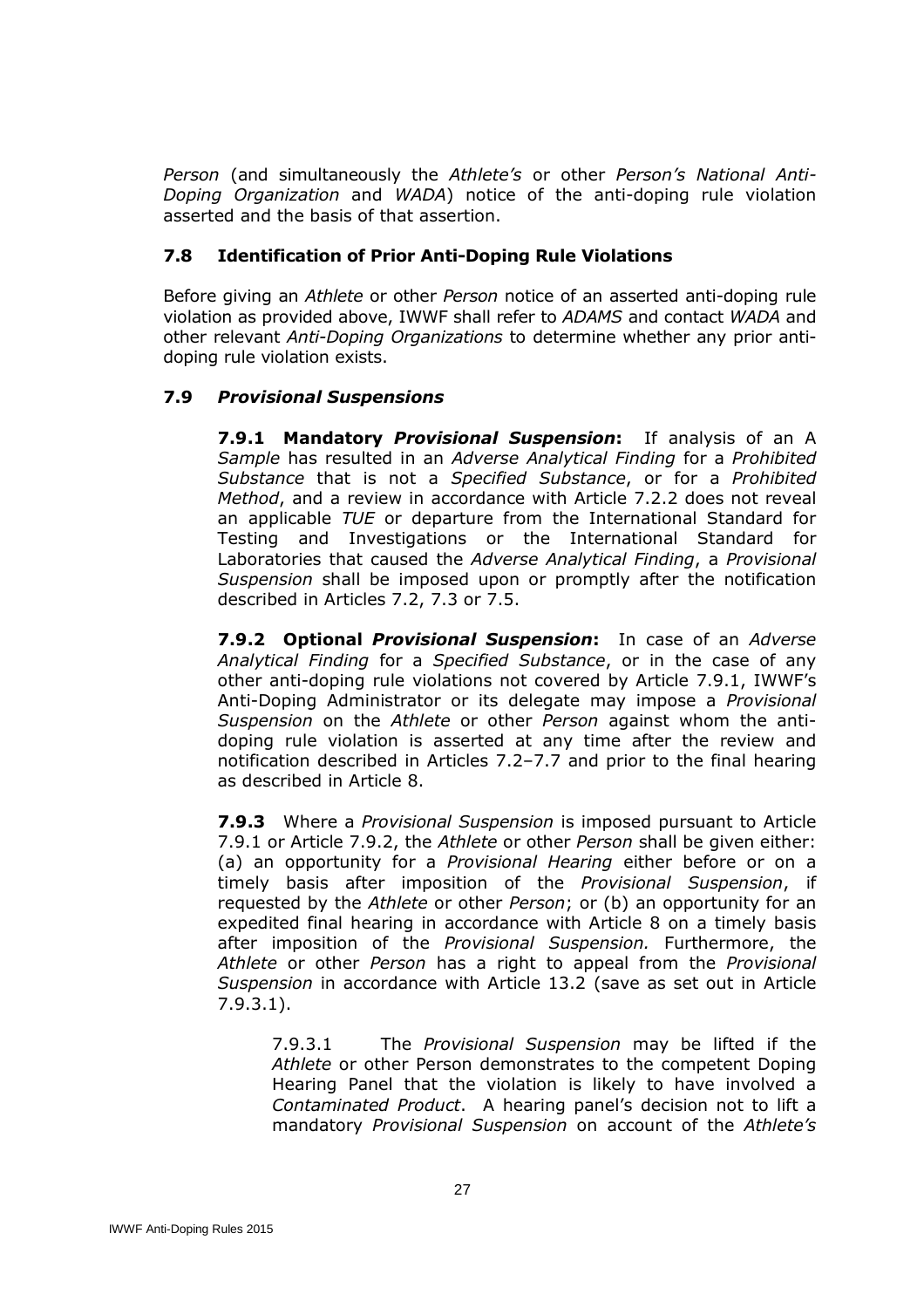assertion regarding a *Contaminated Product* shall not be appealable.

7.9.3.2 The Provisional Suspension shall be imposed (or shall not be lifted) unless the *Athlete* or other *Person* establishes that: (a) the assertion of an anti-doping rule violation has no reasonable prospect of being upheld, e.g., because of a patent flaw in the case against the *Athlete* or other *Person*; or (b) the *Athlete* or other *Person* has a strong arguable case that he/she bears *No Fault or Negligence* for the anti-doping rule violation(s) asserted, so that any period of *Ineligibility* that might otherwise be imposed for such a violation is likely to be completely eliminated by application of Article 10.4; or (c) some other facts exist that make it clearly unfair, in all of the circumstances, to impose a *Provisional Suspension* prior to a final hearing in accordance with Article 8. This ground is to be construed narrowly, and applied only in truly exceptional circumstances. For example, the fact that the *Provisional Suspension* would prevent the *Athlete* or other *Person* participating in a particular *Competition* or *Event* shall not qualify as exceptional circumstances for these purposes.

**7.9.4** If a *Provisional Suspension* is imposed based on an A *Sample Adverse Analytical Finding* and subsequent analysis of the B *Sample* does not confirm the A *Sample* analysis, then the *Athlete* shall not be subject to any further *Provisional Suspension* on account of a violation of Article 2.1. In circumstances where the *Athlete* (or the *Athlete's*  team) has been removed from a *Competition* based on a violation of Article 2.1 and the subsequent B *Sample* analysis does not confirm the A *Sample* finding, then if it is still possible for the *Athlete* or team to be reinserted, without otherwise affecting the *Competition*, the *Athlete* or team may continue to take part in the *Competition*. In addition, the *Athlete* or team may thereafter take part in other *Competitions* in the same *Event.* 

**7.9.5** In all cases where an *Athlete* or other *Person* has been notified of an anti-doping rule violation but a *Provisional Suspension* has not been imposed on him or her, the *Athlete* or other *Person* shall be offered the opportunity to accept a *Provisional Suspension* voluntarily pending the resolution of the matter.

*[Comment to Article 7.9: Athletes and other Persons shall receive credit for a Provisional Suspension against any period of Ineligibility which is ultimately imposed. See Articles 10.11.3.1 and 10.11.3.2.]* 

#### **7.10 Resolution Without a Hearing**

#### **7.10.1 Agreement between parties**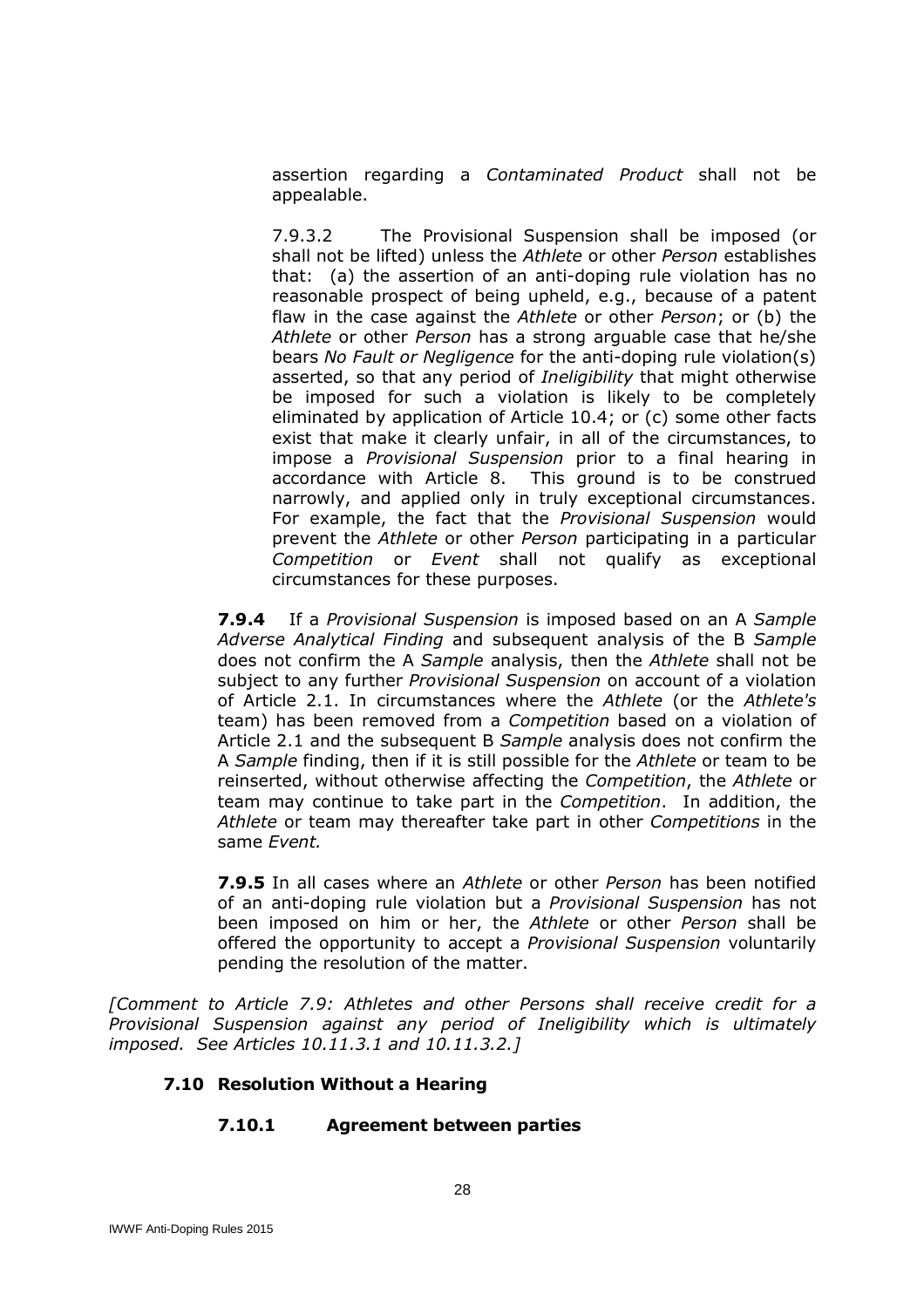At any time during the results management process the Athlete or other Person may agree with IWWF on the *Consequences* which are either mandated by the Code or which IWWF Chair of the Doping Hearing Panel or his/her delegate considers appropriate where discretion as to *Consequences* exists under these Rules and the Code. The agreement shall state the full reasons for any period of *Ineligibility* agreed upon, including (if applicable) a justification for why the discretion as to *Consequences* was applied. Such agreement shall be deemed to be a decision made under these Anti-Doping Rules within the meaning of Article 13. The decision will be reported to parties with a right to appeal under Article 13.2.3 as provided in Article 14.2.2 and shall be published in accordance with Article 14.3.2

# **7.10.2 Waiver of hearing**

An *Athlete* or other *Person* against whom an anti-doping rule violation is asserted may waive a hearing expressly. Alternatively, if the *Athlete* or other *Person* against whom an anti-doping rule violation is asserted fails to request the hearing and/or dispute that assertion within the deadline specified in the notice sent by the IWWF Anti-Doping Administrator or its delegate asserting the violation, then he/she shall be deemed to have waived a hearing.

#### **7.10.3 Process in case of athlete's waiving of hearing**

In cases where Article 7.10.2 applies, a hearing before the IWWF's Doping Hearing Panel shall not be required. Instead IWWF 's Anti-Doping Administrator or its delegate will refer the case to the IWWF's Doping Hearing Panel for adjudication, transmitting all the available documents of the case. The IWWF's Doping Hearing Panel is composed by three members (one Chair and two members) nominated by IWWF. The IWWF's Doping Hearing Panel shall promptly issue a written decision (in accordance with Article 8.2) about the commission of the anti-doping rule violation and the *Consequences* imposed as a result, and setting out the full reasons for any period of *Ineligibility* imposed, including (if applicable) a justification for why the maximum potential period of *Ineligibility* was not imposed. The IWWF shall send copies of that decision to other *Anti-Doping Organizations* with a right to appeal under Article 13.2.3, and shall *Publicly Disclose* that decision in accordance with Article 14.3.2.

# **7.11 Notification of Results Management Decisions**

In all cases where IWWF has asserted the commission of an anti-doping rule violation, withdrawn the assertion of an anti-doping rule violation, imposed a *Provisional Suspension*, or agreed with an *Athlete* or other *Person* on the imposition of *Consequences* without a hearing, IWWF shall give notice thereof in accordance with Article 14.2.1 to other *Anti-Doping Organizations* with a right to appeal under Article 13.2.3.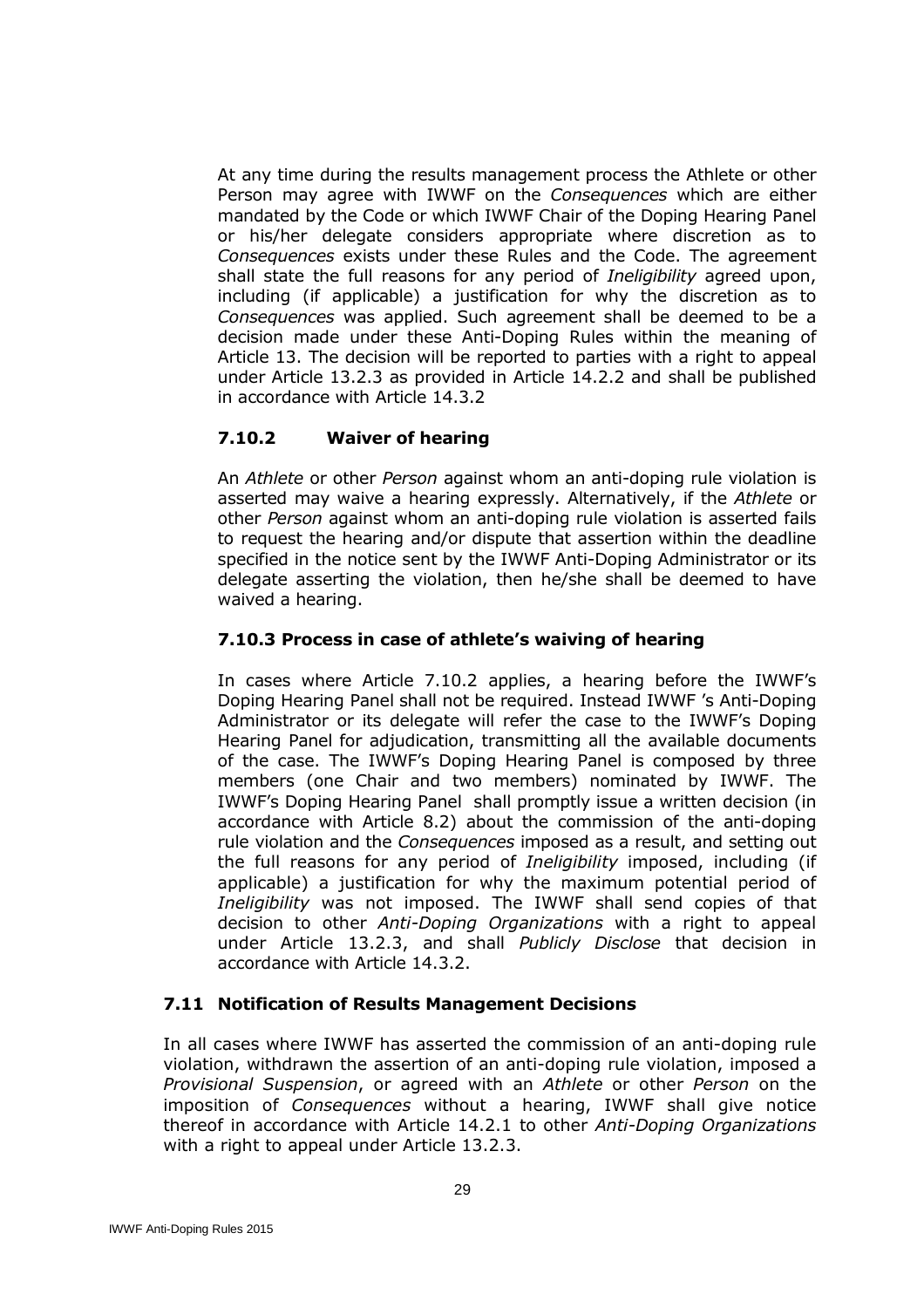# **7.12 Retirement from Sport**

If an *Athlete* or other *Person* retires while IWWF is conducting the results management process, IWWF retains jurisdiction to complete its results management process. If an *Athlete* or other *Person* retires before any results management process has begun, and IWWF would have had results management authority over the *Athlete* or other *Person* at the time the *Athlete* or other *Person* committed an anti-doping rule violation, IWWF has authority to conduct results management in respect of that anti-doping rule violation.

*[Comment to Article 7.12: Conduct by an Athlete or other Person before the Athlete or other Person was subject to the jurisdiction of any Anti-Doping Organization would not constitute an anti-doping rule violation but could be a legitimate basis for denying the Athlete or other Person membership in a sports organization.]* 

# **ARTICLE 8 RIGHT TO A FAIR HEARING**

# **8.1 Principles for a Fair Hearing**

**8.1.1** When IWWF sends a notice to an *Athlete* or other *Person* asserting an anti-doping rule violation, and there is no agreement in accordance with Article 7.10.1 or the *Athlete* or other *Person* does not waive a hearing in accordance with Article 7.10.2, then the case shall be referred to the IWWF's Doping Hearing Panel for hearing and adjudication.

**8.1.2** Hearings shall be scheduled and completed within a reasonable time. Where a *Provisional Suspension* has been imposed or otherwise accepted by the *Athlete* or other *Person* the hearings should be expedited, in all cases the hearing should be held within 6 months from the notification of the *Athlete* or other *Person* that an anti-doping rule violation is being asserted. Hearings held in connection with *Event*s that are subject to these Anti-Doping Rules may be conducted by an expedited process where permitted by the hearing panel.

*[Comment to Article 8.1.2: For example, a hearing could be expedited on the eve of a major Event where the resolution of the anti-doping rule violation is necessary to determine the Athlete*'s *eligibility to participate in the Event, or during an Event where the resolution of the case will affect the validity of the Athlete*'s *results or continued participation in the Event.]*

> **8.1.3** The IWWF's Doping Hearing Panel shall determine the procedure to be followed at the hearing. The hearing process shall respect the following principles: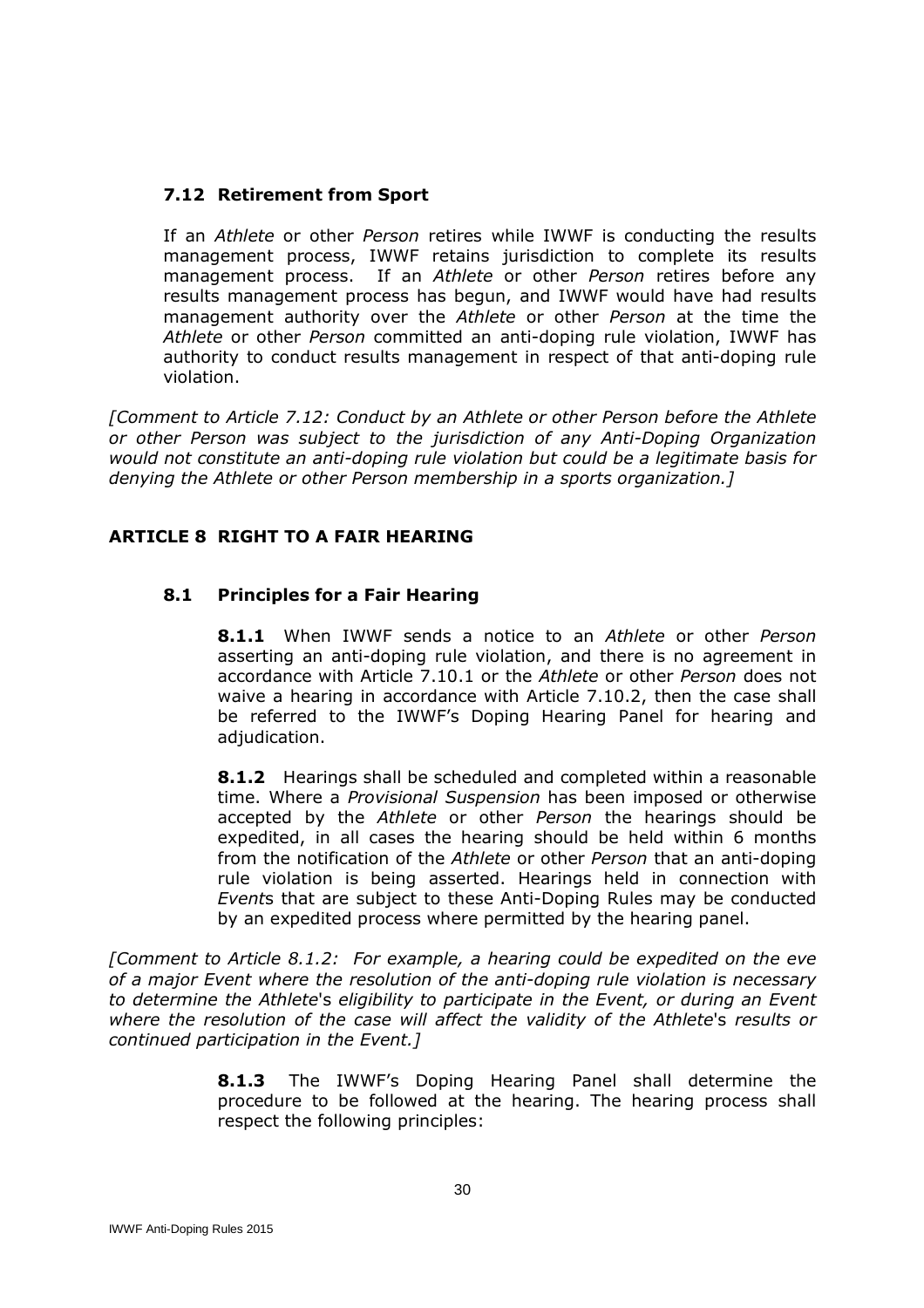a) the right of each party to be represented by a counsel (at the party's own expense);

b) the right to respond to the asserted anti-doping rule violation and resulting Consequences;

c) the right of each party to present evidence, including the right to call and question witnesses;

d) the *Athlete's* or other *Person's* right to an interpreter at the hearing. The IWWF Doping Hearing Panel shall have jurisdiction to determine which party shall bear the responsibility for the cost of the interpreter.

**8.1.4** *WADA* and the *National Federation* of the *Athlete* or other *Person* may attend the hearing as observers. In any event, IWWF shall keep WADA fully apprised as to the status of pending cases and the result of all hearings.

**8.1.5** The IWWF Doping Hearing Panel shall act in a fair and impartial manner towards all parties at all times.

#### **8.2 Decisions**

**8.2.1** The IWWF Doping Hearing Panel shall issue a written decision within 30 days from the date of the hearing or from the date the case has been referred to the panel when the hearing has been waived by the *Athlete* or other *Person* in accordance with Article 7.10.2. The decision must include the full reasons for the decision and for any period of *Ineligibility* imposed, including (if applicable) a justification for why the greatest potential *Consequences* were not imposed. The decision shall be written in English.

**8.2.2** The decision may be appealed to the *CAS* as provided in Article 13. Copies of the decision shall be provided to the *Athlete* or other *Person* and to other *Anti-Doping Organizations* with a right to appeal under Article 13.2.3.

**8.2.3** If no appeal is brought against the decision, then (a) if the decision is that an anti-doping rule violation was committed, the decision shall be *Publicly Disclosed* as provided in Article 14.3.2; but (b) if the decision is that no anti-doping rule violation was committed, then the decision shall only be *Publicly Disclosed* with the consent of the *Athlete* or other *Person* who is the subject of the decision. IWWF shall use reasonable efforts to obtain such consent, and if consent is obtained, shall *Publicly Disclose* the decision in its entirety or in such redacted form as the Athlete or other Person may approve. The principles contained at Article 14.3.6 shall be applied in cases involving a *Minor*.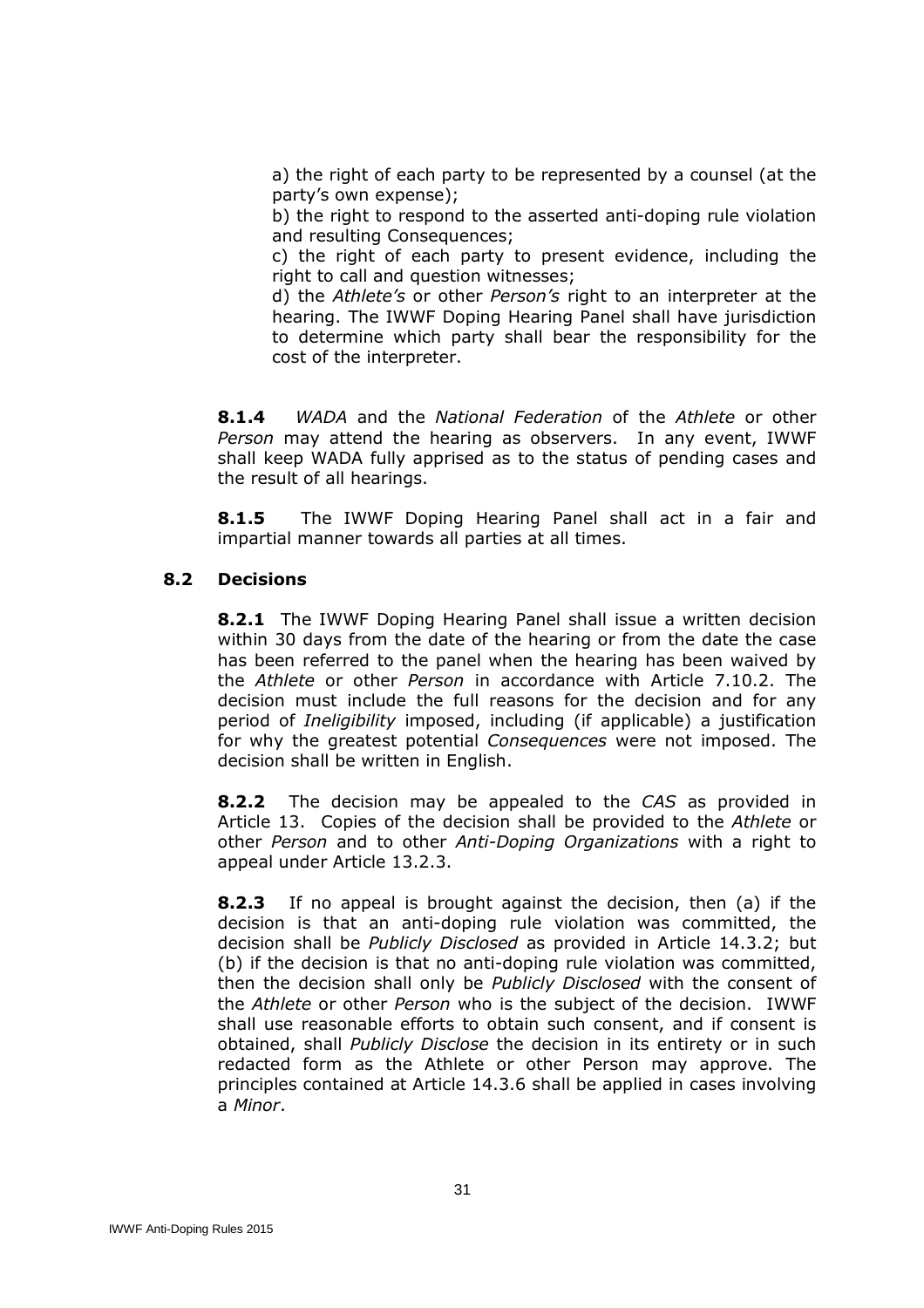# **8.3 Single Hearing Before** *CAS*

Cases asserting anti-doping rule violations may be heard directly at *CAS*, with no requirement for a prior hearing, with the consent of the *Athlete*, IWWF, *WADA*, and any other *Anti-Doping Organization* that would have had a right to appeal a first instance hearing decision to *CAS*.

*[Comment to Article 8.3: Where all of the parties identified in this Article are satisfied that their interests will be adequately protected in a single hearing, there is no need to incur the extra expense of two hearings. An Anti-Doping Organization that wants to participate in the CAS hearing as a party or as an observer may condition its approval of a single hearing on being granted that right.]* 

# **ARTICLE 9 AUTOMATIC** *DISQUALIFICATION* **OF INDIVIDUAL RESULTS**

An anti-doping rule violation in *Individual Sports* in connection with an *In-Competition* test automatically leads to *Disqualification* of the result obtained in that *Competition* with all resulting *Consequences*, including forfeiture of any medals, points and prizes.

*[Comment to Article 9: For Team Sports, any awards received by individual players will be Disqualified. However, Disqualification of the team will be as provided in Article 11. In sports which are not Team Sports but where awards are given to teams, Disqualification or other disciplinary action against the team when one or more team members have committed an anti-doping rule violation shall be as provided in the applicable rules of the International Federation.]* 

# **ARTICLE 10 SANCTIONS ON INDIVIDUALS**

# **10.1** *Disqualification* **of Results in the** *Event* **during which an Anti-Doping Rule Violation Occurs**

An anti-doping rule violation occurring during or in connection with an *Event*  may, upon the decision of the ruling body of the *Event*, lead to *Disqualification* of all of the *Athlete's* individual results obtained in that *Event* with all *Consequences*, including forfeiture of all medals, points and prizes, except as provided in Article 10.1.1.

Factors to be included in considering whether to *Disqualify* other results in an *Event* might include, for example, the seriousness of the *Athlete*'s anti-doping rule violation and whether the *Athlete* tested negative in the other *Competitions*.

*[Comment to Article 10.1: Whereas Article 9 Disqualifies the result in a single Competition in which the Athlete tested positive (e.g., the Slalom), this Article may lead to Disqualification of all results in all races during the Event (e.g., the IWWF World Waterski Championships).]*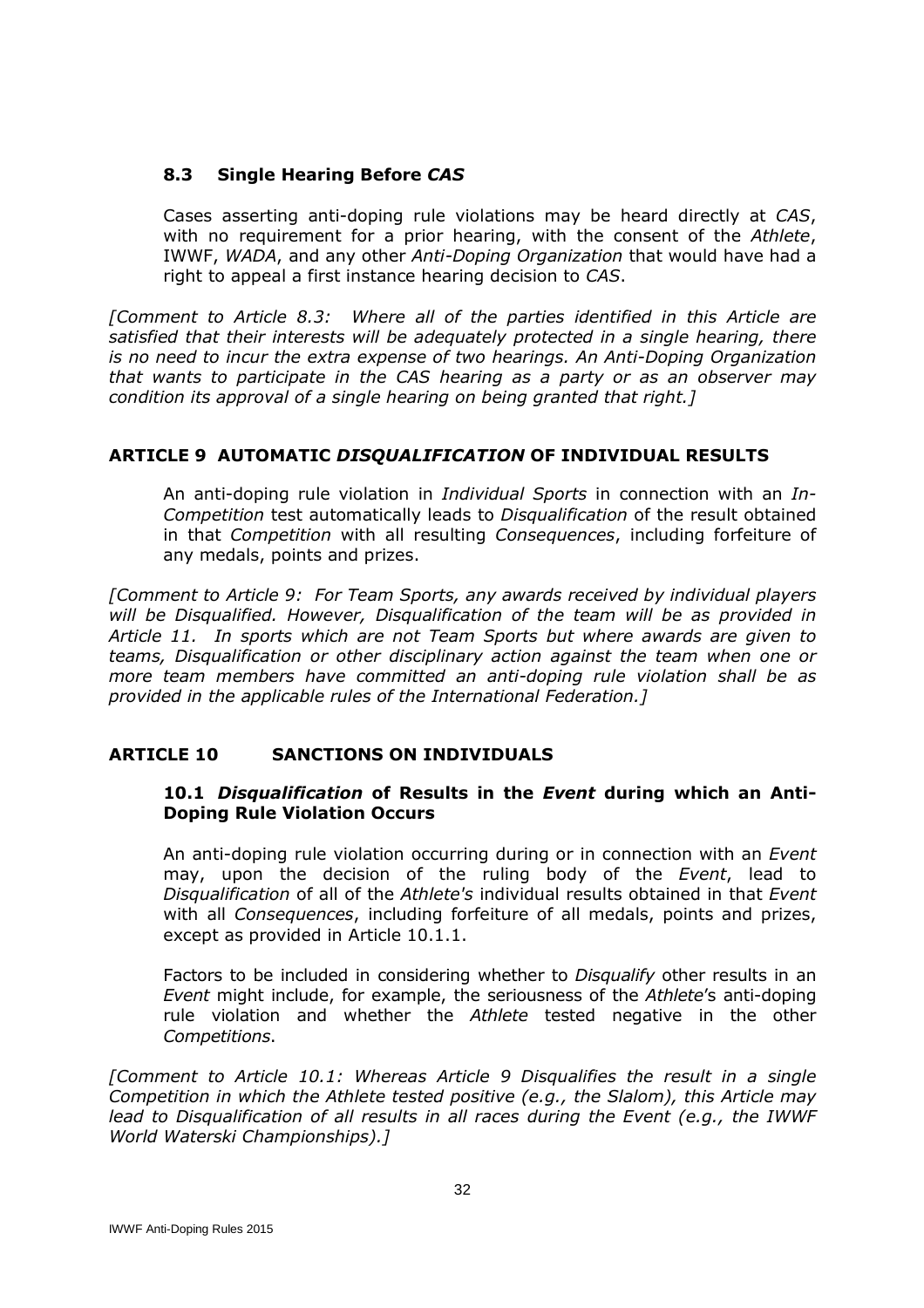**10.1.1** If the *Athlete* establishes that he or she bears *No Fault or Negligence* for the violation, the *Athlete's* individual results in the other *Competition*s shall not be *Disqualified*, unless the *Athlete's* results in *Competition*s other than the *Competition* in which the anti-doping rule violation occurred were likely to have been affected by the *Athlete's* anti-doping rule violation.

#### **10.2** *Ineligibility* **for Presence,** *Use* **or** *Attempted Use***, or** *Possession*  **of a** *Prohibited Substance* **or** *Prohibited Method*

The period of *Ineligibility* for a violation of Articles 2.1, 2.2 or 2.6 shall be as follows, subject to potential reduction or suspension pursuant to Articles 10.4, 10.5 or 10.6:

**10.2.1** The period of *Ineligibility* shall be four years where:

10.2.1.1 The anti-doping rule violation does not involve a *Specified Substance*, unless the *Athlete* or other *Person* can establish that the anti-doping rule violation was not intentional.

10.2.1.2 The anti-doping rule violation involves a *Specified Substance* and IWWF can establish that the anti-doping rule violation was intentional.

**10.2.2** If Article 10.2.1 does not apply, the period of *Ineligibility* shall be two years.

**10.2.3** As used in Articles 10.2 and 10.3, the term "intentional" is meant to identify those *Athletes* who cheat. The term therefore requires that the *Athlete* or other *Person* engaged in conduct which he or she knew constituted an anti-doping rule violation or knew that there was a significant risk that the conduct might constitute or result in an anti-doping rule violation and manifestly disregarded that risk. An anti-doping rule violation resulting from an *Adverse Analytical Finding* for a substance which is only prohibited *In-Competition* shall be rebuttably presumed to be not intentional if the substance is a *Specified Substance and* the *Athlete* can establish that the *Prohibited Substance* was *Used Out-of-Competition*. An anti-doping rule violation resulting from an *Adverse Analytical Finding* for a substance which is only prohibited *In-Competition* shall not be considered intentional if the substance is not a *Specified Substance* and the *Athlete* can establish that the *Prohibited Substance* was *Used Out-of-Competition* in a context unrelated to sport performance.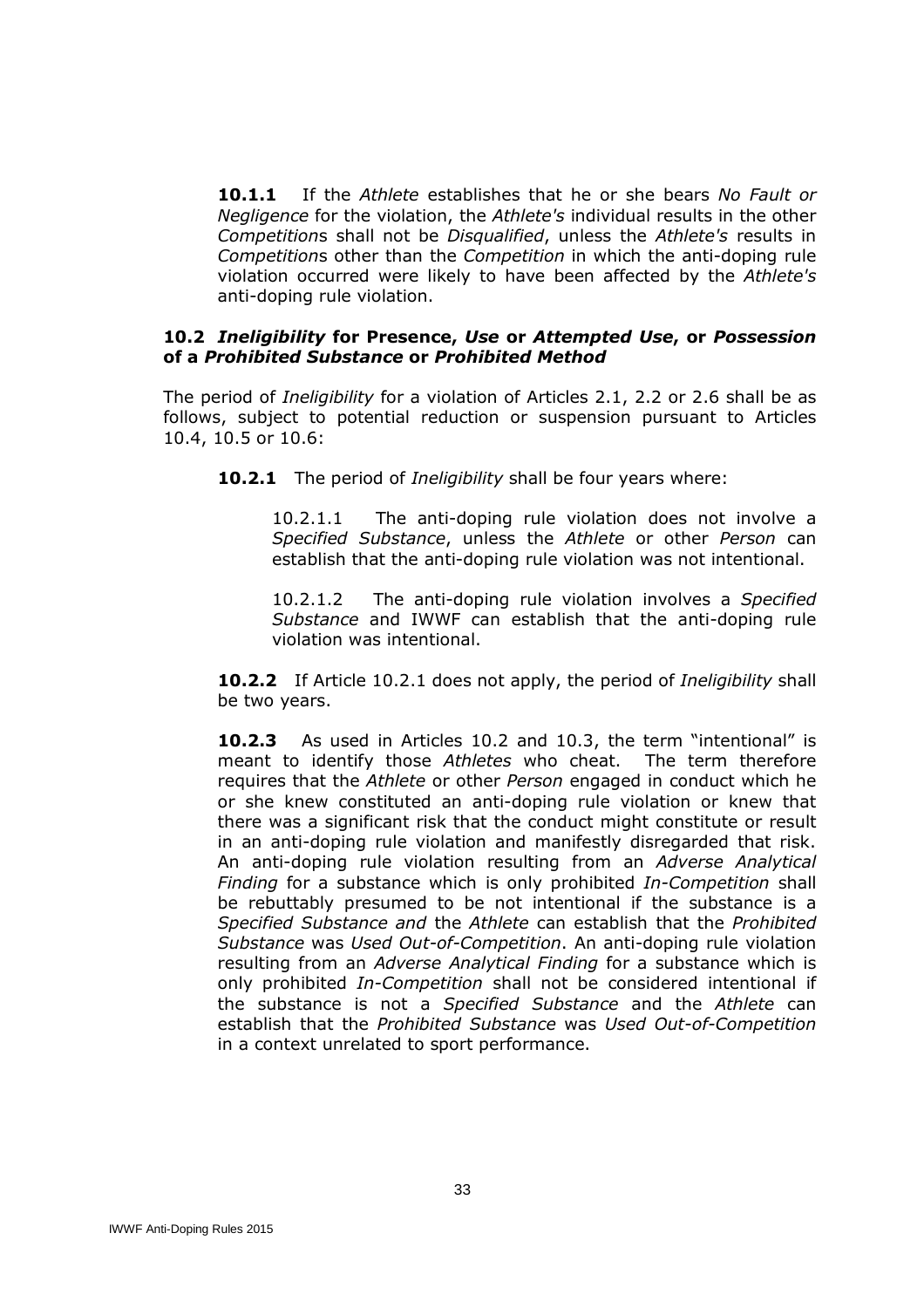# **10.3** *Ineligibility* **for Other Anti-Doping Rule Violations**

The period of *Ineligibility* for anti-doping rule violations other than as provided in Article 10.2 shall be as follows, unless Articles 10.5 or 10.6 are applicable:

**10.3.1** For violations of Article 2.3 or Article 2.5, the period of *Ineligibility* shall be four years unless, in the case of failing to submit to *Sample* collection, the *Athlete* can establish that the commission of the anti-doping rule violation was not intentional (as defined in Article 10.2.3), in which case the period of *Ineligibility* shall be two years.

**10.3.2** For violations of Article 2.4, the period of *Ineligibility* shall be two years, subject to reduction down to a minimum of one year, depending on the *Athlete*'s degree of *Fault*. The flexibility between two years and one year of *Ineligibility* in this Article is not available to *Athletes* where a pattern of last-minute whereabouts changes or other conduct raises a serious suspicion that the *Athlete* was trying to avoid being available for *Testing*.

**10.3.3** For violations of Article 2.7 or 2.8, the period of *Ineligibility* shall be a minimum of four years up to lifetime *Ineligibility*, depending on the seriousness of the violation. An Article 2.7 or Article 2.8 violation involving a *Minor* shall be considered a particularly serious violation and, if committed by *Athlete Support Personnel* for violations other than for *Specified Substances*, shall result in lifetime *Ineligibility* for *Athlete Support Personnel*. In addition, significant violations of Article 2.7 or 2.8 which may also violate non-sporting laws and regulations, shall be reported to the competent administrative, professional or judicial authorities.

*[Comment to Article 10.3.3: Those who are involved in doping Athletes or covering up doping should be subject to sanctions which are more severe than the Athletes who test positive. Since the authority of sport organizations is generally limited to Ineligibility for accreditation, membership and other sport benefits, reporting Athlete Support Personnel to competent authorities is an important step in the deterrence of doping.]* 

> **10.3.4** For violations of Article 2.9, the period of *Ineligibility* imposed shall be a minimum of two years, up to four years, depending on the seriousness of the violation.

> **10.3.5** For violations of Article 2.10, the period of *Ineligibility* shall be two years, subject to reduction down to a minimum of one year, depending on the *Athlete* or other *Person*'s degree of *Fault* and other circumstances of the case.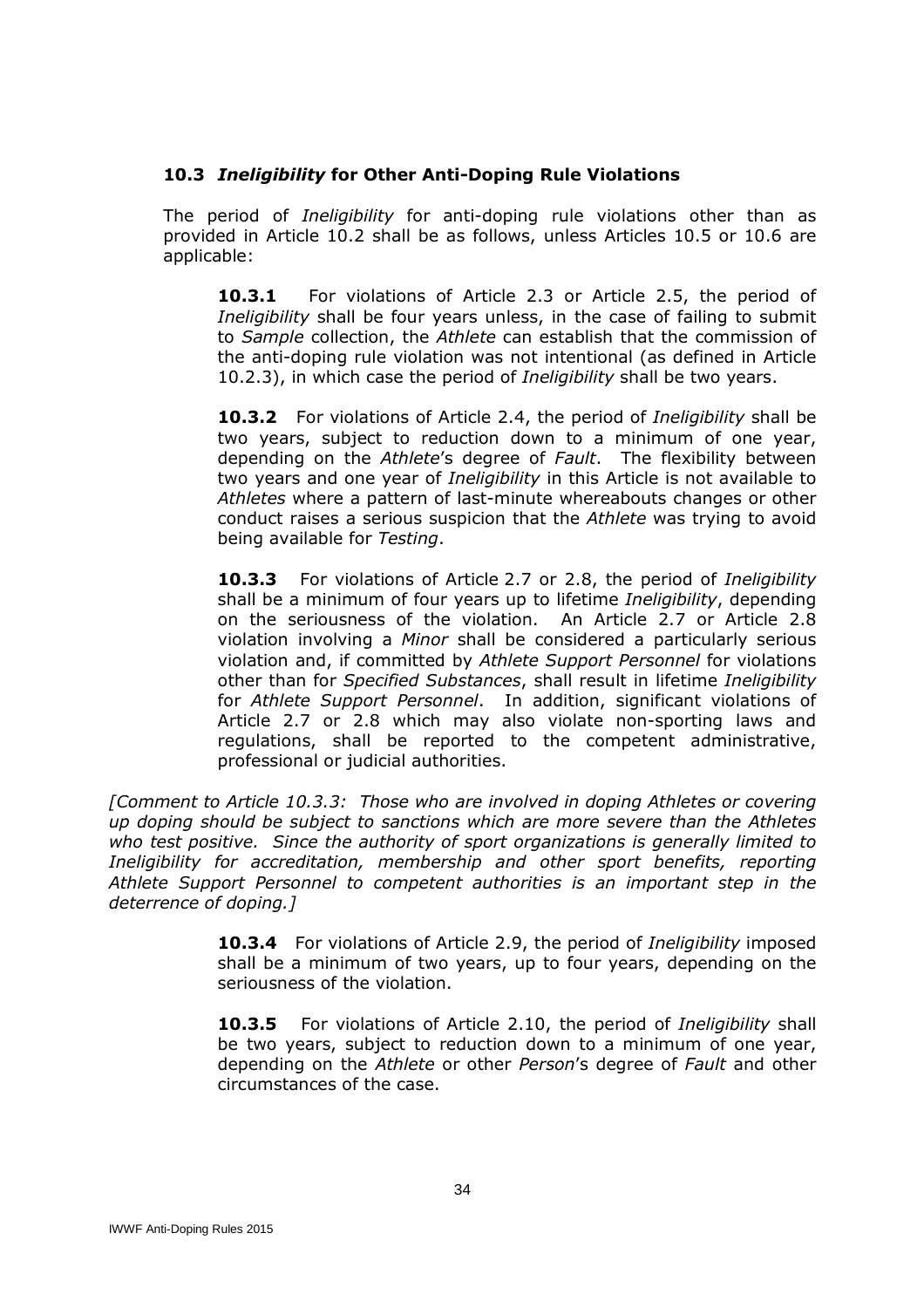*[Comment to Article 10.3.5: Where the "other Person" referenced in Article 2.10 is an entity and not an individual, that entity may be disciplined as provided in Article 12.]* 

#### **10.4 Elimination of the Period of** *Ineligibility* **where there is** *No Fault or Negligence*

If an *Athlete* or other *Person* establishes in an individual case that he or she bears *No Fault or Negligence*, then the otherwise applicable period of *Ineligibility* shall be eliminated.

*[Comment to Article 10.4: This Article and Article 10.5.2 apply only to the imposition of sanctions; they are not applicable to the determination of whether an anti-doping rule violation has occurred. They will only apply in exceptional circumstances, for example where an Athlete could prove that, despite all due care, he or she was sabotaged by a competitor. Conversely, No Fault or Negligence would not apply in the following circumstances: (a) a positive test resulting from a mislabeled or contaminated vitamin or nutritional supplement (Athletes are responsible for what they ingest (Article 2.1.1) and have been warned against the possibility of supplement contamination); (b) the Administration of a Prohibited Substance by the Athlete's personal physician or trainer without disclosure to the Athlete (Athletes are responsible for their choice of medical personnel and for advising medical personnel that they cannot be given any Prohibited Substance); and (c) sabotage of the Athlete's food or drink by a spouse, coach or other Person within the Athlete's circle of associates (Athletes are responsible for what they ingest and for the conduct of those Persons to whom they entrust access to their food and drink). However, depending on the unique facts of a particular case, any of the referenced illustrations could result in a reduced sanction under Article 10.5 based on No Significant Fault or Negligence.]* 

#### **10.5 Reduction of the Period of** *Ineligibility* **based on** *No Significant Fault or Negligence*

**10.5.1** Reduction of Sanctions for *Specified Substances* or *Contaminated Products* for Violations of Article 2.1, 2.2 or 2.6.

#### 10.5.1.1 *Specified Substances*

Where the anti-doping rule violation involves a *Specified Substance*, and the *Athlete* or other *Person* can establish *No Significant Fault or Negligence*, then the period of *Ineligibility* shall be, at a minimum, a reprimand and no period of *Ineligibility*, and at a maximum, two years of *Ineligibility*, depending on the *Athlete*'s or other *Person*'s degree of *Fault*.

#### 10.5.1.2 *Contaminated Products*

In cases where the *Athlete* or other *Person* can establish *No Significant Fault or Negligence* and that the detected *Prohibited*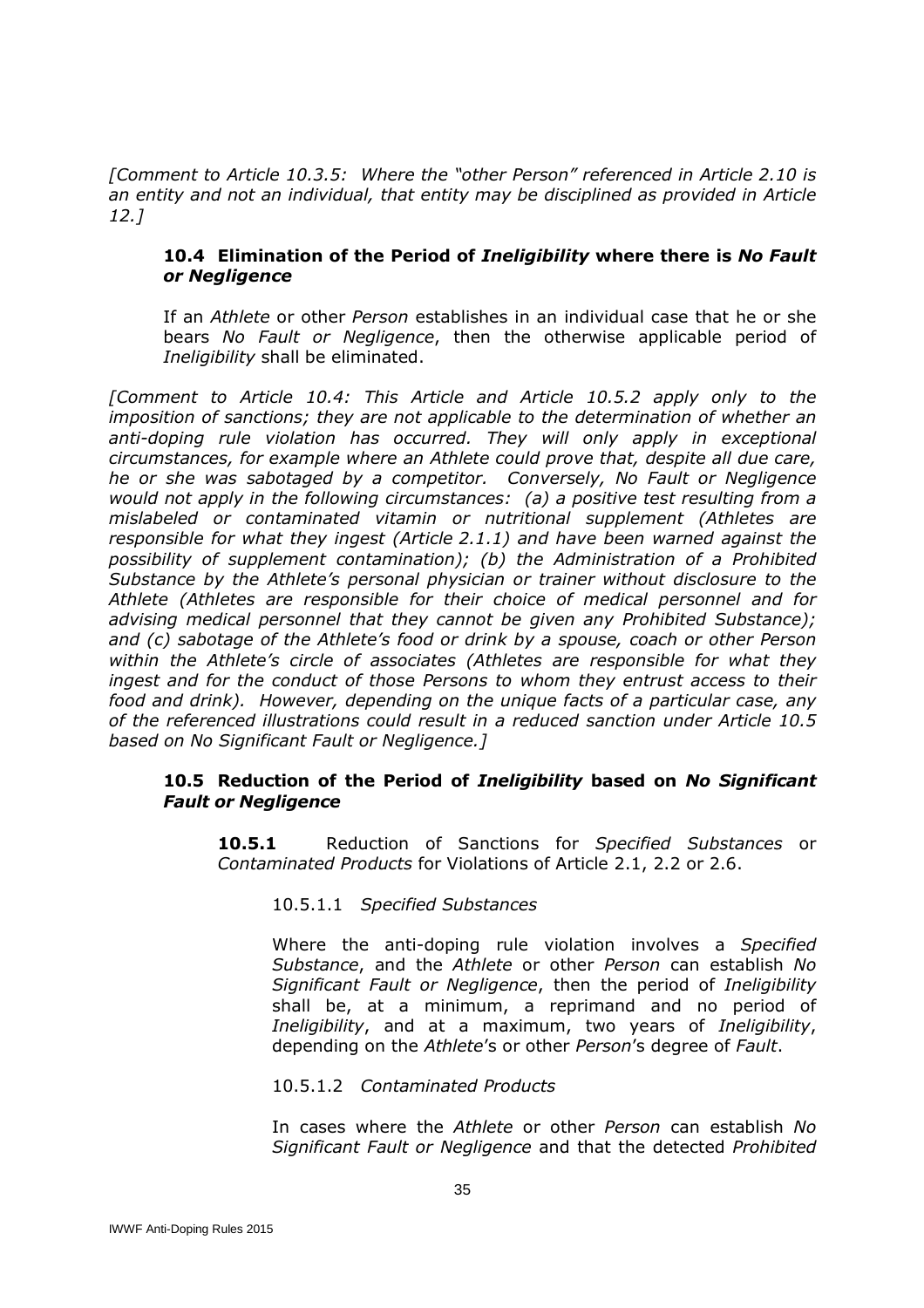*Substance* came from a *Contaminated Product*, then the period of *Ineligibility* shall be, at a minimum, a reprimand and no period of *Ineligibility*, and at a maximum, two years *Ineligibility*, depending on the *Athlete*'s or other *Person*'s degree of *Fault*.

*[Comment to Article 10.5.1.2: In assessing that Athlete's degree of Fault, it would, for example, be favorable for the Athlete if the Athlete had declared the product which was subsequently determined to be contaminated on his or her Doping Control form.]* 

> **10.5.2** Application of *No Significant Fault or Negligence* beyond the Application of Article 10.5.1

> If an *Athlete* or other *Person* establishes in an individual case where Article 10.5.1 is not applicable that he or she bears *No Significant Fault or Negligence*, then, subject to further reduction or elimination as provided in Article 10.6, the otherwise applicable period of *Ineligibility*  may be reduced based on the *Athlete* or other *Person's* degree of *Fault*, but the reduced period of *Ineligibility* may not be less than onehalf of the period of *Ineligibility* otherwise applicable. If the otherwise applicable period of *Ineligibility* is a lifetime, the reduced period under this Article may be no less than eight years.

*[Comment to Article 10.5.2: Article 10.5.2 may be applied to any anti-doping rule violation except those Articles where intent is an element of the anti-doping rule violation (e.g., Article 2.5, 2.7, 2.8 or 2.9) or an element of a particular sanction (e.g., Article 10.2.1) or a range of Ineligibility is already provided in an Article based on the Athlete or other Person's degree of Fault.]* 

#### **10.6 Elimination, Reduction, or Suspension of Period of** *Ineligibility*  **or other** *Consequences* **for Reasons Other than** *Fault*

**10.6.1** *Substantial Assistance* in Discovering or Establishing Anti-Doping Rule Violations

10.6.1.1IWWF may, prior to a final appellate decision under Article 13 or the expiration of the time to appeal, suspend a part of the period of *Ineligibility* imposed in an individual case in which it has results management authority where the *Athlete* or other *Person* has provided *Substantial Assistance* to an *Anti-Doping Organization*, criminal authority or professional disciplinary body which results in: (i) the *Anti-Doping Organization* discovering or bringing forward an anti-doping rule violation by another *Person*, or (ii) which results in a criminal or disciplinary body discovering or bringing forward a criminal offense or the breach of professional rules committed by another *Person* and the information provided by the *Person* providing *Substantial Assistance* is made available to IWWF. After a final appellate decision under Article 13 or the expiration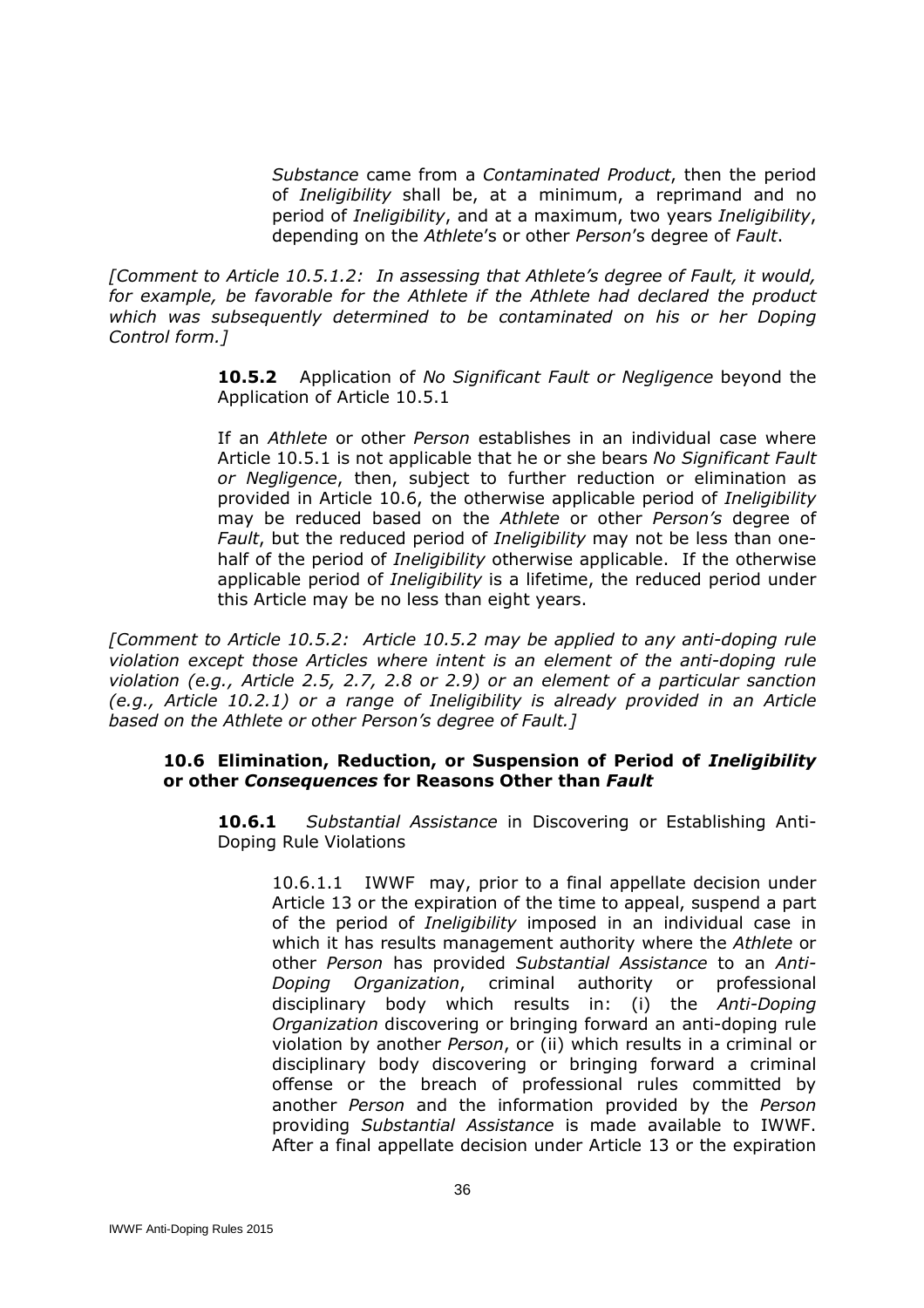of time to appeal, IWWF may only suspend a part of the otherwise applicable period of *Ineligibility* with the approval of *WADA*. The extent to which the otherwise applicable period of *Ineligibility* may be suspended shall be based on the seriousness of the anti-doping rule violation committed by the *Athlete* or other *Person* and the significance of the *Substantial Assistance* provided by the *Athlete* or other *Person* to the effort to eliminate doping in sport. No more than three-quarters of the otherwise applicable period of *Ineligibility* may be suspended. If the otherwise applicable period of *Ineligibility* is a lifetime, the nonsuspended period under this Article must be no less than eight years. If the *Athlete* or other *Person* fails to continue to cooperate and to provide the complete and credible *Substantial Assistance* upon which a suspension of the period of *Ineligibility* was based, IWWF shall reinstate the original period of *Ineligibility*. If IWWF decides to reinstate a suspended period of *Ineligibility* or decides not to reinstate a suspended period of *Ineligibility*, that decision may be appealed by any *Person* entitled to appeal under Article 13.

10.6.1.2 To further encourage *Athletes* and other *Persons* to provide *Substantial Assistance* to *Anti-Doping Organizations*, at the request of IWWF or at the request of the *Athlete* or other *Person* who has (or has been asserted to have) committed an anti-doping rule violation, *WADA* may agree at any stage of the results management process, including after a final appellate decision under Article 13, to what it considers to be an appropriate suspension of the otherwise-applicable period of *Ineligibility* and other *Consequences*. In exceptional circumstances, *WADA* may agree to suspensions of the period of *Ineligibility* and other *Consequences* for *Substantial Assistance* greater than those otherwise provided in this Article, or even no period of *Ineligibility*, and/or no return of prize money or payment of fines or costs. *WADA*'s approval shall be subject to reinstatement of sanction, as otherwise provided in this Article. Notwithstanding Article 13, *WADA*'s decisions in the context of this Article may not be appealed by any other *Anti-Doping Organization*.

10.6.1.3 If IWWF suspends any part of an otherwise applicable sanction because of *Substantial Assistance*, then notice providing justification for the decision shall be provided to the other *Anti-Doping Organizations* with a right to appeal under Article 13.2.3 as provided in Article 14.2. In unique circumstances where *WADA* determines that it would be in the best interest of anti-doping, *WADA* may authorize IWWF to enter into appropriate confidentiality agreements limiting or delaying the disclosure of the *Substantial Assistance* agreement or the nature of *Substantial Assistance* being provided.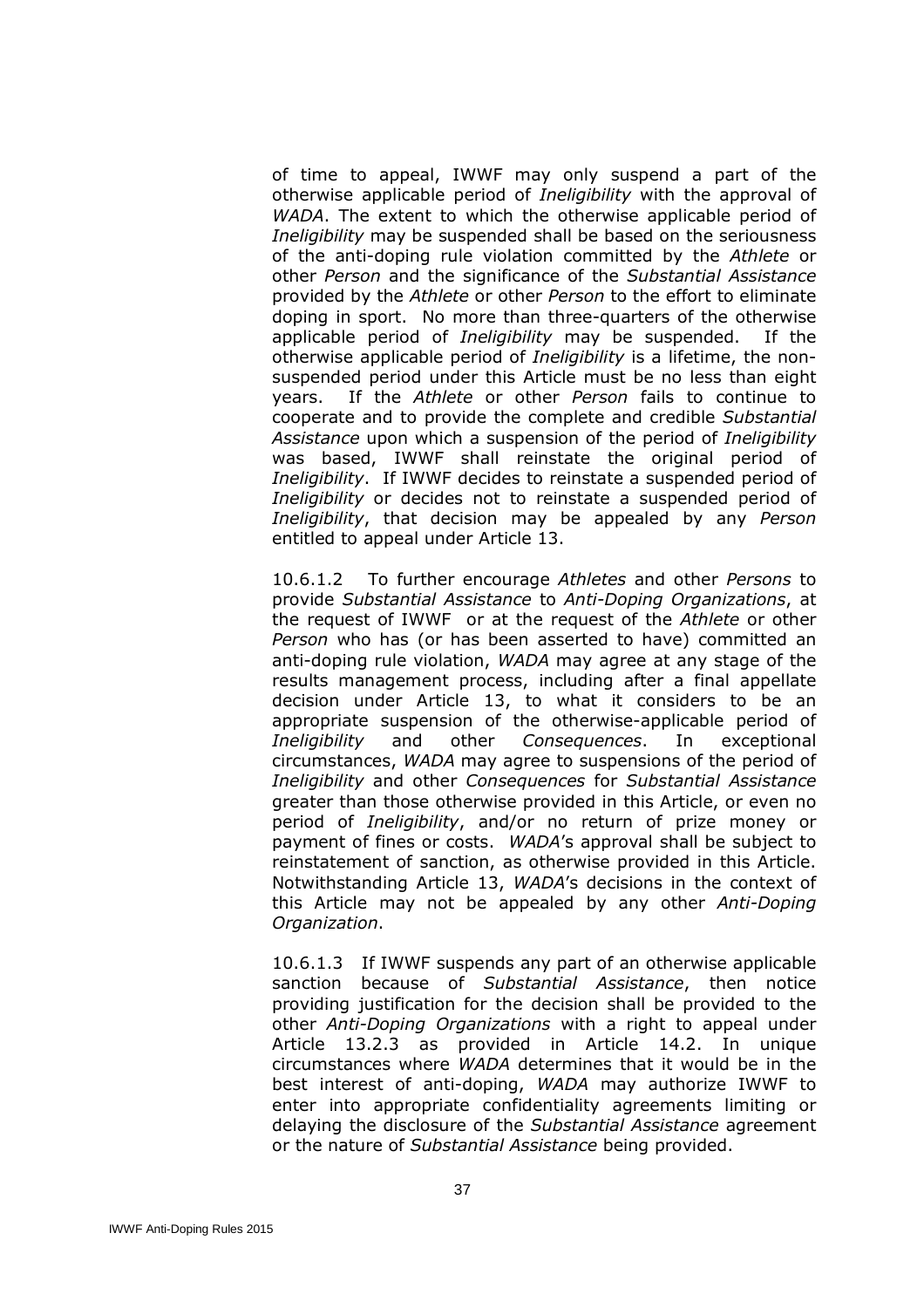*[Comment to Article 10.6.1: The cooperation of Athletes, Athlete Support Personnel and other Persons who acknowledge their mistakes and are willing to bring other anti-doping rule violations to light is important to clean sport. This is the only circumstance under the Code where the suspension of an otherwise applicable period of Ineligibility is authorized.]* 

> **10.6.2** Admission of an Anti-Doping Rule Violation in the Absence of Other Evidence

> Where an *Athlete* or other *Person* voluntarily admits the commission of an anti-doping rule violation before having received notice of a *Sample*  collection which could establish an anti-doping rule violation (or, in the case of an anti-doping rule violation other than Article 2.1, before receiving first notice of the admitted violation pursuant to Article 7) and that admission is the only reliable evidence of the violation at the time of admission, then the period of *Ineligibility* may be reduced, but not below one-half of the period of *Ineligibility* otherwise applicable.

*[Comment to Article 10.6.2: This Article is intended to apply when an Athlete or other Person comes forward and admits to an anti-doping rule violation in circumstances where no Anti-Doping Organization is aware that an anti-doping rule violation might have been committed. It is not intended to apply to circumstances where the admission occurs after the Athlete or other Person believes he or she is about to be caught. The amount by which Ineligibility is reduced should be based on the likelihood that the Athlete or other Person would have been caught had he/she not come forward voluntarily.]* 

> **10.6.3** Prompt Admission of an Anti-Doping Rule Violation after being confronted with a Violation Sanctionable under Article 10.2.1 or Article 10.3.1

> An *Athlete* or other *Person* potentially subject to a four-year sanction under Article 10.2.1 or 10.3.1 (for evading or refusing *Sample Collection* or *Tampering* with *Sample Collection*), by promptly admitting the asserted anti-doping rule violation after being confronted by IWWF , and also upon the approval and at the discretion of both *WADA* and IWWF , may receive a reduction in the period of *Ineligibility* down to a minimum of two years, depending on the seriousness of the violation and the *Athlete* or other *Person's* degree of *Fault*.

**10.6.4** Application of Multiple Grounds for Reduction of a Sanction

Where an *Athlete* or other *Person* establishes entitlement to reduction in sanction under more than one provision of Article 10.4, 10.5 or 10.6, before applying any reduction or suspension under Article 10.6, the otherwise applicable period of *Ineligibility* shall be determined in accordance with Articles 10.2, 10.3, 10.4, and 10.5. If the *Athlete* or other *Person* establishes entitlement to a reduction or suspension of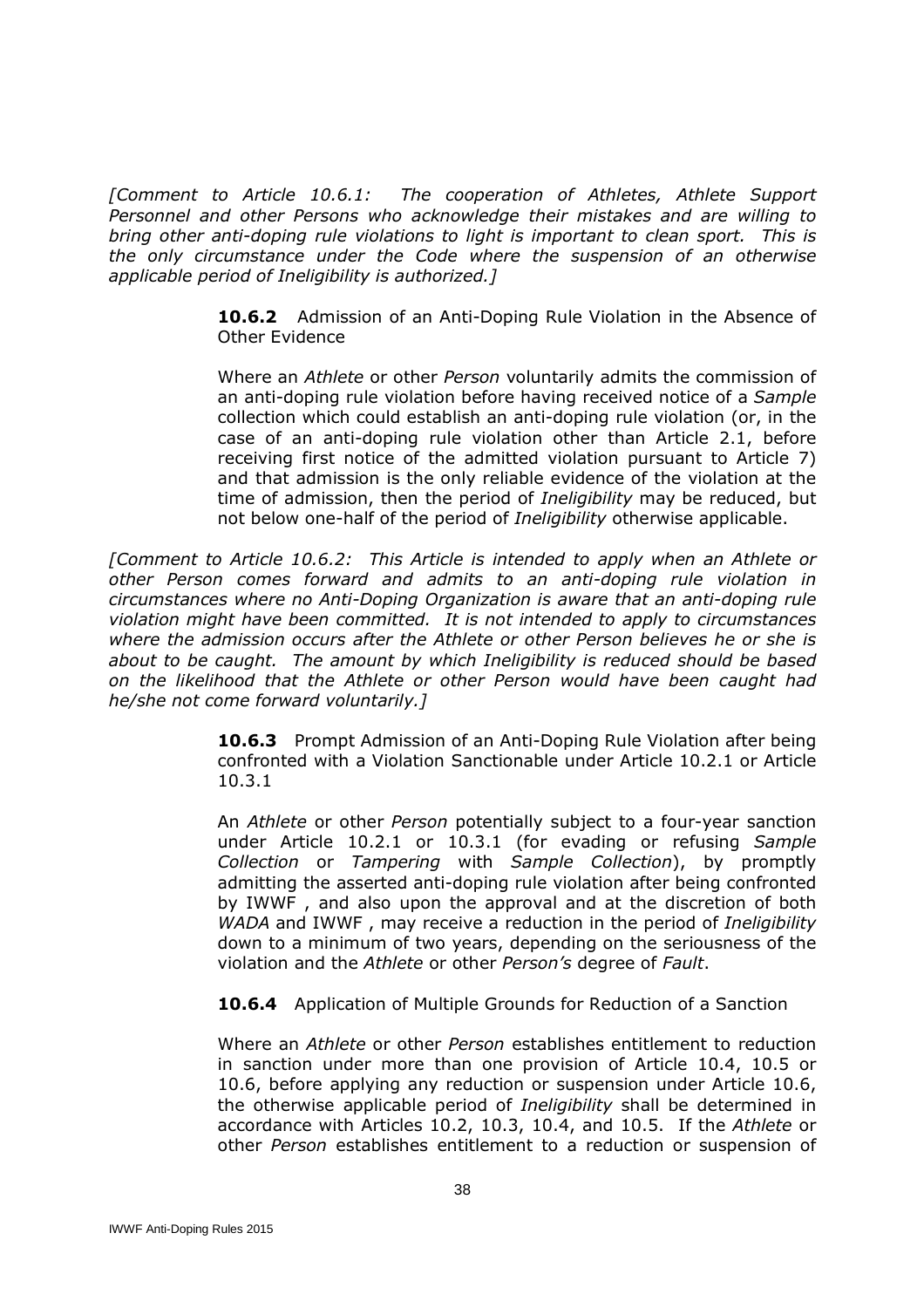the period of *Ineligibility* under Article 10.6, then the period of *Ineligibility* may be reduced or suspended, but not below one-fourth of the otherwise applicable period of *Ineligibility*.

*[Comment to Article 10.6.4: The appropriate sanction is determined in a sequence of four steps. First, the hearing panel determines which of the basic sanctions (Articles 10.2, 10.3, 10.4, or 10.5) apply to the particular anti-doping rule violation. Second, if the basic sanction provides for a range of sanctions, the hearing panel must determine the applicable sanction within that range according to the Athlete or other Person's degree of Fault. In a third step, the hearing panel establishes whether there is a basis for elimination, suspension, or reduction of the sanction (Article 10.6). Finally, the hearing panel decides on the commencement of the period of Ineligibility under Article 10.11. Several examples of how Article 10 is to be applied are found in Appendix 2.]* 

#### **10.7 Multiple Violations**

**10.7.1** For an *Athlete* or other *Person*'s second anti-doping rule violation, the period of *Ineligibility* shall be the greater of:

(a) six months;

(b) one-half of the period of *Ineligibility* imposed for the first anti-doping rule violation without taking into account any reduction under Article 10.6; or

(c) twice the period of *Ineligibility* otherwise applicable to the second anti-doping rule violation treated as if it were a first violation, without taking into account any reduction under Article 10.6.

The period of *Ineligibility* established above may then be further reduced by the application of Article 10.6.

**10.7.2** A third anti-doping rule violation will always result in a lifetime period of *Ineligibility*, except if the third violation fulfills the condition for elimination or reduction of the period of *Ineligibility* under Article 10.4 or 10.5, or involves a violation of Article 2.4. In these particular cases, the period of *Ineligibility* shall be from eight years to lifetime *Ineligibility*.

**10.7.3** An anti-doping rule violation for which an *Athlete* or other *Person* has established *No Fault or Negligence* shall not be considered a prior violation for purposes of this Article.

**10.7.4** Additional Rules for Certain Potential Multiple Violations

10.7.4.1 For purposes of imposing sanctions under Article 10.7, an anti-doping rule violation will only be considered a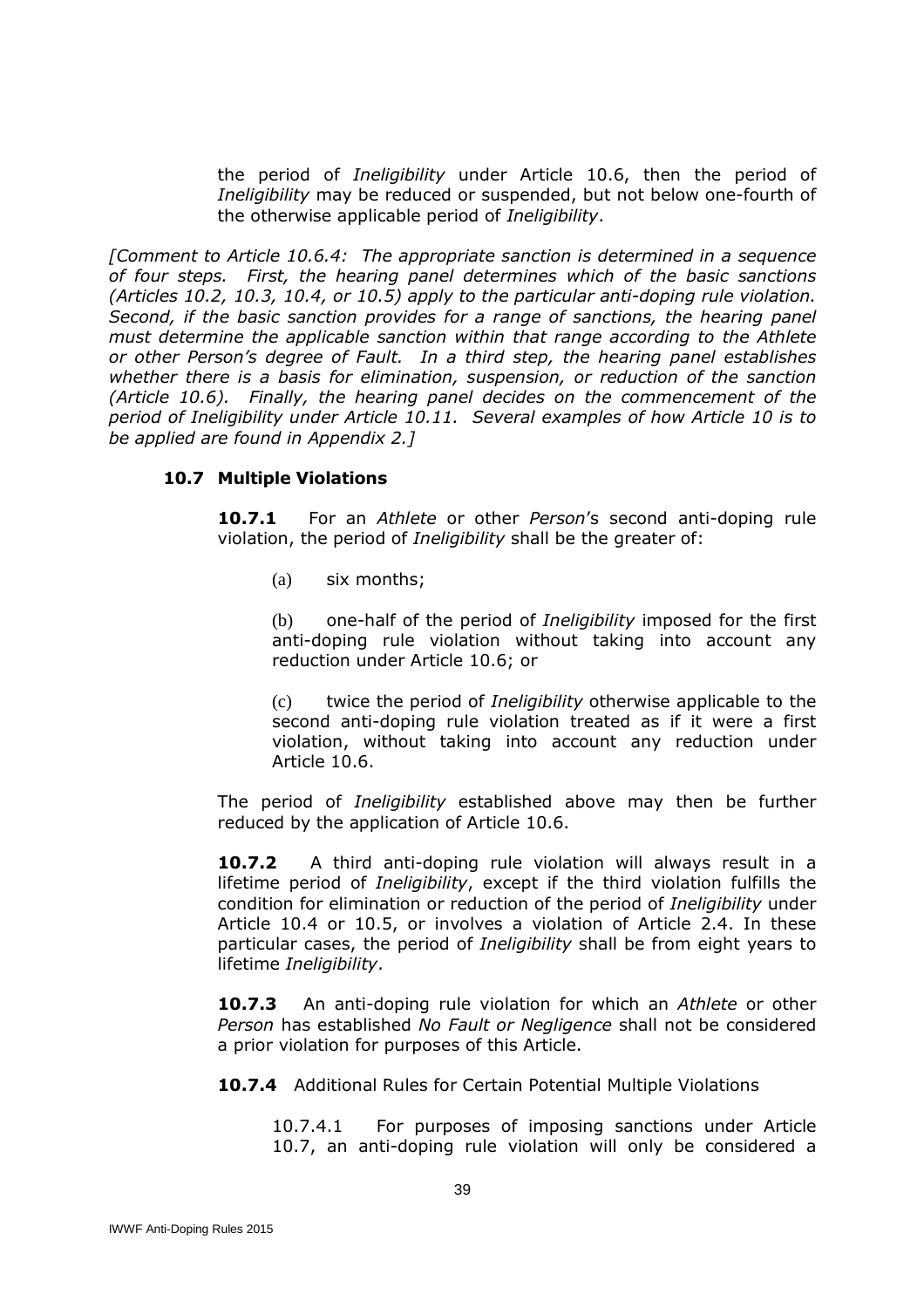second violation if IWWF can establish that the *Athlete* or other *Person* committed the second anti-doping rule violation after the *Athlete* or other *Person* received notice pursuant to Article 7, or after IWWF made reasonable efforts to give notice of the first anti-doping rule violation. If IWWF cannot establish this, the violations shall be considered together as one single first violation, and the sanction imposed shall be based on the violation that carries the more severe sanction.

10.7.4.2 If, after the imposition of a sanction for a first antidoping rule violation, IWWF discovers facts involving an antidoping rule violation by the *Athlete* or other *Person* which occurred prior to notification regarding the first violation, then IWWF shall impose an additional sanction based on the sanction that could have been imposed if the two violations had been adjudicated at the same time. Results in all *Competitions* dating back to the earlier anti-doping rule violation will be *Disqualified* as provided in Article 10.8.

**10.7.5** Multiple Anti-Doping Rule Violations during Ten-Year Period

For purposes of Article 10.7, each anti-doping rule violation must take place within the same ten-year period in order to be considered multiple violations.

# **10.8** *Disqualification* **of Results in** *Competitions* **Subsequent to**  *Sample* **Collection or Commission of an Anti-Doping Rule Violation**

In addition to the automatic *Disqualification* of the results in the *Competition* which produced the positive *Sample* under Article 9, all other competitive results of the *Athlete* obtained from the date a positive *Sample* was collected (whether *In-Competition* or *Out-of-Competition*), or other anti-doping rule violation occurred, through the commencement of any *Provisional Suspension* or *Ineligibility* period, shall, unless fairness requires otherwise, be *Disqualified* with all of the resulting *Consequences* including forfeiture of any medals, points and prizes.

*[Comment to Article 10.8: Nothing in these Anti-Doping Rules precludes clean Athletes or other Persons who have been damaged by the actions of a Person who has committed an anti-doping rule violation from pursuing any right which they would otherwise have to seek damages from such Person.]* 

#### **10.9 Allocation of** *CAS* **Cost Awards and Forfeited Prize Money**

The priority for repayment of *CAS* cost awards and forfeited prize money shall be: first, payment of costs awarded by *CAS*; second, reallocation of forfeited prize money to other *Athletes*; and third, reimbursement of the expenses of IWWF.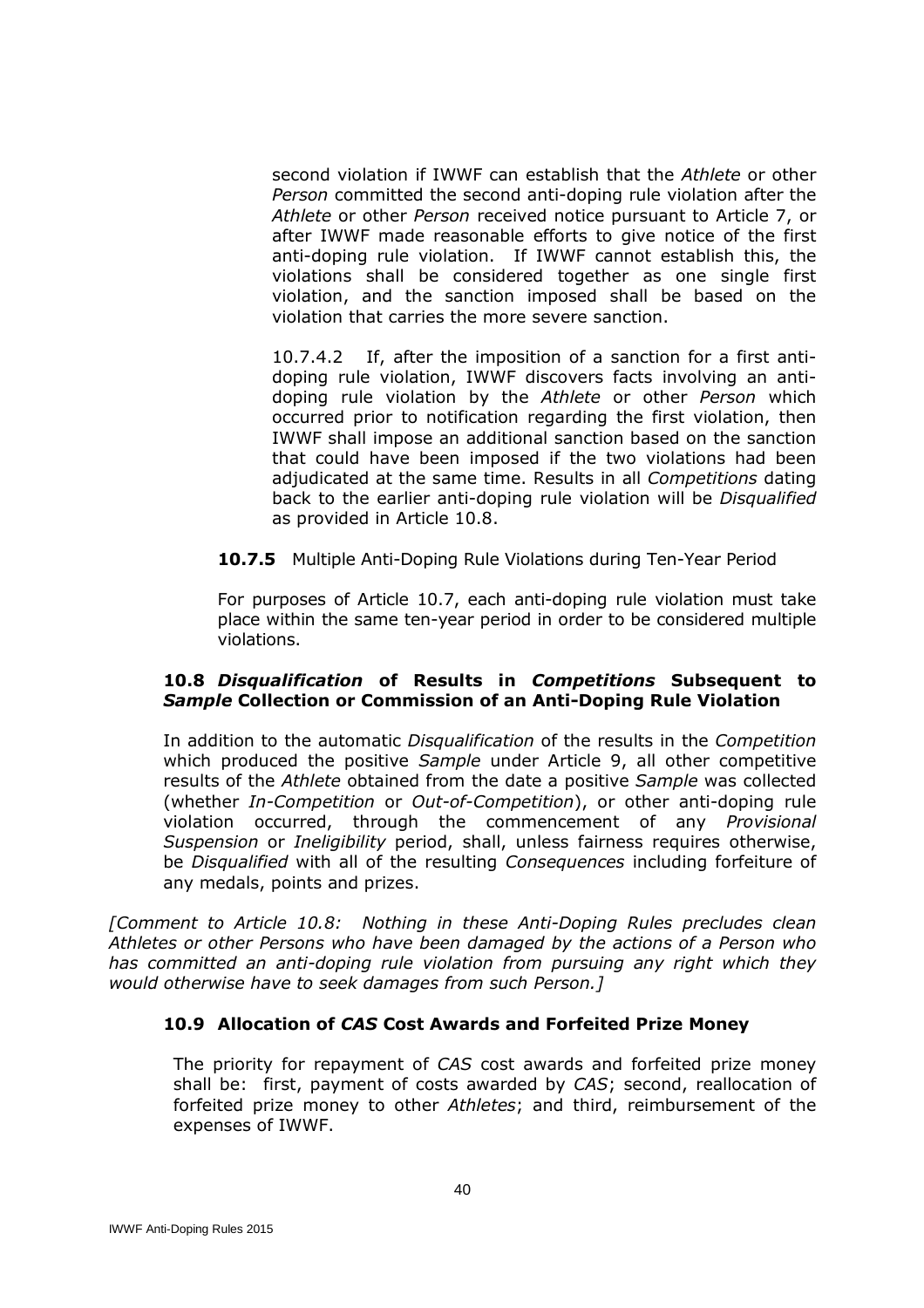# **10.10 Financial Consequences**

Where an *Athlete* or other *Person* commits an anti-doping rule violation, IWWF may, in its discretion and subject to the principle of proportionality, elect to a) recover from the *Athlete* or other *Person*  costs associated with the anti-doping rule violation, regardless of the period of *Ineligibility* imposed and/or b) fine the *Athlete* or other *Person* in an amount up to One Thousand U.S. Dollars (US\$1,000), only in cases where the maximum period of *Ineligibility* otherwise applicable has already been imposed.

The imposition of a financial sanction or the IWWF's recovery of costs shall not be considered a basis for reducing the *Ineligibility* or other sanction which would otherwise be applicable under these Anti-Doping Rules or the *Code*.

# **10.11 Commencement of** *Ineligibility* **Period**

Except as provided below, the period of *Ineligibility* shall start on the date of the final hearing decision providing for *Ineligibility* or, if the hearing is waived or there is no hearing, on the date *Ineligibility* is accepted or otherwise imposed.

# **10.11.1** Delays Not Attributable to the *Athlete* or other *Person*

Where there have been substantial delays in the hearing process or other aspects of *Doping Control* not attributable to the *Athlete* or other *Person*, IWWF may start the period of *Ineligibility* at an earlier date commencing as early as the date of *Sample* collection or the date on which another anti-doping rule violation last occurred. All competitive results achieved during the period of *Ineligibility*, including retroactive *Ineligibility*, shall be *Disqualified*.

*[Comment to Article 10.11.1: In cases of anti-doping rule violations other than under Article 2.1, the time required for an Anti-Doping Organization to discover and develop facts sufficient to establish an anti-doping rule violation may be lengthy, particularly where the Athlete or other Person has taken affirmative action to avoid detection. In these circumstances, the flexibility provided in this Article to start the sanction at an earlier date should not be used.]* 

#### **10.11.2** Timely Admission

Where the *Athlete* or other *Person* promptly (which, in all events, for an *Athlete* means before the *Athlete* competes again) admits the antidoping rule violation after being confronted with the anti-doping rule violation by IWWF, the period of *Ineligibility* may start as early as the date of *Sample* collection or the date on which another anti-doping rule violation last occurred. In each case, however, where this Article is applied, the *Athlete* or other *Person* shall serve at least one-half of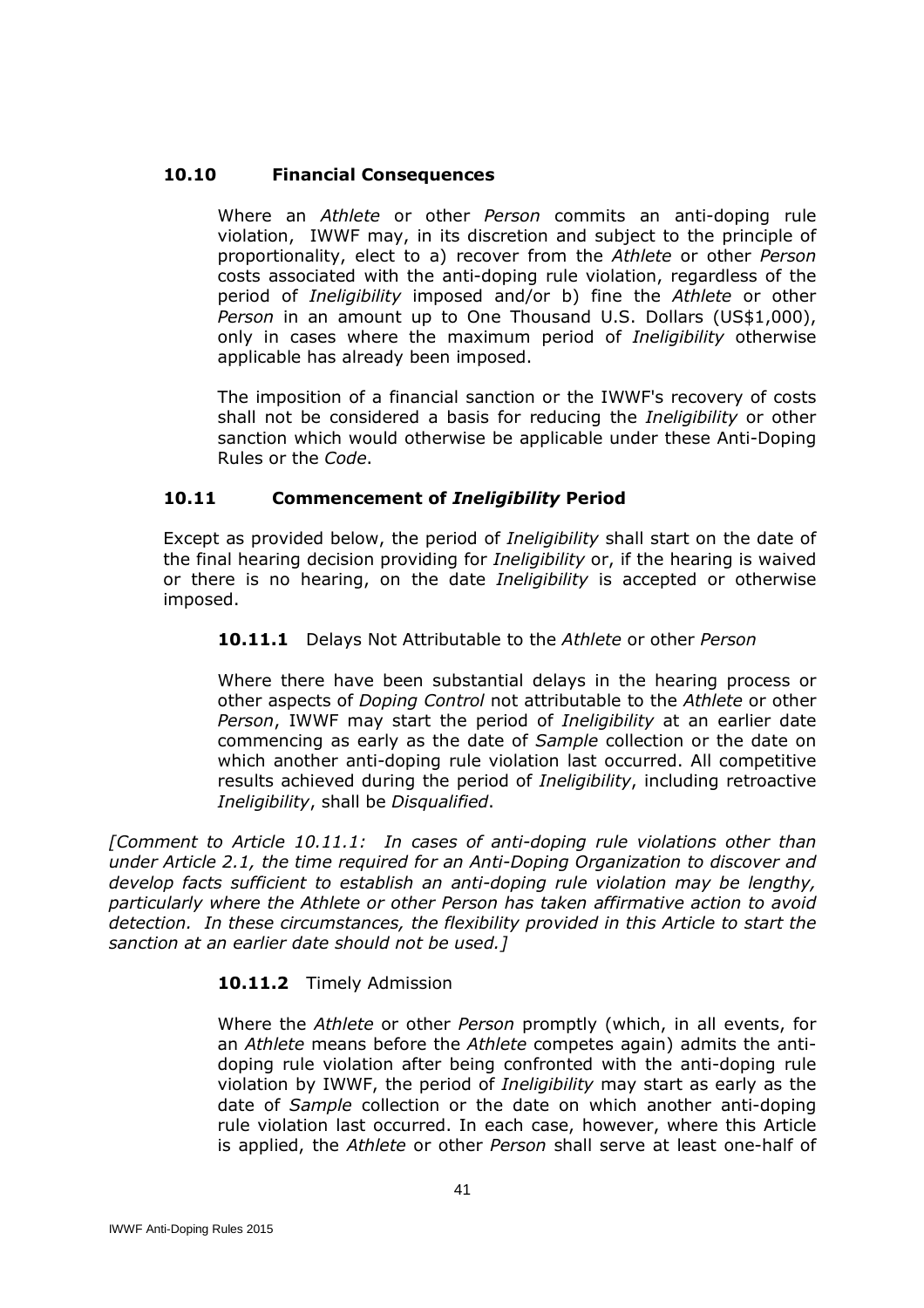the period of *Ineligibility* going forward from the date the *Athlete* or other *Person* accepted the imposition of a sanction, the date of a hearing decision imposing a sanction, or the date the sanction is otherwise imposed. This Article shall not apply where the period of *Ineligibility* has already been reduced under Article 10.6.3.

**10.11.3** Credit for *Provisional Suspension* or Period of *Ineligibility*  Served

10.11.3.1 If a *Provisional Suspension* is imposed and respected by the *Athlete* or other *Person*, then the *Athlete* or other *Person* shall receive a credit for such period of *Provisional Suspension* against any period of *Ineligibility* which may ultimately be imposed. If a period of *Ineligibility* is served pursuant to a decision that is subsequently appealed, then the *Athlete* or other *Person* shall receive a credit for such period of *Ineligibility* served against any period of *Ineligibility* which may ultimately be imposed on appeal.

10.11.3.2 If an *Athlete* or other *Person* voluntarily accepts a *Provisional Suspension* in writing from IWWF and thereafter respects the *Provisional Suspension*, the *Athlete* or other *Person* shall receive a credit for such period of voluntary *Provisional Suspension* against any period of *Ineligibility* which may ultimately be imposed. A copy of the *Athlete* or other *Perso*n's voluntary acceptance of a *Provisional Suspension* shall be provided promptly to each party entitled to receive notice of an asserted anti-doping rule violation under Article 14.1.

*[Comment to Article 10.11.3.2: An Athlete's voluntary acceptance of a Provisional Suspension is not an admission by the Athlete and shall not be used in any way as to draw an adverse inference against the Athlete.]* 

> 10.11.3.3 No credit against a period of *Ineligibility* shall be given for any time period before the effective date of the *Provisional Suspension* or voluntary *Provisional Suspension* regardless of whether the *Athlete* elected not to compete or was suspended by his or her team.

> 10.11.3.4 In *Team Sports*, where a period of *Ineligibility* is imposed upon a team, unless fairness requires otherwise, the period of *Ineligibility* shall start on the date of the final hearing decision providing for *Ineligibility* or, if the hearing is waived, on the date *Ineligibility* is accepted or otherwise imposed. Any period of team *Provisional Suspension* (whether imposed or voluntarily accepted) shall be credited against the total period of *Ineligibility* to be served.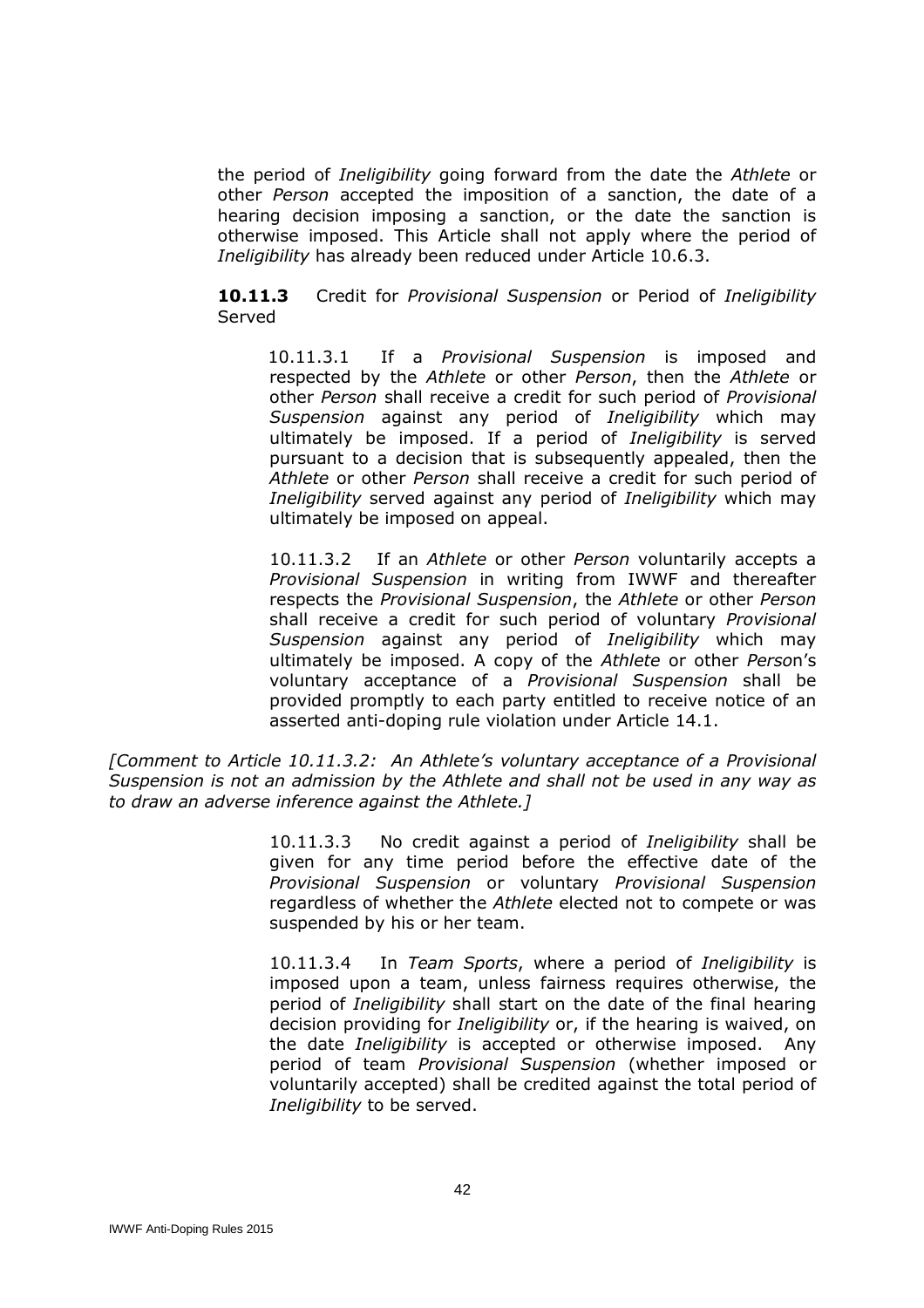*[Comment to Article 10.11: Article 10.11 makes clear that delays not attributable to the Athlete, timely admission by the Athlete and Provisional Suspension are the only justifications for starting the period of Ineligibility earlier than the date of the final hearing decision.]* 

# **10.12 Status During** *Ineligibility*

# **10.12.1** Prohibition Against Participation During *Ineligibility*

No *Athlete* or other *Person* who has been declared *Ineligible* may, during the period of *Ineligibility*, participate in any capacity in a *Competition* or activity (other than authorized anti-doping education or rehabilitation programs) authorized or organized by any *Signatory*, *Signatory*'s member organization, or a club or other member organization of a *Signatory*'s member organization, or in *Competitions* authorized or organized by any professional league or any international or national level *Event* organization or any elite or national-level sporting activity funded by a governmental agency.

An *Athlete* or other *Person* subject to a period of *Ineligibility* longer than four years may, after completing four years of the period of *Ineligibility*, participate as an *Athlete* in local sport events not sanctioned or otherwise under the jurisdiction of a *Code Signatory* or member of a *Code Signatory*, but only so long as the local sport event is not at a level that could otherwise qualify such *Athlete* or other *Person* directly or indirectly to compete in (or accumulate points toward) a national championship or *International Event*, and does not involve the *Athlete* or other *Person* working in any capacity with *Minors*.

An *Athlete* or other *Person* subject to a period of *Ineligibility* shall remain subject to *Testing*.

*[Comment to Article 10.12.1: For example, subject to Article 10.12.2 below, an Ineligible Athlete cannot participate in a training camp, exhibition or practice organized by his or her National Federation or a club which is a member of that National Federation or which is funded by a governmental agency. Further, an Ineligible Athlete may not compete in a non-Signatory professional league (e.g., the National Hockey League, the National Basketball Association, etc.), Events organized by a non-Signatory International Event organization or a non-Signatory national-level event organization without triggering the Consequences set forth in Article 10.12.3. The term "activity" also includes, for example, administrative activities, such as serving as an official, director, officer, employee, or volunteer of the organization described in this Article. Ineligibility imposed in one sport shall also be recognized by other sports (see Article 15.1, Mutual Recognition).]*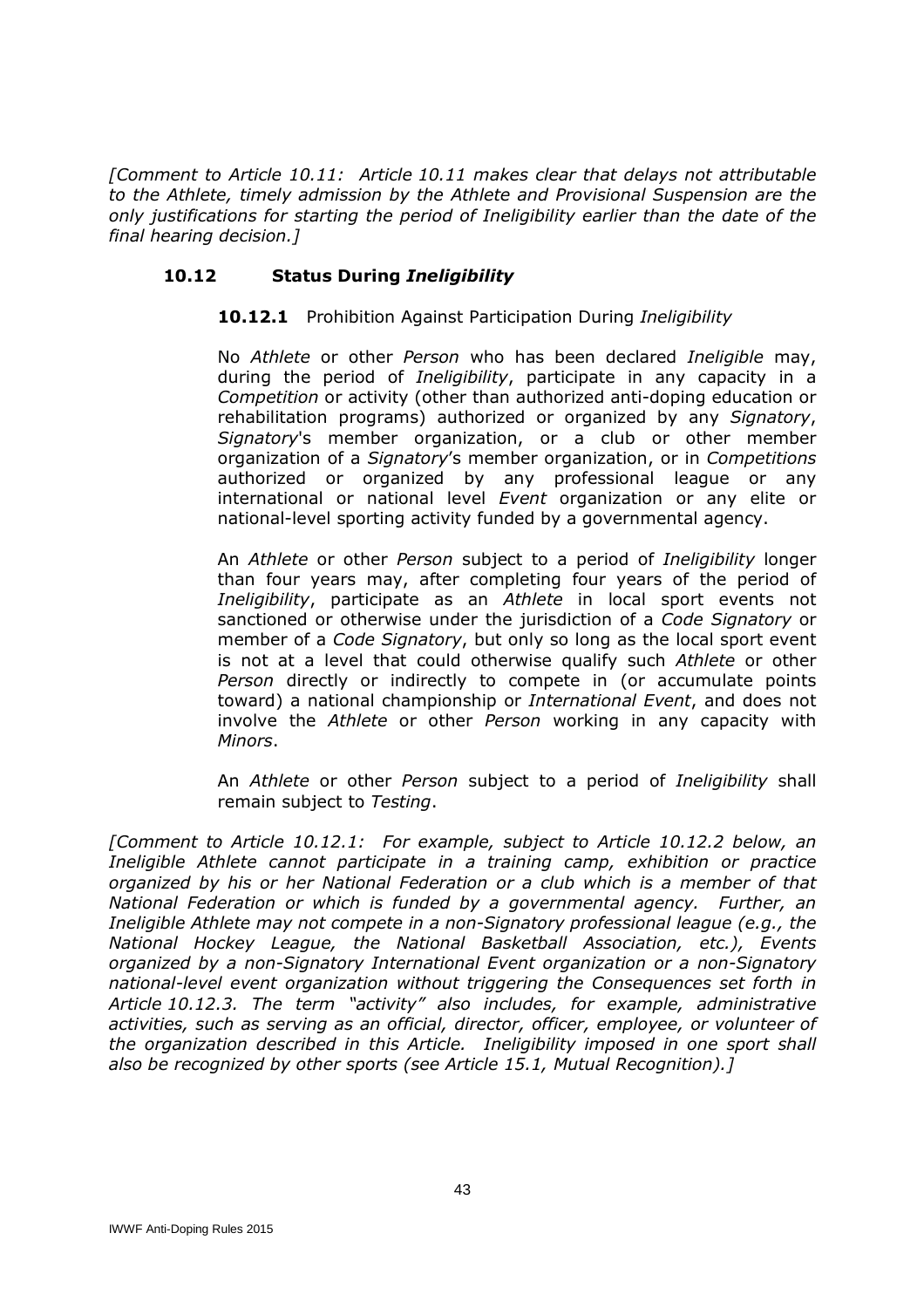# **10.12.2** Return to Training

As an exception to Article 10.12.1, an *Athlete* may return to train with a team or to use the facilities of a club or other member organization of IWWF*'s* member organization during the shorter of: (1) the last two months of the *Athlete's* period of *Ineligibility*, or (2) the last onequarter of the period of *Ineligibility* imposed.

*[Comment to Article 10.12.2: In many Team Sports and some individual sports (e.g., ski jumping and gymnastics), an Athlete cannot effectively train on his/her own so as to be ready to compete at the end of the Athlete's period of Ineligibility. During the training period described in this Article, an Ineligible Athlete may not compete or engage in any activity described in Article 10.12.1 other than training.]* 

**10.12.3** Violation of the Prohibition of Participation During *Ineligibility*

Where an *Athlete* or other *Person* who has been declared *Ineligible* violates the prohibition against participation during *Ineligibility* described in Article 10.12.1, the results of such participation shall be *Disqualified* and a new period of *Ineligibility* equal in length up to the original period of *Ineligibility* shall be added to the end of the original period of *Ineligibility*. The new period of *Ineligibility* may be adjusted based on the *Athlete* or other *Person*'s degree of *Fault* and other circumstances of the case. The determination of whether an *Athlete* or other *Person* has violated the prohibition against participation, and whether an adjustment is appropriate, shall be made by the Anti-Doping Organization whose results management led to the imposition of the initial period of Ineligibility. This decision may be appealed under Article 13.

Where an *Athlete Support Person* or other *Person* assists a *Person* in violating the prohibition against participation during *Ineligibility*, IWWF shall impose sanctions for a violation of Article 2.9 for such assistance.

**10.12.4** Withholding of Financial Support during *Ineligibility*

In addition, for any anti-doping rule violation not involving a reduced sanction as described in Article 10.4 or 10.5, some or all sport-related financial support or other sport-related benefits received by such *Person* will be withheld by IWWF and its *National Federations*.

# **10.13 Automatic Publication of Sanction**

A mandatory part of each sanction shall include automatic publication, as provided in Article 14.3.

*[Comment to Article 10: Harmonization of sanctions has been one of the most discussed and debated areas of anti-doping. Harmonization means that the same rules and criteria are applied to assess the unique facts of each case. Arguments against requiring harmonization of sanctions are based on differences between*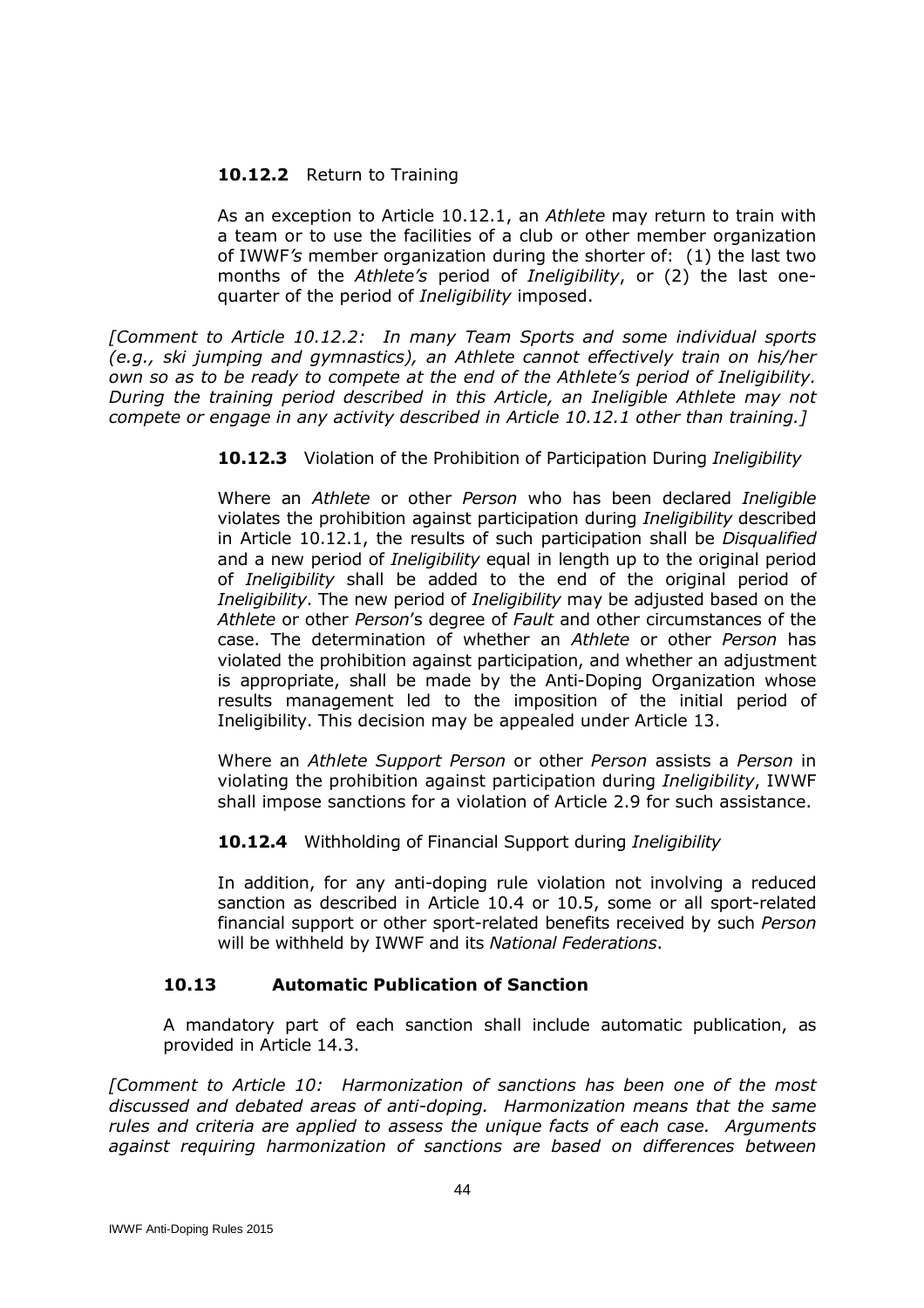*sports including, for example, the following: in some sports the Athletes are professionals making a sizable income from the sport and in others the Athletes are true amateurs; in those sports where an Athlete's career is short, a standard period of Ineligibility has a much more significant effect on the Athlete than in sports where careers are traditionally much longer. A primary argument in favor of harmonization is that it is simply not right that two Athletes from the same country who test positive for the same Prohibited Substance under similar circumstances should receive different sanctions only because they participate in different sports. In addition, flexibility in sanctioning has often been viewed as an unacceptable opportunity for some sporting organizations to be more lenient with dopers. The*  lack of harmonization of sanctions has also frequently been the source of *jurisdictional conflicts between International Federations and National Anti-Doping Organizations.]* 

# **ARTICLE 11** *CONSEQUENCES* **TO TEAMS**

If a member of a team is found to have committed a violation of these Anti-Doping Rules during an *Event* where a team ranking is based on the addition of individual results, the results of the *Athlete* committing the violation will be subtracted from the team result and replaced with the results of the next applicable team member. If by removing the *Athlete'*s results from the team results, the number of *Athletes* counting for the team is less than the required number, the team shall be eliminated from the ranking.

# **ARTICLE 12 SANCTIONS AND COSTS ASSESSED AGAINST SPORTING BODIES**

**12.1** IWWF has the authority to withhold some or all funding or other nonfinancial support to *National Federations* that are not in compliance with these Anti-Doping Rules.

**12.2** *National Federations* shall be obligated to reimburse IWWF for all costs (including but not limited to laboratory fees, hearing expenses and travel) related to a violation of these Anti-Doping Rules committed by an *Athlete* or other *Person* affiliated with that *National Federation*.

**12.3** IWWF may elect to take additional disciplinary action against *National Federations* with respect to recognition, the eligibility of its officials and *Athletes* to participate in International Events and fines based on the following:

**12.3.1** Four or more violations of these Anti-Doping Rules (other than violations involving Article 2.4) are committed by *Athletes* or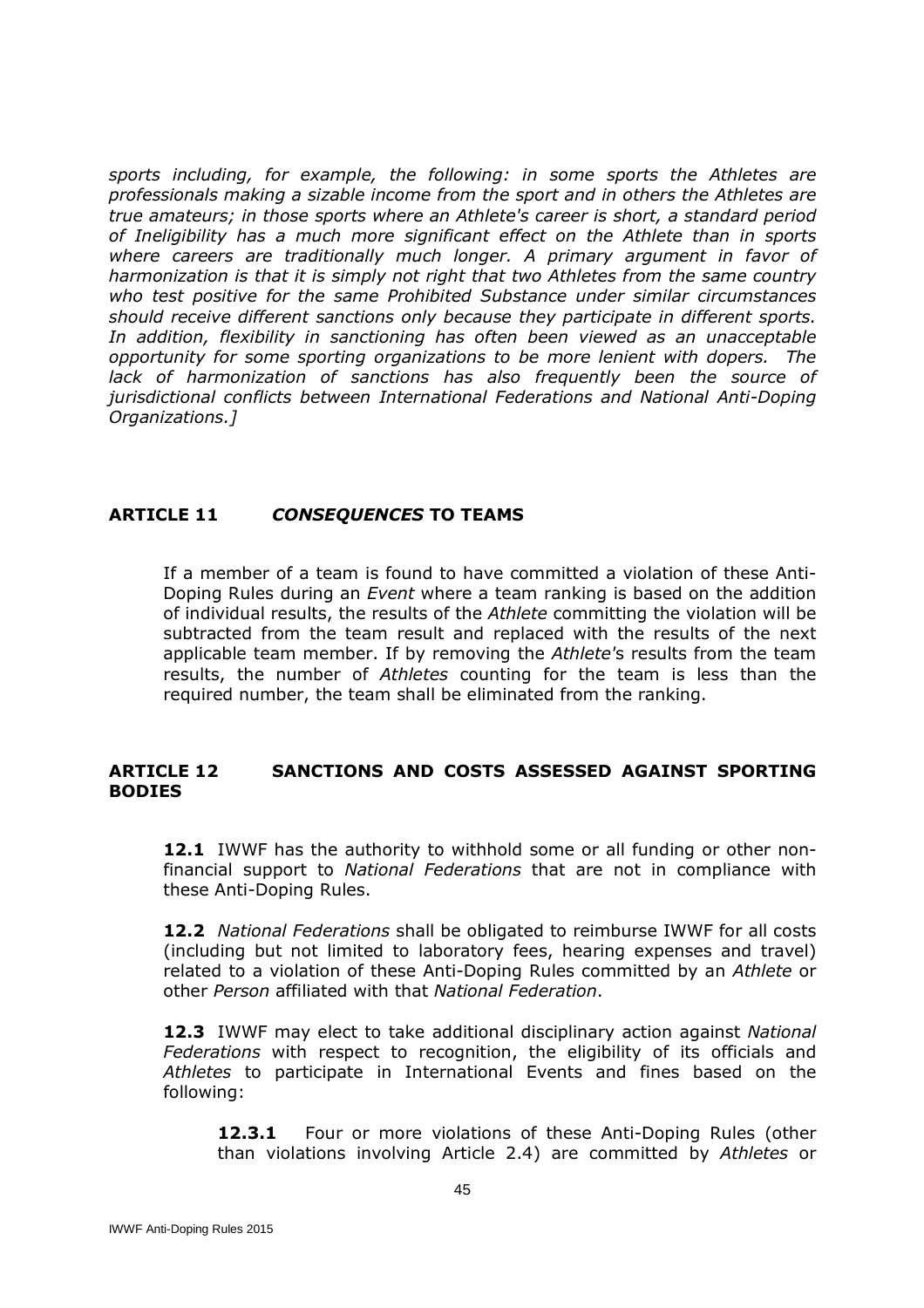other *Persons* affiliated with a *National Federation* within a 12-month period in testing conducted by IWWF or *Anti-Doping Organizations* other than the *National Federation* or its *National Anti-Doping Organization*. In such event IWWF may in its discretion elect to: (a) ban all officials from that *National Federation* for participation in any IWWF activities for a period of up to two years and/or (b) fine the *National Federation* in an amount up to Five Thousand U.S. Dollars (US\$5,000). (For purposes of this Rule, any fine paid pursuant to Rule 12.3.2 shall be credited against any fine assessed.)

12.3.1.1 If four or more violations of these Anti-Doping Rules (other than violations involving Articles 2.4) are committed in addition to the violations described in Article 12.3.1 by *Athletes* or other *Persons* affiliated with a *National Federation* within a 12-month period in *Testing* conducted by IWWF or *Anti-Doping Organizations* other than the *National Federation* or its *National Anti-Doping Organization,* then IWWF may suspend that *National Federation's* membership for a period of up to 4 years.

**12.3.2** More than one *Athlete* or other *Person* from a *National Federation* commits an *Anti-Doping Rule* violation during an *International Event.* In such event IWWF may fine that *National Federation* in an amount up to One Thousand U.S. Dollars (US\$1,000).

**12.3.3** A *National Federation* has failed to make diligent efforts to keep the IF informed about an *Athlete's* whereabouts after receiving a request for that information from IWWF. In such event IWWF may fine the *National Federation* in an amount up to One Thousand U.S. Dollars (US\$1,000) per *Athlete* in addition to all of the IWWF costs incurred in *Testing* that *National Federation's Athletes*.

# **ARTICLE 13 APPEALS**

#### **13.1 Decisions Subject to Appeal**

Decisions made under these Anti-Doping Rules may be appealed as set forth below in Article 13.2 through 13.7 or as otherwise provided in these Anti-Doping Rules, the *Code* or the *International Standards*. Such decisions shall remain in effect while under appeal unless the appellate body orders otherwise. Before an appeal is commenced, any post-decision review provided in the *Anti-Doping Organization*'s rules must be exhausted, provided that such review respects the principles set forth in Article 13.2.2 below (except as provided in Article 13.1.3).

#### 13.1.1 Scope of Review Not Limited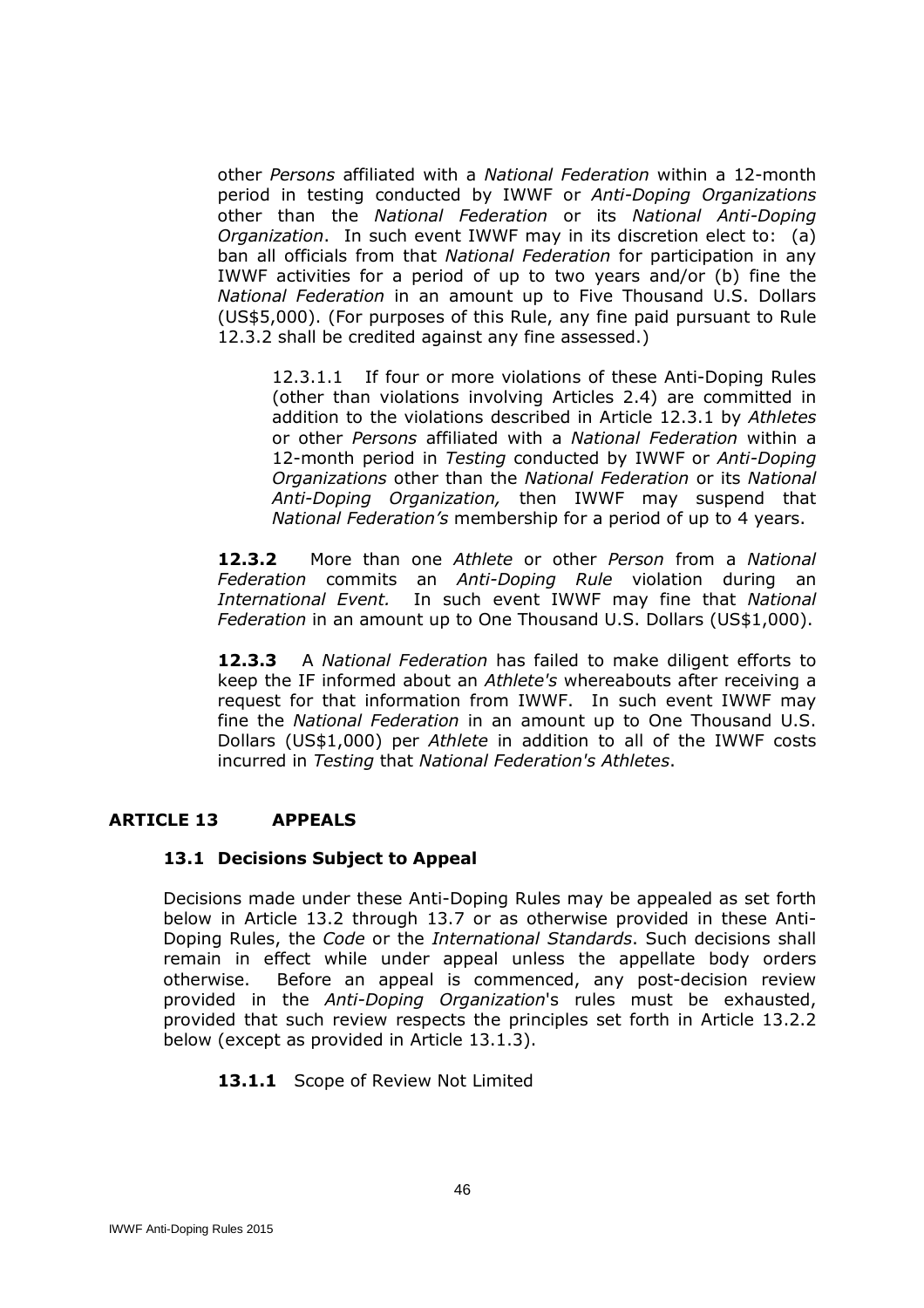The scope of review on appeal includes all issues relevant to the matter and is expressly not limited to the issues or scope of review before the initial decision maker.

**13.1.2** *CAS* Shall Not Defer to the Findings Being Appealed

In making its decision, *CAS* need not give deference to the discretion exercised by the body whose decision is being appealed.

*[Comment to Article 13.1.2: CAS proceedings are de novo. Prior proceedings do not limit the evidence or carry weight in the hearing before CAS.]* 

**13.1.3** *WADA* Not Required to Exhaust Internal Remedies

Where *WADA* has a right to appeal under Article 13 and no other party has appealed a final decision within IWWF's process, *WADA* may appeal such decision directly to *CAS* without having to exhaust other remedies in IWWF's process.

*[Comment to Article 13.1.3: Where a decision has been rendered before the final stage of IWWF's process (for example, a first hearing) and no party elects to appeal that decision to the next level of IWWF's process (e.g., the Managing Board), then WADA may bypass the remaining steps in IWWF's internal process and appeal directly to CAS.]* 

#### **13.2 Appeals from Decisions Regarding Anti-Doping Rule Violations,**  *Consequences***,** *Provisional Suspensions,* **Recognition of Decisions and Jurisdiction**

A decision that an anti-doping rule violation was committed, a decision imposing *Consequences* or not imposing *Consequences* for an anti-doping rule violation, or a decision that no anti-doping rule violation was committed; a decision that an anti-doping rule violation proceeding cannot go forward for procedural reasons (including, for example, prescription); a decision by *WADA* not to grant an exception to the six months' notice requirement for a retired *Athlete* to return to *Competition* under Article 5.7.1; a decision by *WADA* assigning results management under Article 7.1 of the *Code*; a decision by IWWF not to bring forward an *Adverse Analytical Finding* or an *Atypical Finding* as an anti-doping rule violation, or a decision not to go forward with an anti-doping rule violation after an investigation under Article 7.7; a decision to impose a *Provisional Suspension* as a result of a *Provisional Hearing*; [IF's] failure to comply with Article 7.9; a decision that IWWF lacks jurisdiction to rule on an alleged anti-doping rule violation or its *Consequences*; a decision to suspend, or not suspend, a period of *Ineligibility* or to reinstate, or not reinstate, a suspended period of *Ineligibility* under Article 10.6.1; a decision under Article 10.12.3; and a decision by IWWF not to recognize another *Anti-Doping Organization*'s decision under Article 15, may be appealed exclusively as provided in Articles 13.2 – 13.7.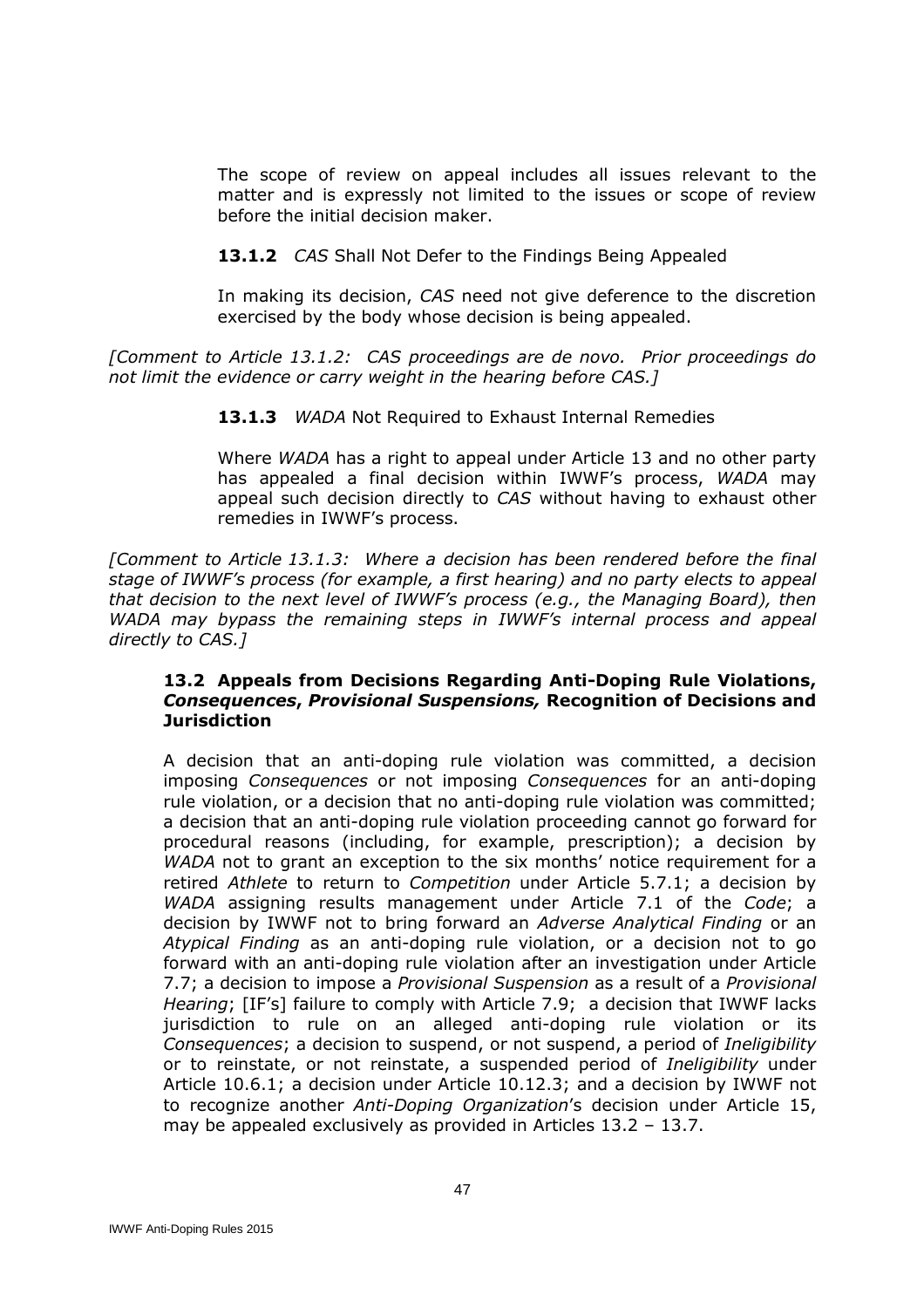**13.2.1** Appeals Involving *International-Level Athletes* or *International Events*

In cases arising from participation in an *International Event* or in cases involving *International-Level Athletes*, the decision may be appealed exclusively to *CAS*.

*[Comment to Article 13.2.1: CAS decisions are final and binding except for any review required by law applicable to the annulment or enforcement of arbitral awards.]* 

#### **13.2.2** Appeals Involving Other *Athletes* or Other *Persons*

In cases where Article 13.2.1 is not applicable, the decision may be appealed to a national-level appeal body, being an independent and impartial body established in accordance with rules adopted by the *National Anti-Doping Organization* having jurisdiction over the *Athlete* or other *Person*. The rules for such appeal shall respect the following principles: a timely hearing; a fair and impartial hearing panel; the right to be represented by counsel at the *Person*'s own expense; and a timely, written, reasoned decision. If the *National Anti-Doping Organization* has not established such a body, the decision may be appealed to *CAS* in accordance with the provisions applicable before such court.

#### **13.2.3** *Persons* Entitled to Appeal

In cases under Article 13.2.1, the following parties shall have the right to appeal to *CAS*: (a) the *Athlete* or other *Person* who is the subject of the decision being appealed; (b) the other party to the case in which the decision was rendered; (c) IWWF ; (d) the *National Anti-Doping Organization* of the *Person's* country of residence or countries where the *Person* is a national or license holder; (e) the International Olympic Committee or International Paralympic Committee, as applicable, where the decision may have an effect in relation to the Olympic Games or Paralympic Games, including decisions affecting eligibility for the Olympic Games or Paralympic Games; and (f) *WADA*.

In cases under Article 13.2.2, the parties having the right to appeal to the national-level appeal body shall be as provided in the *National Anti-Doping Organization*'s rules but, at a minimum, shall include the following parties: (a) the *Athlete* or other *Person* who is the subject of the decision being appealed; (b) the other party to the case in which the decision was rendered; (c) IWWF; (d) the *National Anti-Doping Organization* of the *Person*'s country of residence; (e) the International Olympic Committee or International Paralympic Committee, as applicable, where the decision may have an effect in relation to the Olympic Games or Paralympic Games, including decisions affecting eligibility for the Olympic Games or Paralympic Games; and (f) *WADA*.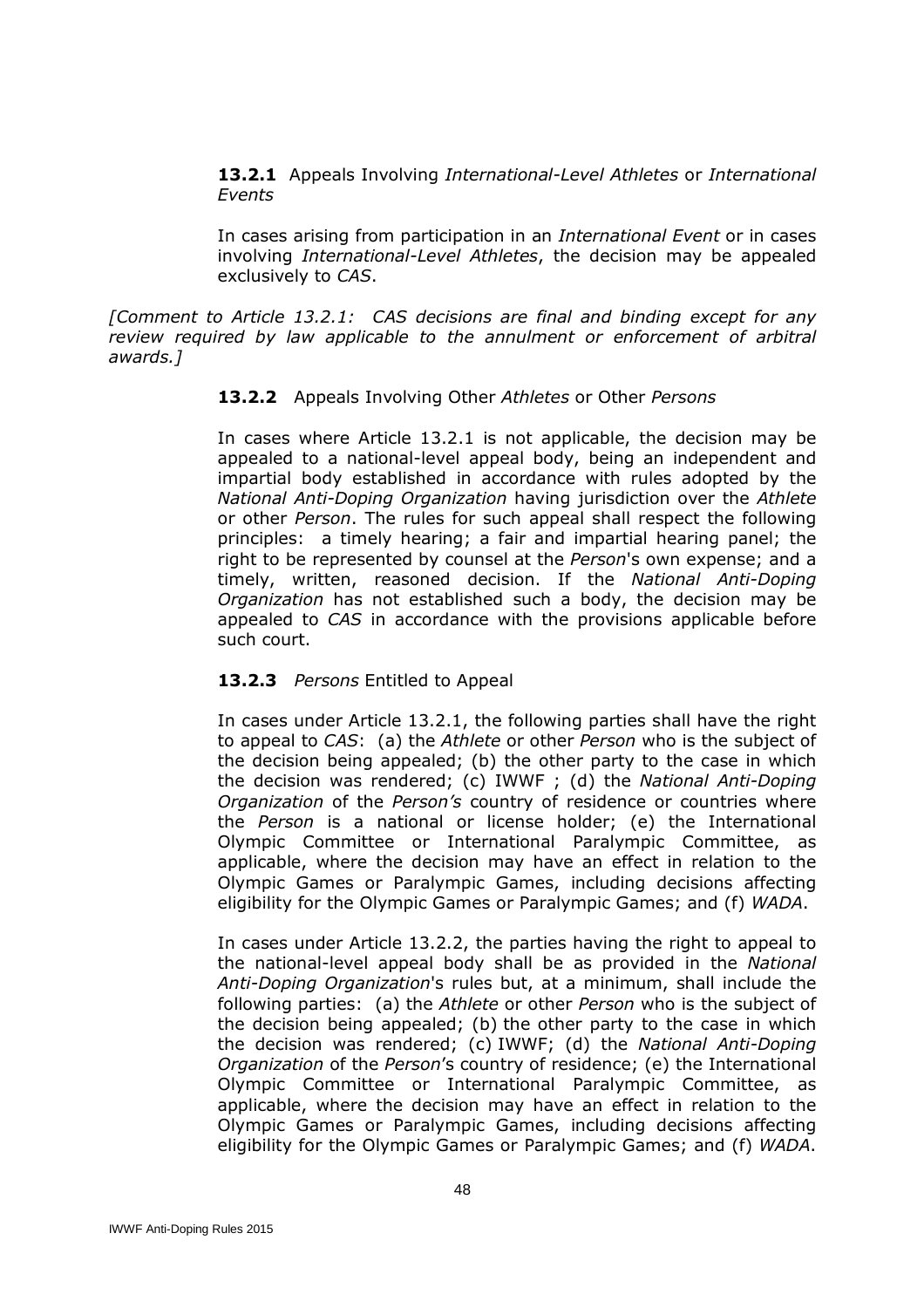For cases under Article 13.2.2, *WADA*, the International Olympic Committee, the International Paralympic Committee, and IWWF shall also have the right to appeal to *CAS* with respect to the decision of the national-level appeal body. Any party filing an appeal shall be entitled to assistance from *CAS* to obtain all relevant information from the *Anti-Doping Organization* whose decision is being appealed and the information shall be provided if *CAS* so directs.

Notwithstanding any other provision herein, the only *Person* who may appeal from a *Provisional Suspension* is the *Athlete* or other *Person* upon whom the *Provisional Suspension* is imposed.

**13.2.4** Cross Appeals and other Subsequent Appeals Allowed

Cross appeals and other subsequent appeals by any respondent named in cases brought to *CAS* under the *Code* are specifically permitted. Any party with a right to appeal under this Article 13 must file a cross appeal or subsequent appeal at the latest with the party's answer.

*[Comment to Article 13.2.4: This provision is necessary because since 2011, CAS rules no longer permit an Athlete the right to cross appeal when an Anti-Doping Organization appeals a decision after the Athlete's time for appeal has expired. This provision permits a full hearing for all parties.]* 

# **13.3 Failure to Render a Timely Decision**

Where, in a particular case, IWWF fails to render a decision with respect to whether an anti-doping rule violation was committed within a reasonable deadline set by *WADA*, *WADA* may elect to appeal directly to *CAS* as if IWWF had rendered a decision finding no anti-doping rule violation. If the *CAS* hearing panel determines that an anti-doping rule violation was committed and that *WADA* acted reasonably in electing to appeal directly to *CAS*, then *WADA*'s costs and attorney fees in prosecuting the appeal shall be reimbursed to *WADA* by IWWF.

**13.3.1** Failure of *National Federation* to render a timely decision

Where, in a particular case, a IWWF's *National Federation* fails to render a decision with respect to whether an anti-doping rule violation (for which the *National Federation* is the competent Results Management Authority) was committed within a reasonable deadline set by IWWF, IWWF may decide to assume jurisdiction for the matters and conduct Results Management in accordance with these Anti-Doping Rules. Should the case occur, the *National Federation* shall be liable for the costs incurred by IWWF for the management of the case.

*[Comment to Article 13.3: Given the different circumstances of each anti-doping rule violation investigation and results management process, it is not feasible to establish a fixed time period for IWWF to render a decision before WADA may*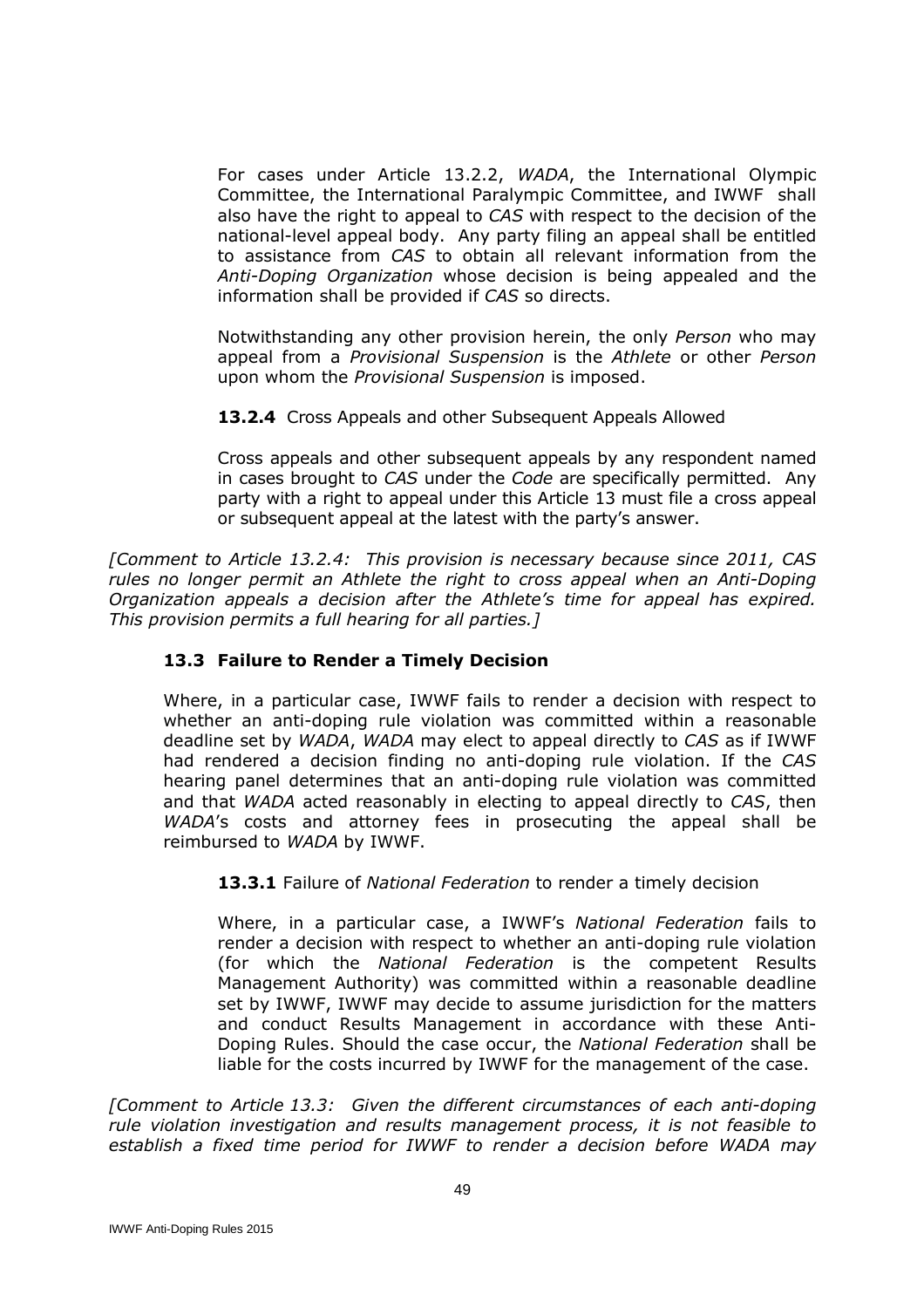*intervene by appealing directly to CAS. Before taking such action, however, WADA will consult with IWWF and give IWWF an opportunity to explain why it has not yet rendered a decision.]* 

# **13.4 Appeals Relating to** *TUEs*

*TUE* decisions may be appealed exclusively as provided in Article 4.4.

#### **13.5 Notification of Appeal Decisions**

Any *Anti-Doping Organization* that is a party to an appeal shall promptly provide the appeal decision to the *Athlete* or other *Person* and to the other *Anti-Doping Organizations* that would have been entitled to appeal under Article 13.2.3 as provided under Article 14.2.

# **13.6 Appeal from Decisions Pursuant to Article 12**

Decisions by IWWF pursuant to Article 12 may be appealed exclusively to *CAS* by the *National Federation*.

# **13.7 Time for Filing Appeals**

#### **13.7.1** Appeals to *CAS*

The time to file an appeal to *CAS* shall be twenty-one days from the date of receipt of the decision by the appealing party. The above notwithstanding, the following shall apply in connection with appeals filed by a party entitled to appeal but which was not a party to the proceedings that led to the decision being appealed:

- a) Within fifteen days from notice of the decision, such party/ies shall have the right to request a copy of the case file from the body that issued the decision;
- b) If such a request is made within the fifteen-day period, then the party making such request shall have twenty-one days from receipt of the file to file an appeal to CAS.

The above notwithstanding, the filing deadline for an appeal filed by *WADA* shall be the later of:

- a) Twenty-one days after the last day on which any other party in the case could have appealed; or
- b) Twenty-one days after *WADA*'s receipt of the complete file relating to the decision.
- **13.7.2** Appeals Under Article 13.2.2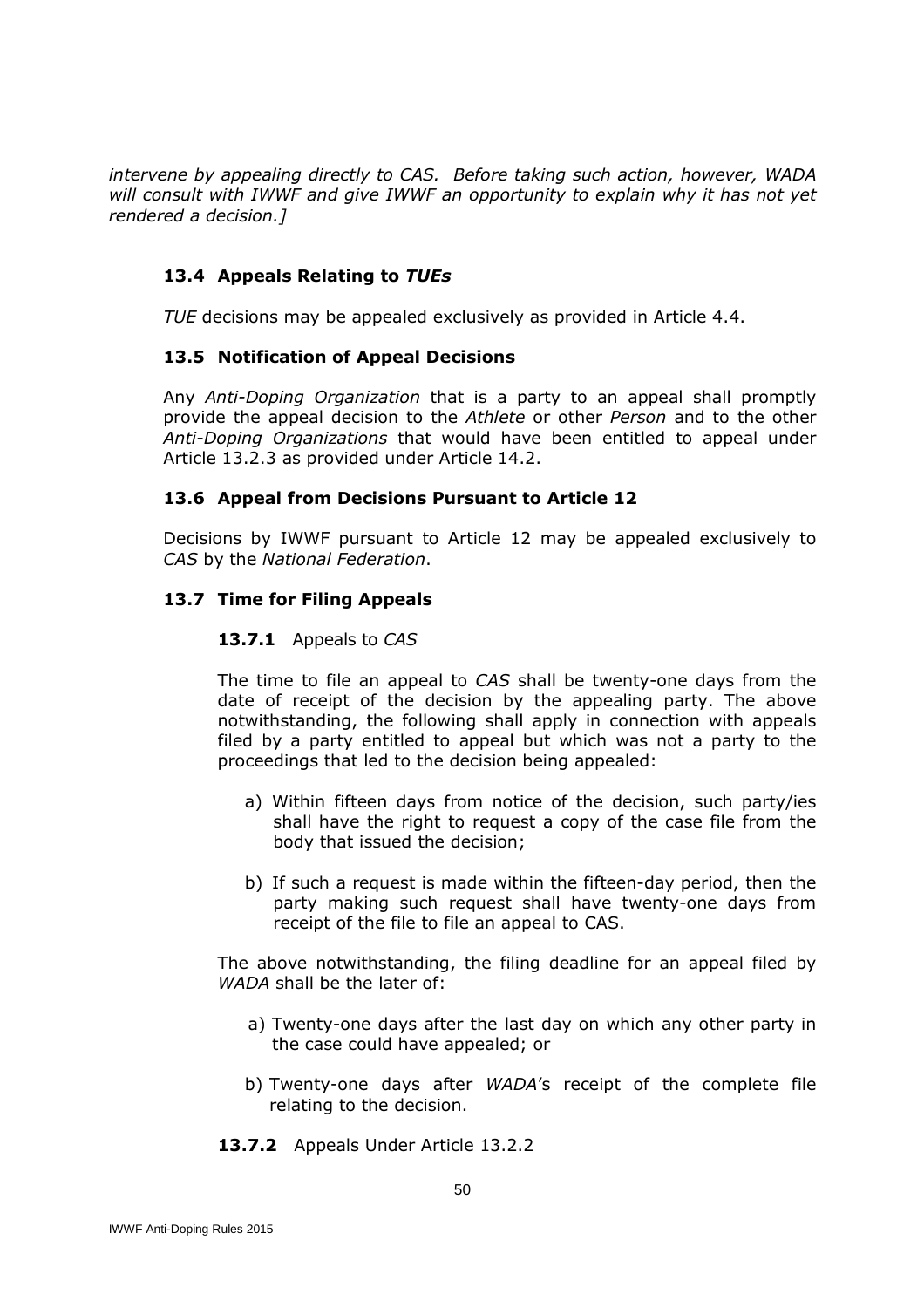The time to file an appeal to an independent and impartial body established at national level in accordance with rules established by the *National Anti-Doping Organization* shall be indicated by the same rules of the *National Anti-Doping Organization*.

The above notwithstanding, the filing deadline for an appeal or intervention filed by *WADA* shall be the later of:

(a) Twenty-one days after the last day on which any other party in the case could have appealed, or

(b) Twenty-one days after *WADA*'s receipt of the complete file relating to the decision.

#### **ARTICLE 14 CONFIDENTIALITY AND REPORTING**

#### **14.1 Information Concerning** *Adverse Analytical Findings***,** *Atypical Findings***, and Other Asserted Anti-Doping Rule Violations**

**14.1.1** Notice of Anti-Doping Rule Violations to *Athlete*s and other *Person*s

Notice to *Athletes* or other *Persons* of anti-doping rule violations asserted against them shall occur as provided under Articles 7 and 14 of these Anti-Doping Rules. Notice to an *Athlete* or other *Person* who is a member of a *National Federation* may be accomplished by delivery of the notice to the *National Federation*.

**14.1.2** Notice of Anti-Doping Rule Violations to *National Anti-Doping Organizations* and *WADA*

Notice of the assertion of an anti-doping rule violation to *National Anti-Doping Organizations* and *WADA* shall occur as provided under Articles 7 and 14 of these Anti-Doping Rules, simultaneously with the notice to the *Athlete* or other *Person*.

#### **14.1.3** Content of an Anti-Doping Rule Violation Notice

Notification of an anti-doping rule violation under Article 2.1 shall include: the *Athlete*'s name, country, sport and discipline within the sport, the *Athlete*'s competitive level, whether the test was *In-Competition* or *Out-of-Competition*, the date of *Sample* collection, the analytical result reported by the laboratory, and other information as required by the International Standard for Testing and Investigations.

Notice of anti-doping rule violations other than under Article 2.1 shall include the rule violated and the basis of the asserted violation.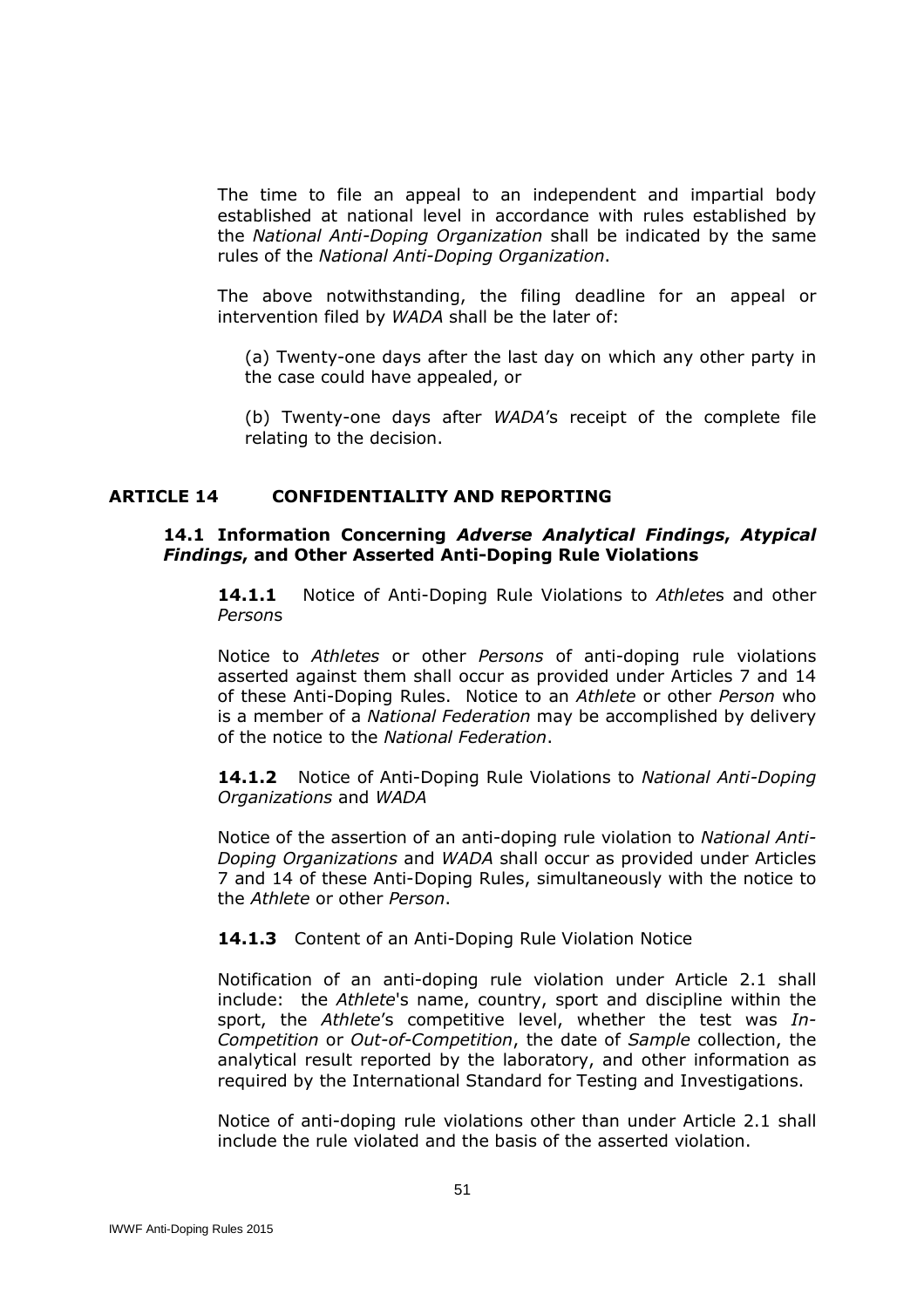# **14.1.4** Status Reports

Except with respect to investigations which have not resulted in notice of an anti-doping rule violation pursuant to Article 14.1.1, *National Anti-Doping Organization*s and *WADA* shall be regularly updated on the status and findings of any review or proceedings conducted pursuant to Article 7, 8 or 13 and shall be provided with a prompt written reasoned explanation or decision explaining the resolution of the matter.

# **14.1.5** Confidentiality

The recipient organizations shall not disclose this information beyond those *Person*s with a need to know (which would include the appropriate personnel at the applicable *National Olympic Committee*, *National Federation*, and team in a *Team Sport*) until IWWF has made *Public Disclosure* or has failed to make *Public Disclosure* as required in Article 14.3.

**14.1.6** IWWF shall ensure that information concerning *Adverse Analytical Findings*, *Atypical Findings*, and other asserted anti-doping rule violations remains confidential until such information is *Publicly Disclosed* in accordance with Article 14.3, and shall include provisions in any contract entered into between IWWF and any of its employees (whether permanent or otherwise), contractors, agents and consultants, for the protection of such confidential information as well as for the investigation and disciplining of improper and/or unauthorised disclosure of such confidential information.

# **14.2 Notice of Anti-Doping Rule Violation Decisions and Request for Files**

**14.2.1** Anti-doping rule violation decisions rendered pursuant to Article 7.11, 8.2, 10.4, 10.5, 10.6, 10.12.3 or 13.5 shall include the full reasons for the decision, including, if applicable, a justification for why the greatest possible *Consequences* were not imposed. Where the decision is not in English or French, IWWF shall provide a short English or French summary of the decision and the supporting reasons.

**14.2.2** An *Anti-Doping Organization* having a right to appeal a decision received pursuant to Article 14.2.1 may, within fifteen days of receipt, request a copy of the full case file pertaining to the decision.

# **14.3** *Public Disclosure*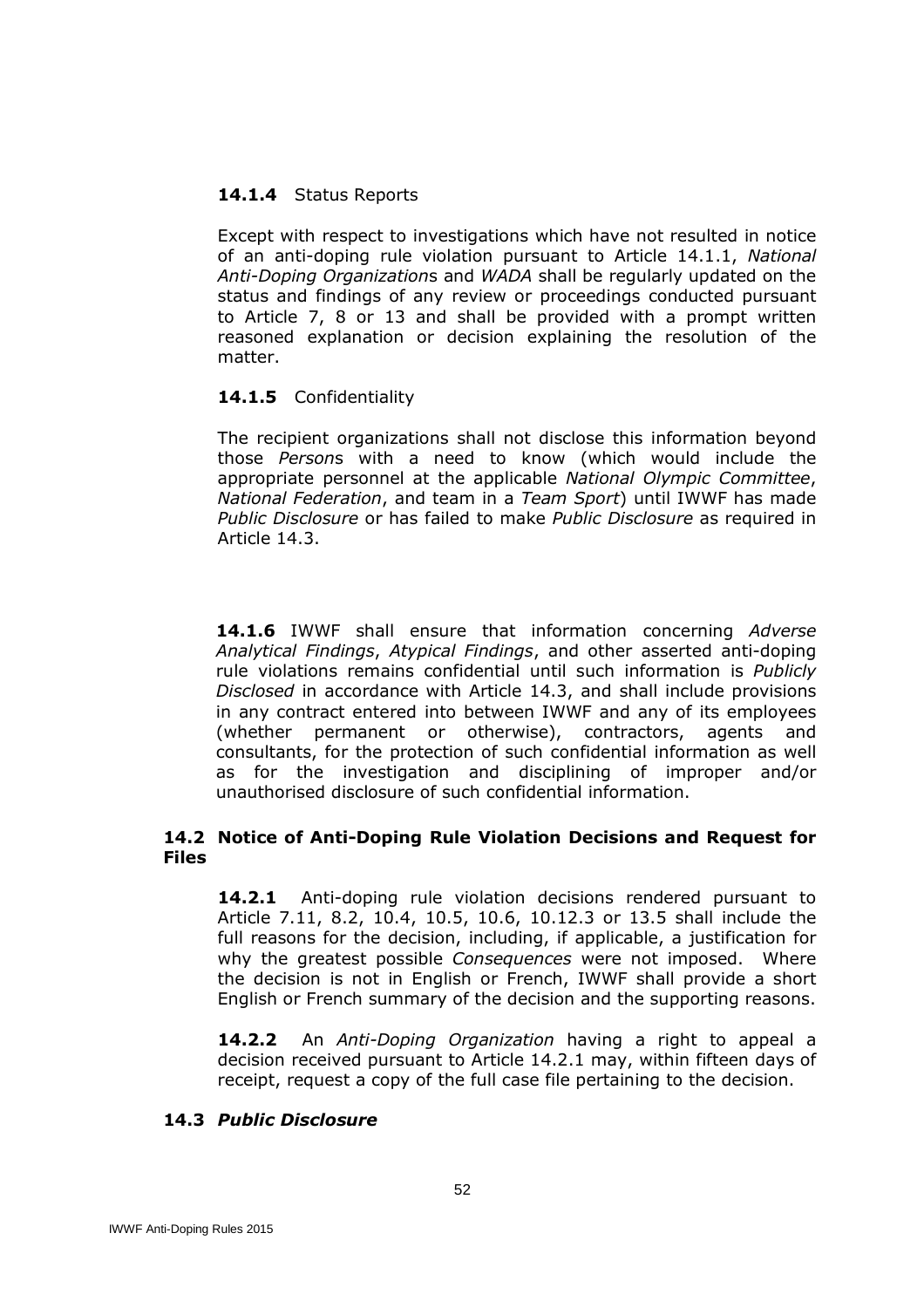**14.3.1** The identity of any *Athlete* or other *Person* who is asserted by IWWF to have committed an anti-doping rule violation may be *Publicly Disclose*d by IWWF only after notice has been provided to the *Athlete* or other *Person* in accordance with Article 7.3, 7.4, 7.5, 7.6 or 7.7 and simultaneously to *WADA* and the *National Anti-Doping* Organization of *the* Athlete or other *Person* in accordance with Article 14.1.2.

**14.3.2** No later than twenty days after it has been determined in a final appellate decision under Article 13.2.1 or 13.2.2, or such appeal has been waived, or a hearing in accordance with Article 8 has been waived, or the assertion of an anti-doping rule violation has not been timely challenged, IWWF must *Publicly Report* the disposition of the matter, including the sport, the anti-doping rule violated, the name of the *Athlete* or other *Person* committing the violation, the *Prohibited Substance* or *Prohibited Method* involved (if any), and the *Consequences* imposed. IWWF must also *Publicly Report* within twenty days the results of final appeal decisions concerning antidoping rule violations, including the information described above.

**14.3.3** In any case where it is determined, after a hearing or appeal, that the *Athlete* or other *Person* did not commit an anti-doping rule violation, the decision may be *Publicly Disclosed* only with the consent of the *Athlete* or other *Person* who is the subject of the decision. IWWF shall use reasonable efforts to obtain such consent. If consent is obtained, IWWF shall *Publicly Disclose* the decision in its entirety or in such redacted form as the *Athlete* or other *Person* may approve.

14.3.4 Publication shall be accomplished at a minimum by placing the required information on the IWWF's website or publishing it through other means and leaving the information up for the longer of one month or the duration of any period of *Ineligibility*.

**14.3.5** Neither IWWF, nor its *National Federations*, nor any official of either body, shall publicly comment on the specific facts of any pending case (as opposed to general description of process and science) except in response to public comments attributed to the *Athlete* or other *Person* against whom an anti-doping rule violation is asserted, or their representatives.

**14.3.6** The mandatory *Public Reporting* required in Article 14.3.2 shall not be required where the *Athlete* or other *Person* who has been found to have committed an anti-doping rule violation is a *Minor*. Any optional *Public Reporting* in a case involving a *Minor* shall be proportionate to the facts and circumstances of the case.

# **14.4 Statistical Reporting**

IWWF shall publish at least annually a general statistical report of its *Doping Control* activities, with a copy provided to *WADA*. IWWF may also publish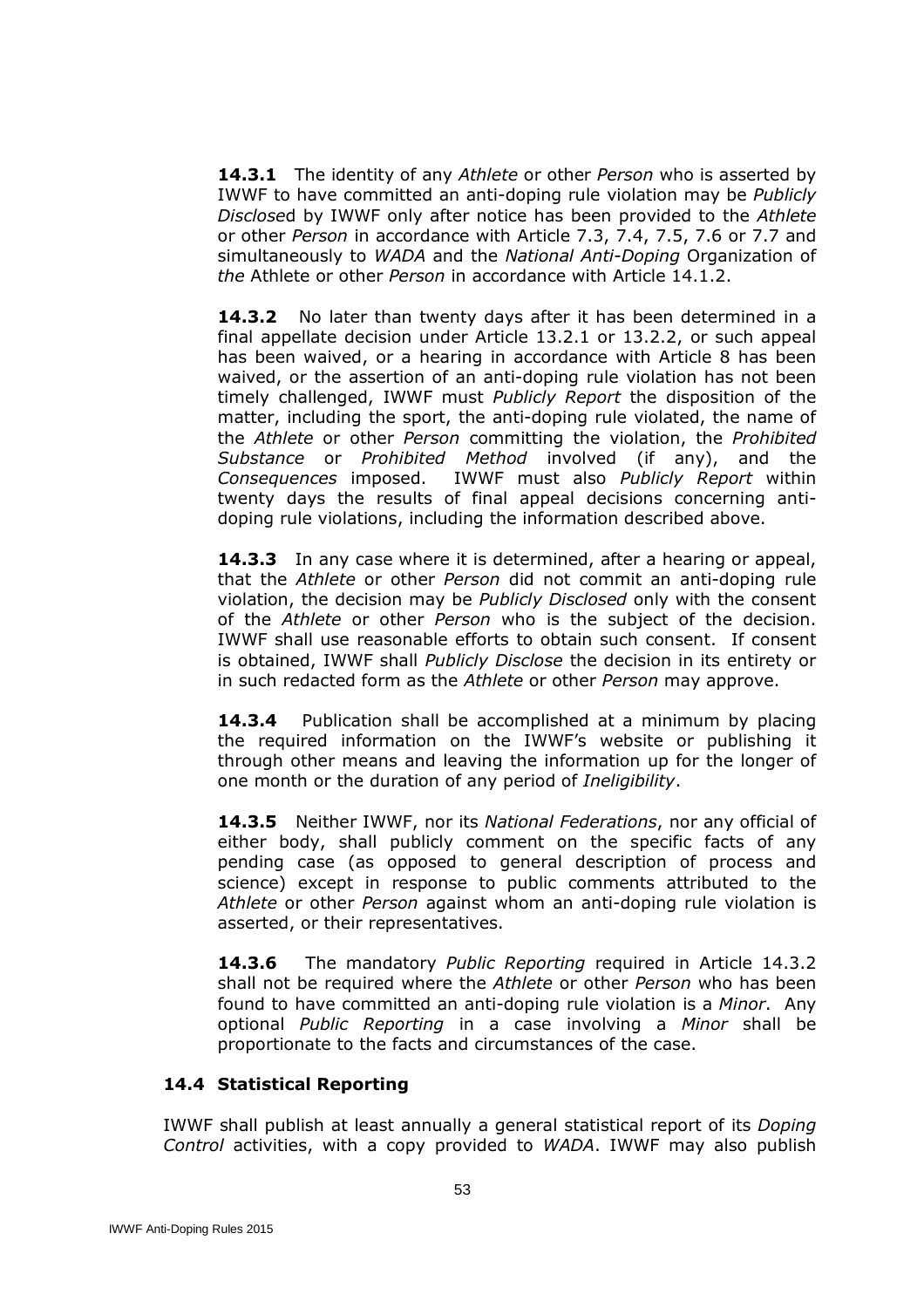reports showing the name of each *Athlete* tested and the date of each *Testing*.

# **14.5** *Doping Control* **Information Clearinghouse**

To facilitate coordinated test distribution planning and to avoid unnecessary duplication in *Testing* by the various *Anti-Doping Organization*s, IWWF shall report all *In-Competition* and *Out-of-Competition* tests on such *Athlete*s to the *WADA* clearinghouse, using *ADAMS*, as soon as possible after such tests have been conducted. This information will be made accessible, where appropriate and in accordance with the applicable rules, to the *Athlete*, the *Athlete*'s *National Anti-Doping Organization* and any other *Anti-Doping Organizations* with *Testing* authority over the *Athlete*.

# **14.6 Data Privacy**

14.6.1 IWWF may collect, store, process or disclose personal information relating to *Athlete*s and other *Persons* where necessary and appropriate to conduct their anti-doping activities under the *Code*, the *International Standards* (including specifically the International Standard for the Protection of Privacy and Personal Information) and these Anti-Doping Rules.

**14.6.2** Any *Participant* who submits information including personal data to any *Person* in accordance with these Anti-Doping Rules shall be deemed to have agreed, pursuant to applicable data protection laws and otherwise, that such information may be collected, processed, disclosed and used by such *Person* for the purposes of the implementation of these Anti-Doping Rules, in accordance with the International Standard for the Protection of Privacy and Personal Information and otherwise as required to implement these Anti-Doping Rules.

#### **ARTICLE 15 APPLICATION AND RECOGNITION OF DECISIONS**

**15.1** Subject to the right to appeal provided in Article 13, *Testing*, hearing results or other final adjudications of any *Signatory* which are consistent with the *Code* and are within that *Signatory's* authority shall be applicable worldwide and shall be recognized and respected by IWWF and all its *National Federations*.

*[Comment to Article 15.1: The extent of recognition of TUE decisions of other Anti-Doping Organizations shall be determined by Article 4.4 and the International Standard for Therapeutic Use Exemptions.]* 

**15.2** IWWF and its *National Federations* shall recognize the measures taken by other bodies which have not accepted the *Code* if the rules of those bodies are otherwise consistent with the *Code*.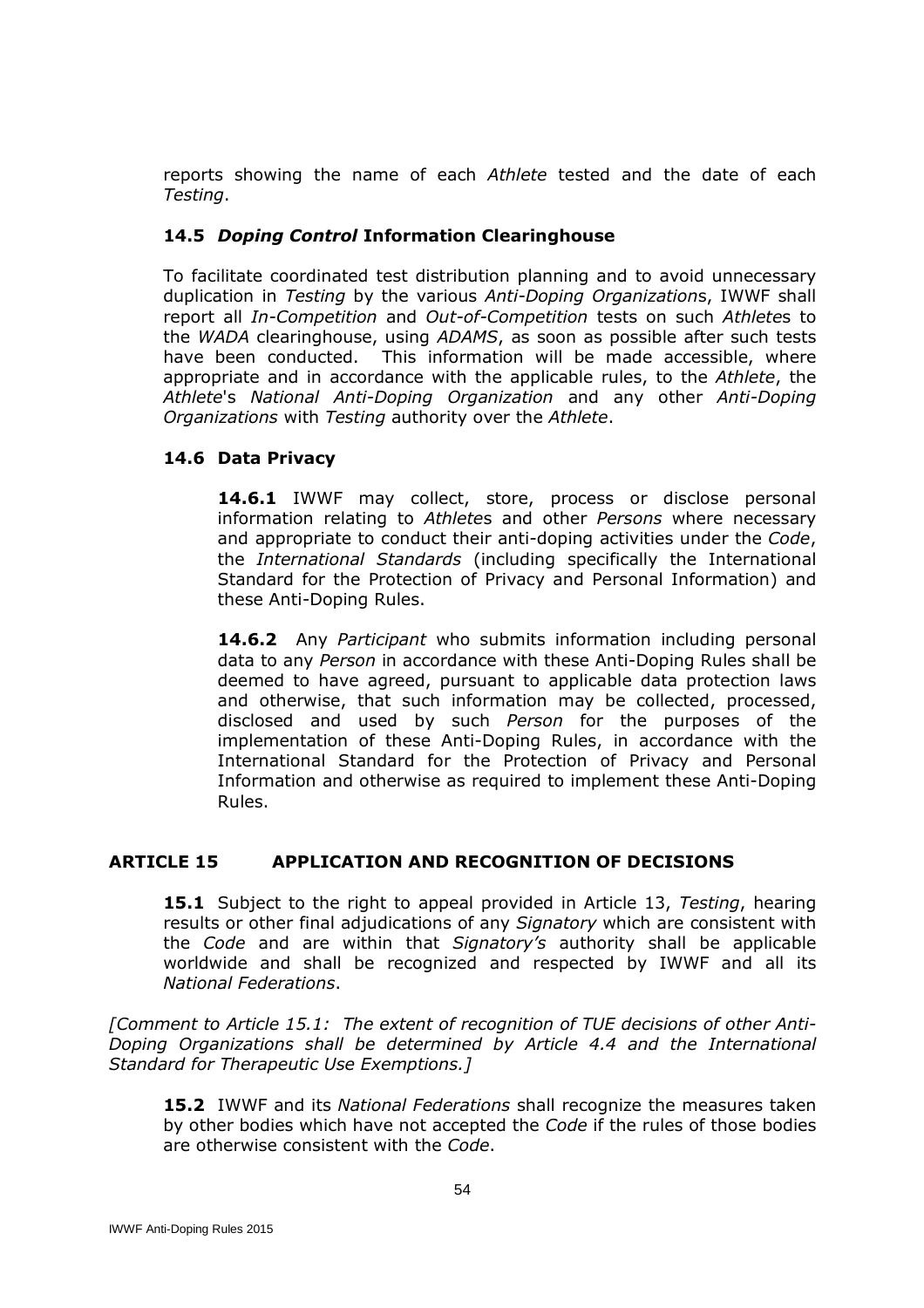*[Comment to Article 15.2: Where the decision of a body that has not accepted the Code is in some respects Code compliant and in other respects not Code compliant, IWWF and its National Federations shall attempt to apply the decision in harmony with the principles of the Code. For example, if in a process consistent with the Code a non-Signatory has found an Athlete to have committed an anti-doping rule violation on account of the presence of a Prohibited Substance in his or her body but the period of Ineligibility applied is shorter than the period provided for in these Anti-Doping Rules, then IWWF shall recognize the finding of an anti-doping rule violation and may conduct a hearing consistent with Article 8 to determine whether the longer period of Ineligibility provided in these Anti-Doping Rules should be imposed.]* 

**15.3** Subject to the right to appeal provided in Article 13, any decision of IWWF regarding a violation of these Anti-Doping Rules shall be recognized by all *National Federation*s, which shall take all necessary action to render such decision effective.

# **ARTICLE 16 INCORPORATION OF IWWF ANTI-DOPING RULES AND OBLIGATIONS OF** *NATIONAL FEDERATIONS*

**16.1** All *National Federation*s and their members shall comply with these Anti-Doping Rules. All *National Federation*s and other members shall include in their regulations the provisions necessary to ensure that IWWF may enforce these Anti-Doping Rules directly as against *Athletes* under their antidoping jurisdiction (including *National-Level Athletes*). These Anti-Doping Rules shall also be incorporated either directly or by reference into each *National Federation's* rules so that the *National Federation* may enforce them itself directly as against *Athletes* under its anti-doping jurisdiction (including *National-Level Athletes*).

**16.2** All *National Federation*s shall establish rules requiring all *Athlete*s and each *Athlete Support Personnel* who participates as coach, trainer, manager, team staff, official, medical or paramedical personnel in a *Competition* or activity authorized or organized by a *National Federation* or one of its member organizations to agree to be bound by these Anti-Doping Rules and to submit to the results management authority of the *Anti-Doping Organization* responsible under the *Code* as a condition of such participation.

**16.3** All *National Federation*s shall report any information suggesting or relating to an anti-doping rule violation to IWWF and to their *National Anti-Doping Organizations*, and shall cooperate with investigations conducted by any *Anti-Doping Organization* with authority to conduct the investigation.

**16.4** All *National Federation*s shall have disciplinary rules in place to prevent *Athlete Support Personnel* who are *Using Prohibited Substances* or *Prohibited Methods* without valid justification from providing support to *Athletes* under the jurisdiction of IWWF or the *National Federation*.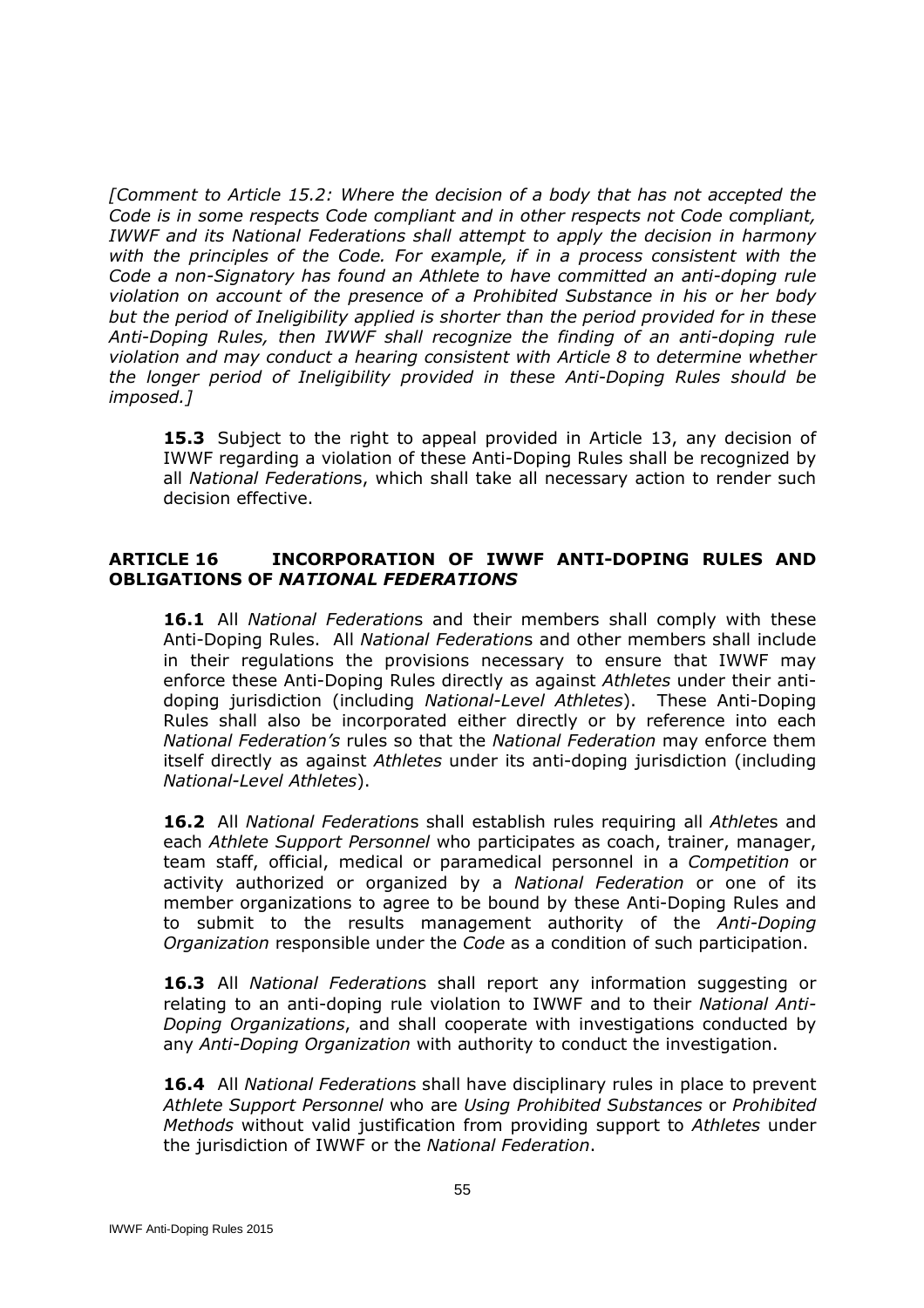**16.5** All *National Federations* shall be required to conduct anti-doping education in coordination with their *National Anti-Doping Organizations.* 

# **ARTICLE 17 STATUTE OF LIMITATIONS**

No anti-doping rule violation proceeding may be commenced against an *Athlete* or other *Person* unless he or she has been notified of the anti-doping rule violation as provided in Article 7, or notification has been reasonably attempted, within ten years from the date the violation is asserted to have occurred.

#### **ARTICLE 18 IWWF COMPLIANCE REPORTS TO** *WADA*

IWWF will report to *WADA* on IWWF's compliance with the *Code* in accordance with Article 23.5.2 of the *Code*.

#### **ARTICLE 19 EDUCATION**

IWWF shall plan, implement, evaluate and monitor information, education and prevention programs for doping-free sport on at least the issues listed at Article 18.2 of the *Code*, and shall support active participation by *Athlete*s and *Athlete Support Personnel* in such programs.

**19.1** IWWF may require *Athletes* to perform educational activities before and/or during their participation to selected event (ex: Youth World Championships).

#### **ARTICLE 20 AMENDMENT AND INTERPRETATION OF ANTI-DOPING RULES**

**20.1** These Anti-Doping Rules may be amended from time to time by IWWF.

**20.2** These Anti-Doping Rules shall be interpreted as an independent and autonomous text and not by reference to existing law or statutes.

**20.3** The headings used for the various Parts and Articles of these Anti-Doping Rules are for convenience only and shall not be deemed part of the substance of these Anti-Doping Rules or to affect in any way the language of the provisions to which they refer.

**20.4** The *Code* and the *International Standards* shall be considered integral parts of these Anti-Doping Rules and shall prevail in case of conflict.

**20.5** These Anti-Doping Rules have been adopted pursuant to the applicable provisions of the *Code* and shall be interpreted in a manner that is consistent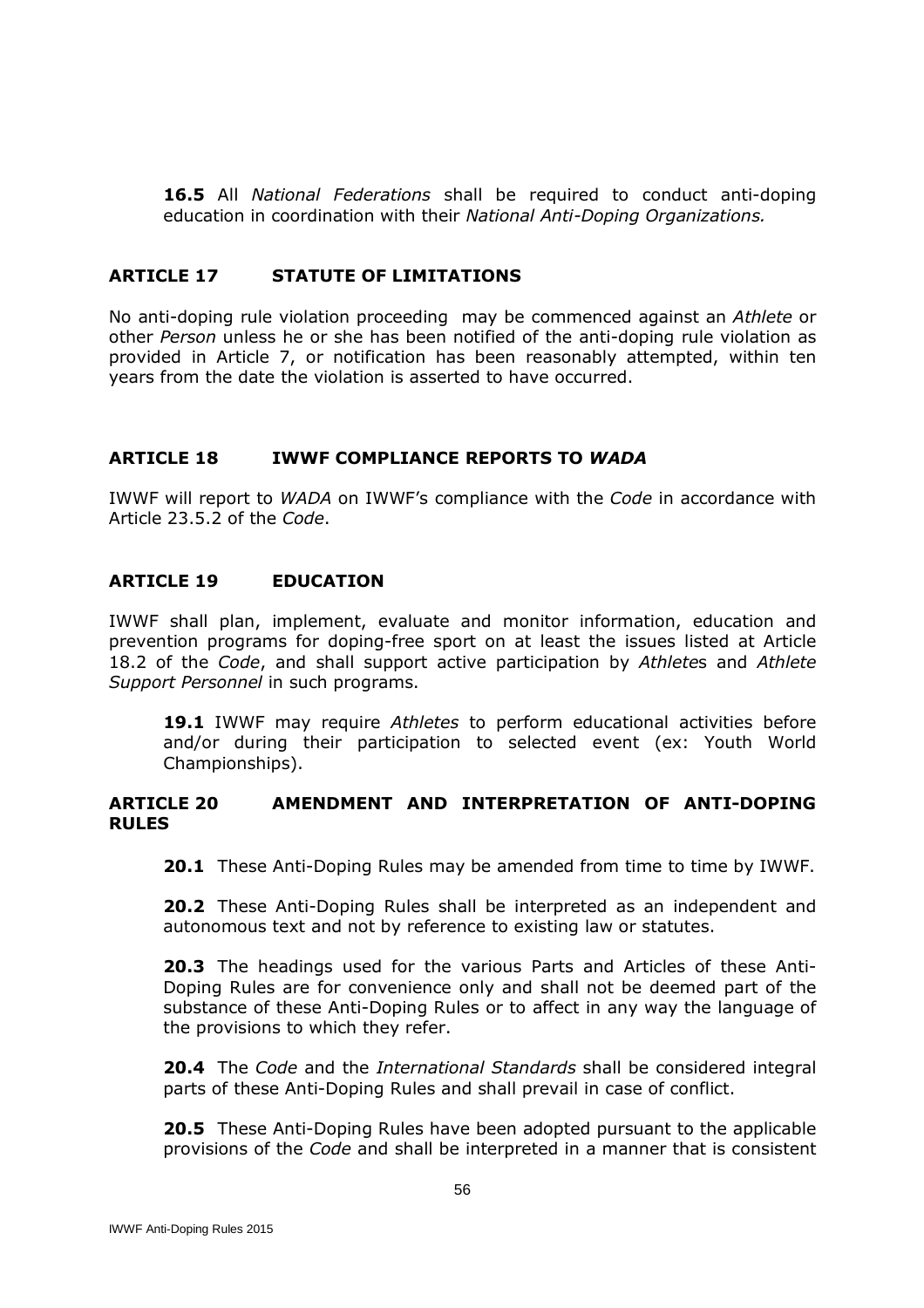with applicable provisions of the *Code*. The Introduction shall be considered an integral part of these Anti-Doping Rules.

**20.6** The comments annotating various provisions of the *Code* and these Anti-Doping Rules shall be used to interpret these Anti-Doping Rules.

**20.7** These Anti-Doping Rules have come into full force and effect on [1 January 2015] (the "Effective Date"). They shall not apply retroactively to matters pending before the Effective Date; provided, however, that:

**20.7.1** Anti-doping rule violations taking place prior to the Effective Date count as "first violations" or "second violations" for purposes of determining sanctions under Article 10 for violations taking place after the Effective Date.

**20.7.2** The retrospective periods in which prior violations can be considered for purposes of multiple violations under Article 10.7.5 and the statute of limitations set forth in Article 17 are procedural rules and should be applied retroactively; provided, however, that Article 17 shall only be applied retroactively if the statute of limitations period has not already expired by the Effective Date. Otherwise, with respect to any anti-doping rule violation case which is pending as of the Effective Date and any anti-doping rule violation case brought after the Effective Date based on an anti-doping rule violation which occurred prior to the Effective Date, the case shall be governed by the substantive anti-doping rules in effect at the time the alleged antidoping rule violation occurred unless the panel hearing the case determines the principle of "lex mitior" appropriately applies under the circumstances of the case.

**20.7.3** Any Article 2.4 whereabouts failure (whether a Filing Failure or a Missed Test, as those terms are defined in the International Standard for Testing and Investigations) prior to the Effective Date shall be carried forward and may be relied upon, prior to expiry, in accordance with the International Standard for Testing and Investigation, but it shall be deemed to have expired 12 months after it occurred*.* 

**20.7.4** With respect to cases where a final decision finding an antidoping rule violation has been rendered prior to the Effective Date, but the *Athlete* or other *Person* is still serving the period of *Ineligibility* as of the Effective Date, the *Athlete* or other *Person* may apply to the *Anti-Doping Organization* which had results management responsibility for the anti-doping rule violation to consider a reduction in the period of *Ineligibility* in light of these Anti-Doping Rules. Such application must be made before the period of *Ineligibility* has expired. The decision rendered may be appealed pursuant to Article 13.2. These Anti-Doping Rules shall have no application to any case where a final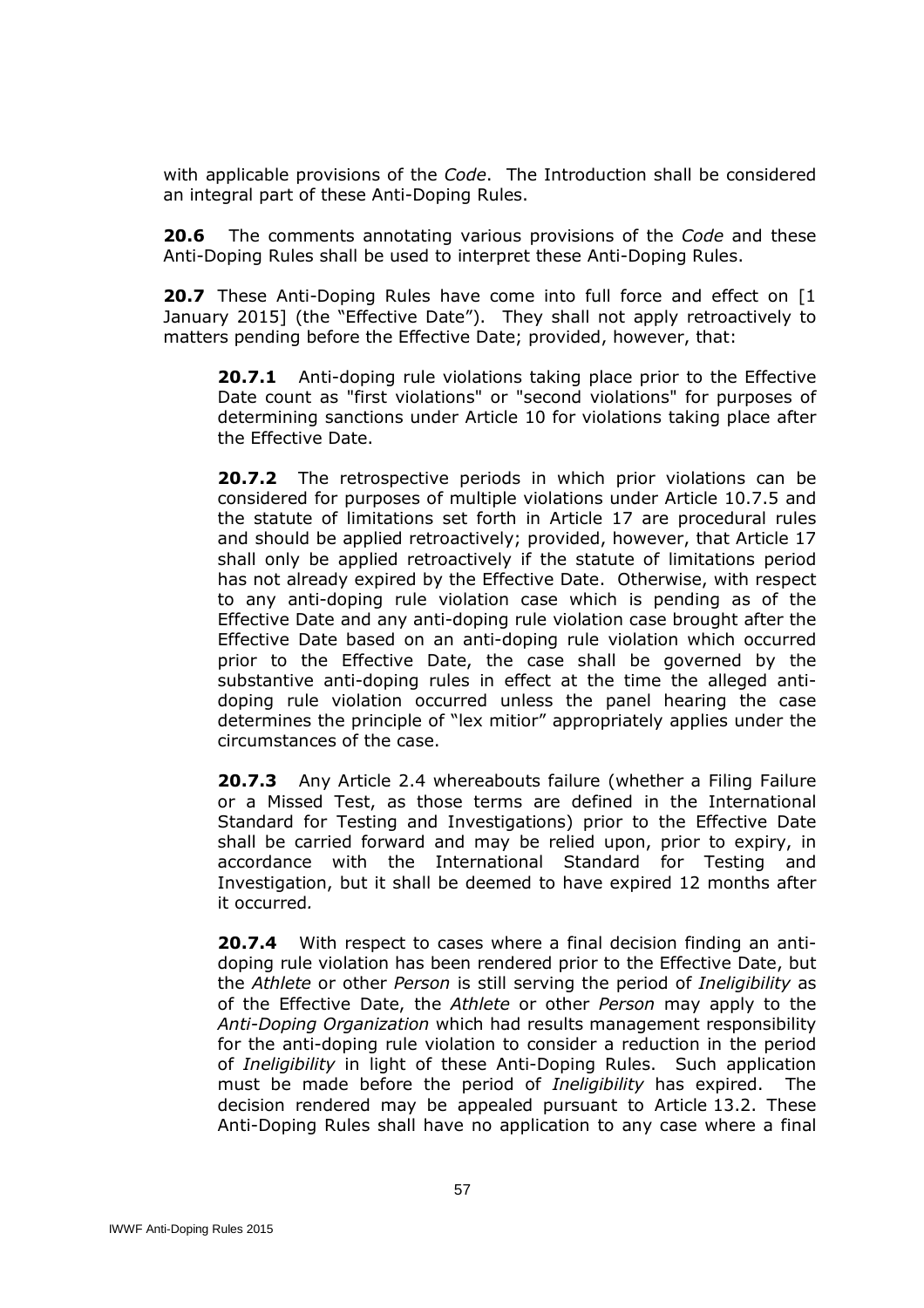decision finding an anti-doping rule violation has been rendered and the period of *Ineligibility* has expired.

**20.7.5** For purposes of assessing the period of *Ineligibility* for a second violation under Article 10.7.1, where the sanction for the first violation was determined based on rules in force prior to the Effective Date, the period of *Ineligibility* which would have been assessed for that first violation had these Anti-Doping Rules been applicable, shall be applied.

# **ARTICLE 21 INTERPRETATION OF THE** *CODE*

**21.1** The official text of the *Code* shall be maintained by *WADA* and shall be published in English and French. In the event of any conflict between the English and French versions, the English version shall prevail.

**21.2** The comments annotating various provisions of the *Code* shall be used to interpret the *Code*.

**21.3** The *Code* shall be interpreted as an independent and autonomous text and not by reference to the existing law or statutes of the *Signatories* or governments.

**21.4** The headings used for the various Parts and Articles of the *Code* are for convenience only and shall not be deemed part of the substance of the *Code* or to affect in any way the language of the provisions to which they refer.

**21.5** The *Code* shall not apply retroactively to matters pending before the date the *Code* is accepted by a *Signatory* and implemented in its rules. However, pre-*Code* anti-doping rule violations would continue to count as "first violations" or "second violations" for purposes of determining sanctions under Article 10 for subsequent post-*Code* violations.

**21.6** The Purpose, Scope and Organization of the World Anti-Doping Program and the *Code* and Appendix 1, Definitions, and Appendix 2, Examples of the Application of Article 10, shall be considered integral parts of the *Code*.

# **ARTICLE 22 ADDITIONAL ROLES AND RESPONSIBILITIES OF** *ATHLETES* **AND OTHER** *PERSONS*

#### **22.1 Roles and Responsibilities of** *Athlete***s**

**22.1.1** To be knowledgeable of and comply with these Anti-Doping Rules.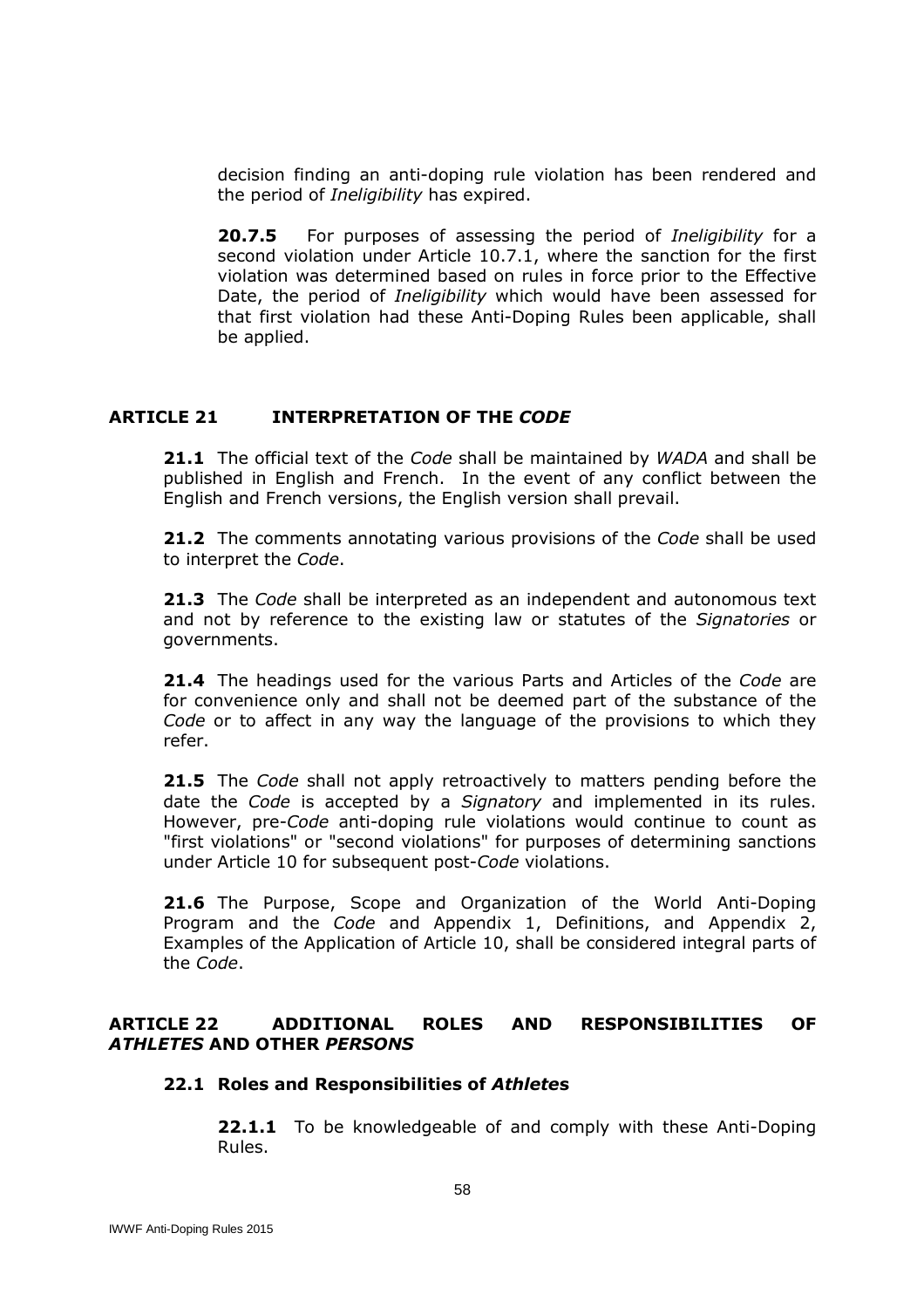**22.1.2** To be available for *Sample* collection at all times.

*[Comment to Article 22.1.2: With due regard to an Athlete's human rights and privacy, legitimate anti-doping considerations sometimes require Sample collection late at night or early in the morning. For example, it is known that some Athletes use low doses of EPO during these hours so that it will be undetectable in the morning.]* 

> **22.1.3** To take responsibility, in the context of anti-doping, for what they ingest and *Use*.

> **22.1.4** To inform medical personnel of their obligation not to *Use Prohibited Substance*s and *Prohibited Method*s and to take responsibility to make sure that any medical treatment received does not violate these Anti-Doping Rules.

> **22.1.5** To disclose to their *National Anti-Doping Organization* and to IWWF any decision by a non-*Signatory* finding that the *Athlete* committed an anti-doping rule violation within the previous ten years.

> **22.1.6** To cooperate with *Anti-Doping Organizations* investigating anti-doping rule violations.

> **22.1.7** Failure by any *Athlete* to cooperate in full with *Anti-Doping Organizations* investigating anti-doping rule violations may result in a charge of misconduct under IWWF's disciplinary rules/code of conduct.

# **22.2 Roles and Responsibilities of** *Athlete Support Personnel*

**22.2.1** To be knowledgeable of and comply with these Anti-Doping Rules.

**22.2.2** To cooperate with the *Athlete Testing* program.

**22.2.3** To use his or her influence on *Athlete* values and behavior to foster anti-doping attitudes.

**22.2.4** To disclose to his or her *National Anti-Doping Organization* and to IWWF any decision by a non-*Signatory* finding that he or she committed an anti-doping rule violation within the previous ten years.

**22.2.5** To cooperate with *Anti-Doping Organizations* investigating anti-doping rule violations.

**22.2.6** Failure by any *Athlete Support Personnel* to cooperate in full with *Anti-Doping Organizations* investigating anti-doping rule violations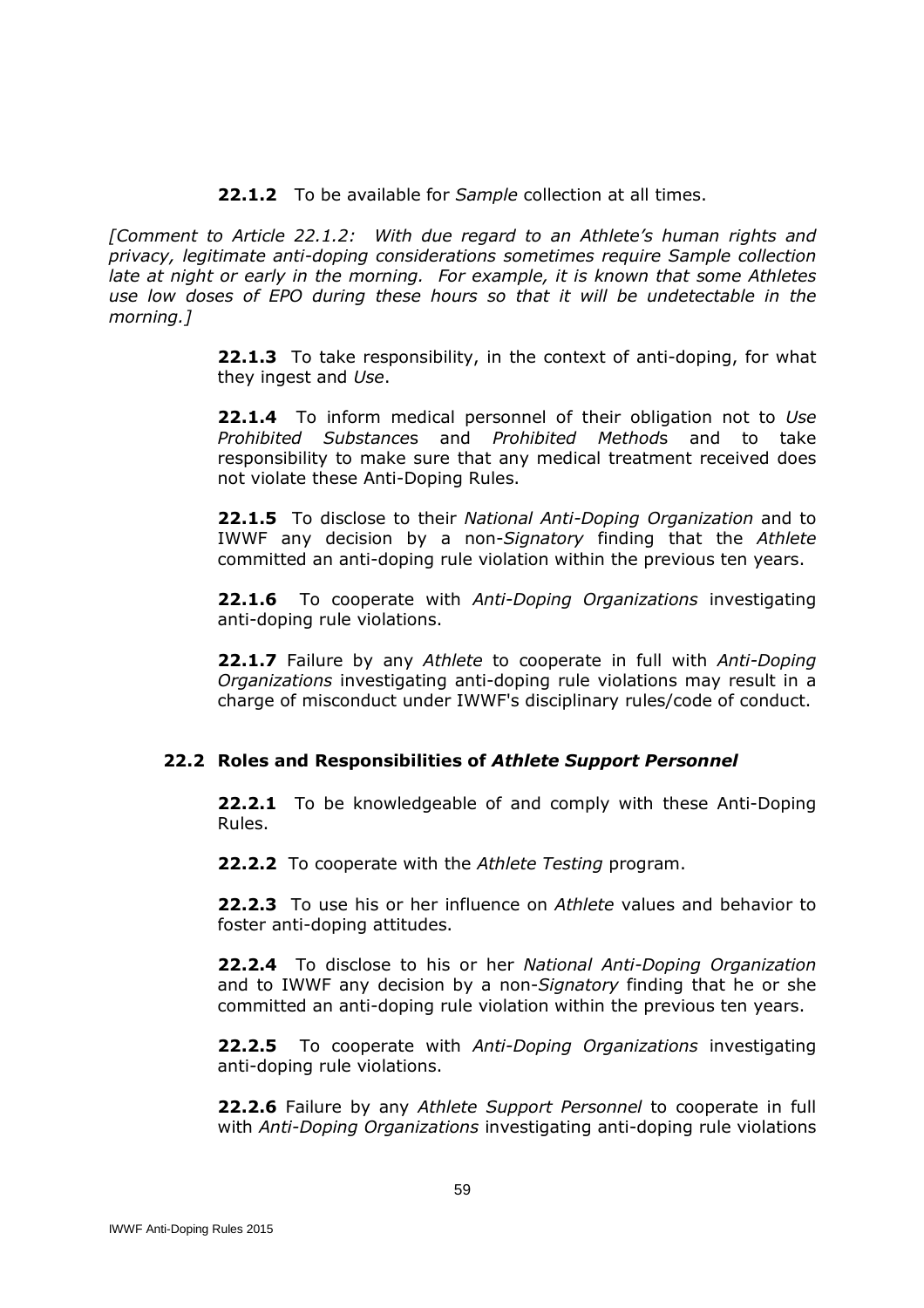may result in a charge of misconduct under IWWF's disciplinary rules/code of conduct.

**22.2.7** *Athlete Support Personnel* shall not *Use* or *Possess* any *Prohibited Substance* or *Prohibited Method* without valid justification.

**22.2.8** *Use* or *Possession* of a *Prohibited Substance* or *Prohibited Method* by an *Athlete Support Personnel* without valid justification may result in a charge of misconduct under IWWF's disciplinary rules/code of conduct.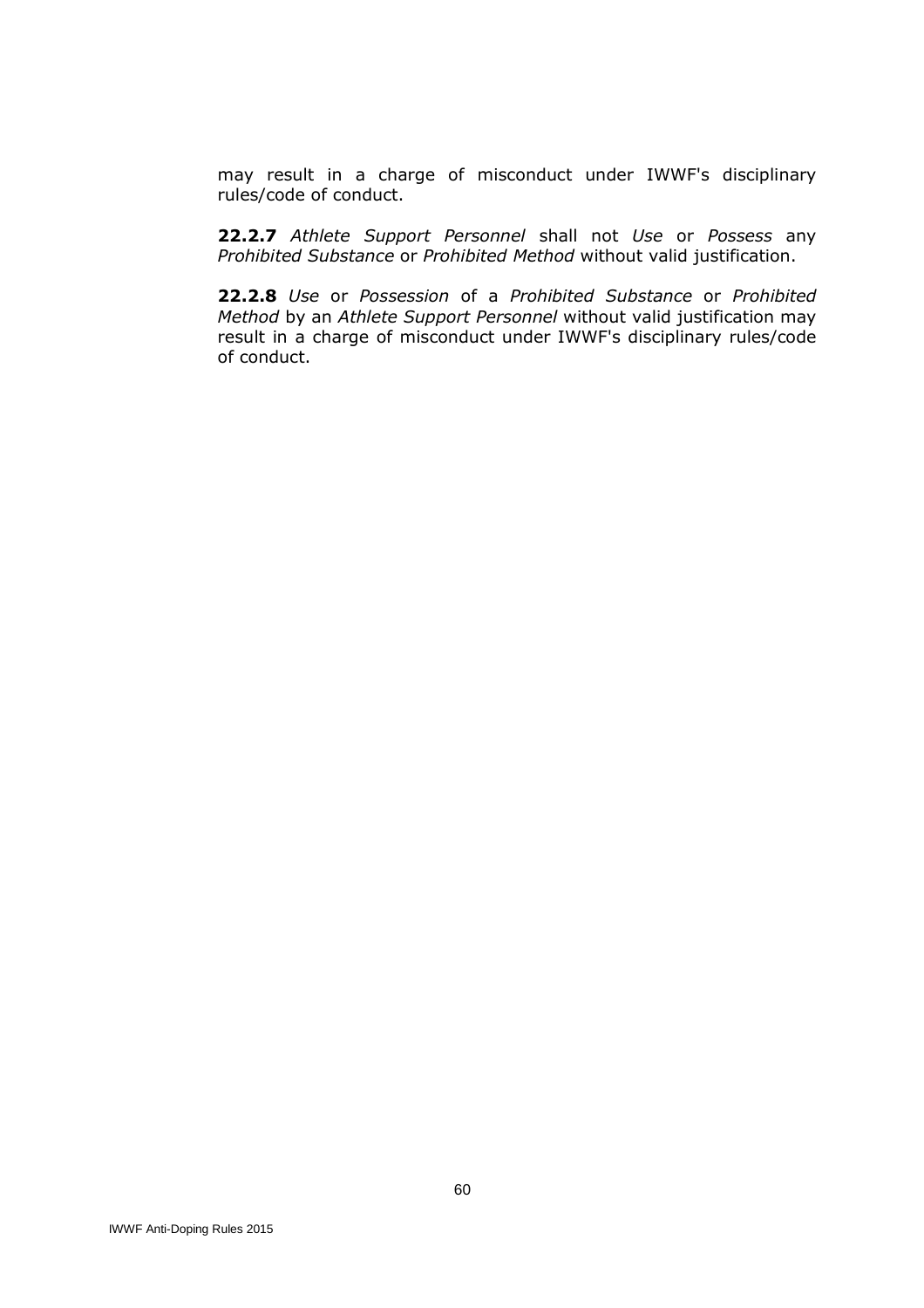# **APPENDIX 1 DEFINITIONS**

*ADAMS*:The Anti-Doping Administration and Management System is a Web-based database management tool for data entry, storage, sharing, and reporting designed to assist stakeholders and *WADA* in their anti-doping operations in conjunction with data protection legislation.

*Administration*: Providing, supplying, supervising, facilitating, or otherwise participating in the *Use* or *Attempted Use* by another *Person* of a *Prohibited Substance* or *Prohibited Method*. However, this definition shall not include the actions of bona fide medical personnel involving a *Prohibited Substance* or *Prohibited Method* used for genuine and legal therapeutic purposes or other acceptable justification and shall not include actions involving *Prohibited Substances* which are not prohibited in *Out-of-Competition Testing* unless the circumstances as a whole demonstrate that such *Prohibited Substances* are not intended for genuine and legal therapeutic purposes or are intended to enhance sport performance.

*Adverse Analytical Finding*: A report from a *WADA*-accredited laboratory or other *WADA*-approved laboratory that, consistent with the International Standard for Laboratories and related Technical Documents, identifies in a *Sample* the presence of a *Prohibited Substance* or its *Metabolites* or *Markers* (including elevated quantities of endogenous substances) or evidence of the *Use* of a *Prohibited Method*.

*Adverse Passport Finding*: A report identified as an *Adverse Passport Finding* as described in the applicable *International Standards*.

*Anti-Doping Organization*: A *Signatory* that is responsible for adopting rules for initiating, implementing or enforcing any part of the *Doping Control* process. This includes, for example, the International Olympic Committee, the International Paralympic Committee, other *Major Event Organizations* that conduct *Testing* at their *Events*, *WADA*, International Federations, and *National Anti-Doping Organizations.*

*Athlete*: Any *Person* who competes in sport at the international level (as defined in these Anti-Doping Rules), or the national level (as defined by each *National Anti-Doping Organization*). An *Anti-Doping Organization* has discretion to apply antidoping rules to an *Athlete* who is neither an *International-Level Athlete* nor a *National-Level Athlete*, and thus to bring them within the definition of "Athlete." In relation to *Athletes* who are neither *International*-*Level* nor *National-Level Athletes*, an *Anti-Doping Organization* may elect to: conduct limited *Testing* or no *Testing* at all; analyze *Samples* for less than the full menu of *Prohibited Substances*; require limited or no whereabouts information; or not require advance *TUEs*. However, if an Article 2.1, 2.3 or 2.5 anti-doping rule violation is committed by any *Athlete* over whom an *Anti-Doping Organization* has authority who competes below the international or national level, then the *Consequences* set forth in the *Code* (except Article 14.3.2) must be applied. For purposes of Article 2.8 and Article 2.9 and for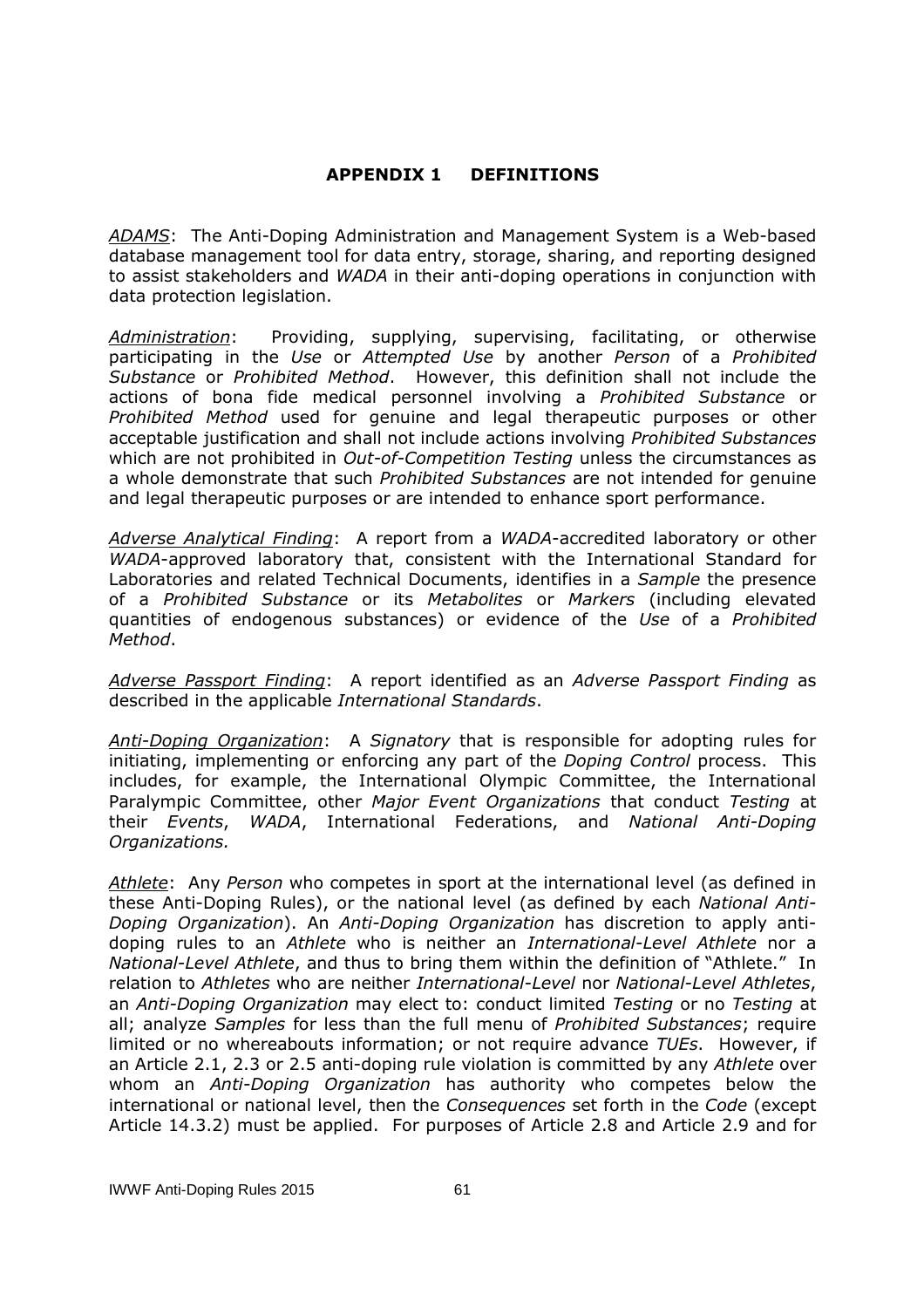purposes of anti-doping information and education, any *Person* who participates in sport under the authority of any *Signatory*, government, or other sports organization accepting the *Code* is an *Athlete*.

*[Comment: This definition makes it clear that all International- and National-Level Athletes are subject to the anti-doping rules of the Code, with the precise definitions of international- and national-level sport to be set forth in the antidoping rules of the International Federations and National Anti-Doping Organizations, respectively. The definition also allows each National Anti-Doping Organization, if it chooses to do so, to expand its anti-doping program beyond International- or National-Level Athletes to competitors at lower levels of Competition or to individuals who engage in fitness activities but do not compete at all. Thus, a National Anti-Doping Organization could, for example, elect to test recreational-level competitors but not require advance TUEs. But an anti-doping rule violation involving an Adverse Analytical Finding or Tampering results in all of the Consequences provided for in the Code (with the exception of Article 14.3.2). The decision on whether Consequences apply to recreational-level Athletes who engage in fitness activities but never compete is left to the National Anti-Doping Organization. In the same manner, a Major Event Organization holding an Event only for masters-level competitors could elect to test the competitors but not analyze Samples for the full menu of Prohibited Substances. Competitors at all levels of Competition should receive the benefit of anti-doping information and education.]* 

*Athlete Biological Passport*: The program and methods of gathering and collating data as described in the International Standard for Testing and Investigations and International Standard for Laboratories.

*Athlete Support Personnel*: Any coach, trainer, manager, agent, team staff, official, medical, paramedical personnel, parent or any other *Person* working with, treating or assisting an *Athlete* participating in or preparing for sports *Competition*.

*Attempt*: Purposely engaging in conduct that constitutes a substantial step in a course of conduct planned to culminate in the commission of an anti-doping rule violation. Provided, however, there shall be no anti-doping rule violation based solely on an *Attempt* to commit a violation if the *Person* renounces the *Attempt* prior to it being discovered by a third party not involved in the *Attempt*.

*Atypical Finding*: A report from a *WADA*-accredited laboratory or other *WADA*approved laboratory which requires further investigation as provided by the International Standard for Laboratories or related Technical Documents prior to the determination of an *Adverse Analytical Finding*.

*Atypical Passport Finding*: A report described as an *Atypical Passport Finding* as described in the applicable *International Standards*.

*CAS*: The Court of Arbitration for Sport.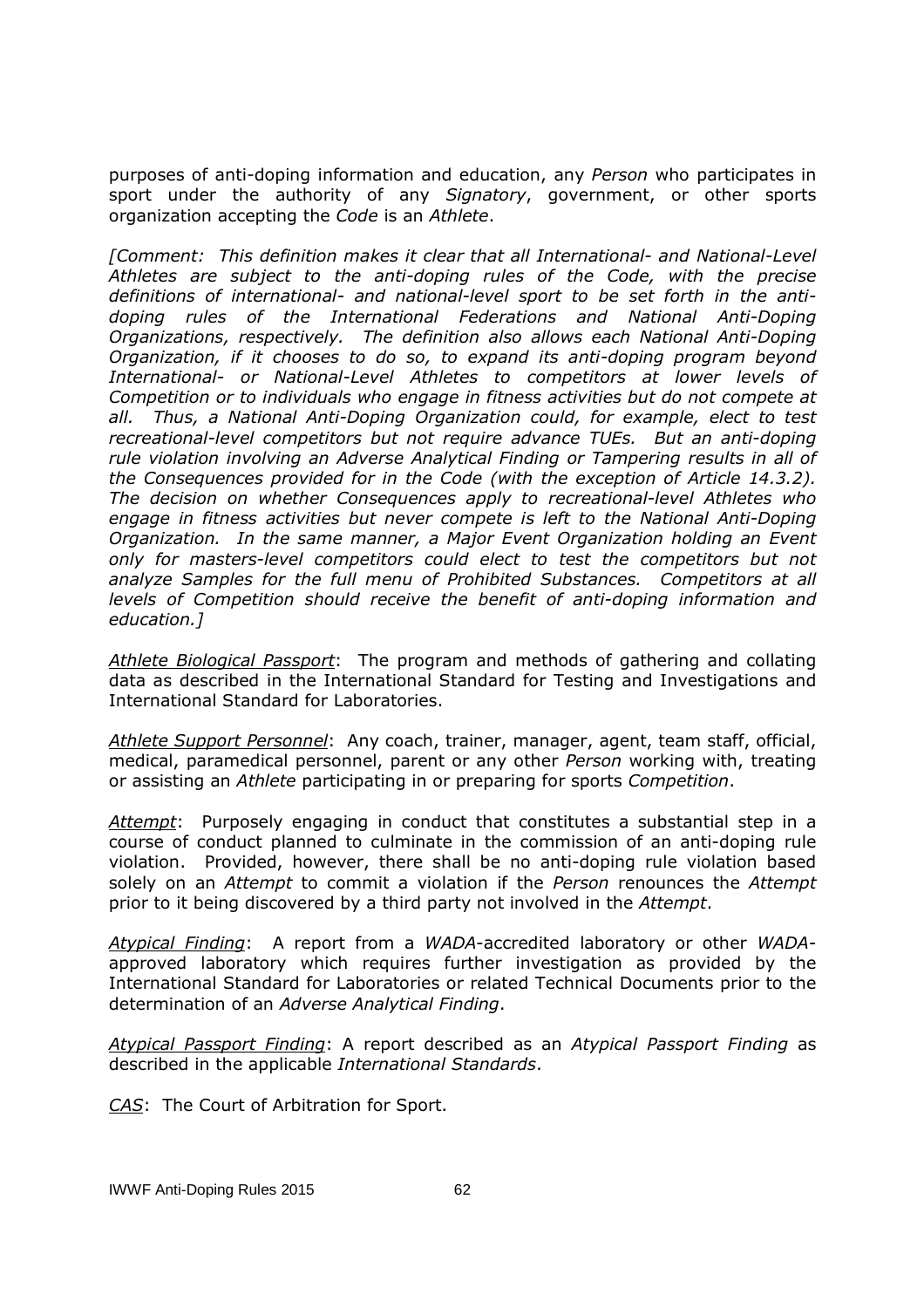*Code*: The World Anti-Doping Code.

*Competition*: A single race, match, game or singular sport contest within an *Event*. For stage races and other sport contests where prizes are awarded on a daily or other interim basis, the distinction between a *Competition* and an *Event* will be as provided in the rules of the applicable International Federation. For IWWF, it may consist of one or more rounds of one or more disciplines (e.g. Slalom).

*Consequences of Anti-Doping Rule Violations ("Consequences")*: An *Athlete's* or other *Person's* violation of an anti-doping rule may result in one or more of the following: (a) *Disqualification* means the *Athlete's* results in a particular *Competition* or *Event* are invalidated, with all resulting *Consequences* including forfeiture of any medals, points and prizes; (b) *Ineligibility* means the *Athlete* or other *Person* is barred on account of an anti-doping rule violation for a specified period of time from participating in any *Competition* or other activity or funding as provided in Article 10.12.1; (c) *Provisional Suspension* means the *Athlete* or other *Person* is barred temporarily from participating in any *Competition* or activity prior to the final decision at a hearing conducted under Article 8; (d) *Financial Consequences* means a financial sanction imposed for an anti-doping rule violation or to recover costs associated with an anti-doping rule violation; and (e) *Public Disclosure or Public Reporting* means the dissemination or distribution of information to the general public or *Persons* beyond those *Persons* entitled to earlier notification in accordance with Article 14. Teams in *Team Sports* may also be subject to *Consequences* as provided in Article 11 of the *Code*.

*Contaminated Product*:A product that contains a *Prohibited Substance* that is not disclosed on the product label or in information available in a reasonable Internet search.

*Disqualification*: See *Consequences of Anti-Doping Rule Violations* above.

*Doping Control*: All steps and processes from test distribution planning through to ultimate disposition of any appeal including all steps and processes in between such as provision of whereabouts information, *Sample* collection and handling, laboratory analysis, *TUEs*, results management and hearings.

*Event*: A series of individual *Competitions* conducted together under one ruling body (e.g., a sport division World Championships, World Cup, World Games, Continental Confederation Games, etc.)

*Event Venues*: Those venues so designated by the ruling body for the *Event,*  including designated official competitions, training and accommodation venues.

*Event Period*: The time between the beginning and end of an *Event*, as established by the ruling body of the *Event*. Unless otherwise specifically defined by the ruling body of the Event, the Event Period shall commence at 12 noon on the day before the first Competition commences and shall end 30 minutes after the final results of the last Competition have been posted and made final.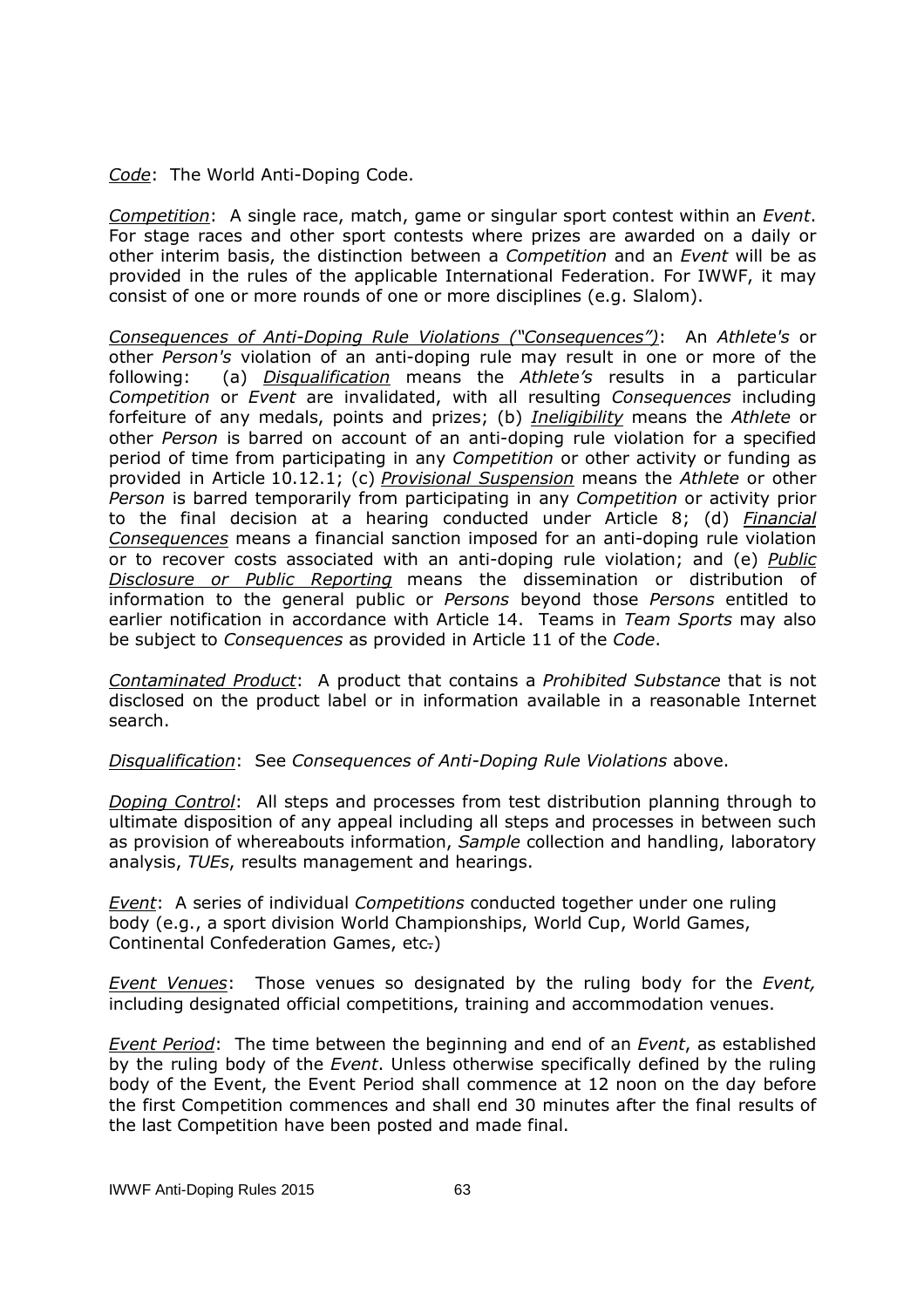*Fault*: *Fault* is any breach of duty or any lack of care appropriate to a particular situation. Factors to be taken into consideration in assessing an *Athlete* or other *Person*'s degree of *Fault* include, for example, the *Athlete*'s or other *Person*'s experience, whether the *Athlete* or other *Person* is a *Minor*, special considerations such as impairment, the degree of risk that should have been perceived by the *Athlete* and the level of care and investigation exercised by the *Athlete* in relation to what should have been the perceived level of risk. In assessing the *Athlete's* or other *Person's* degree of *Fault*, the circumstances considered must be specific and relevant to explain the *Athlete's* or other *Person's* departure from the expected standard of behavior. Thus, for example, the fact that an *Athlete* would lose the opportunity to earn large sums of money during a period of *Ineligibility,* or the fact that the *Athlete* only has a short time left in his or her career, or the timing of the sporting calendar, would not be relevant factors to be considered in reducing the period of *Ineligibility* under Article 10.5.1 or 10.5.2.

*[Comment: The criteria for assessing an Athlete's degree of Fault is the same under all Articles where Fault is to be considered. However, under Article 10.5.2, no reduction of sanction is appropriate unless, when the degree of Fault is assessed, the conclusion is that No Significant Fault or Negligence on the part of the Athlete or other Person was involved.]* 

*Financial Consequences*: see *Consequences of Anti-Doping Rule Violations*, above.

*In-Competition*: "*In-Competition*" means within the *Event Period*.

*[Comment: An International Federation or ruling body for an Event may establish an "In-Competition" period that is different than the Event Period.]* 

*Independent Observer Program*: A team of observers, under the supervision of *WADA*, who observe and provide guidance on the *Doping Control* process at certain *Events* and report on their observations.

*Individual Sport*: Any sport that is not a *Team Sport.* 

*Ineligibility*: See *Consequences of Anti-Doping Rule Violations* above.

*International Event*:An *Event* or *Competition* where the International Olympic Committee, the International Paralympic Committee, an International Federation, a *Major Event Organization,* or another international sport organization is the ruling body for the *Event* or appoints the technical officials for the *Event.* For IWWF, it means an *Event* or *Competition* where the IWWF or an IWWF Confederation (a) is the ruling body under the rules governing the Event, e.g., sport division World Championship Events; (b) is responsible under the rules governing the Event for appointing the chief technical officials for the event (e.g., Chief Judge, Chief Calculator, Chief Driver, etc.) or (c) specifically designates the Event or Competition in the official IWWF Calendar as being under IWWF's jurisdiction for the purpose of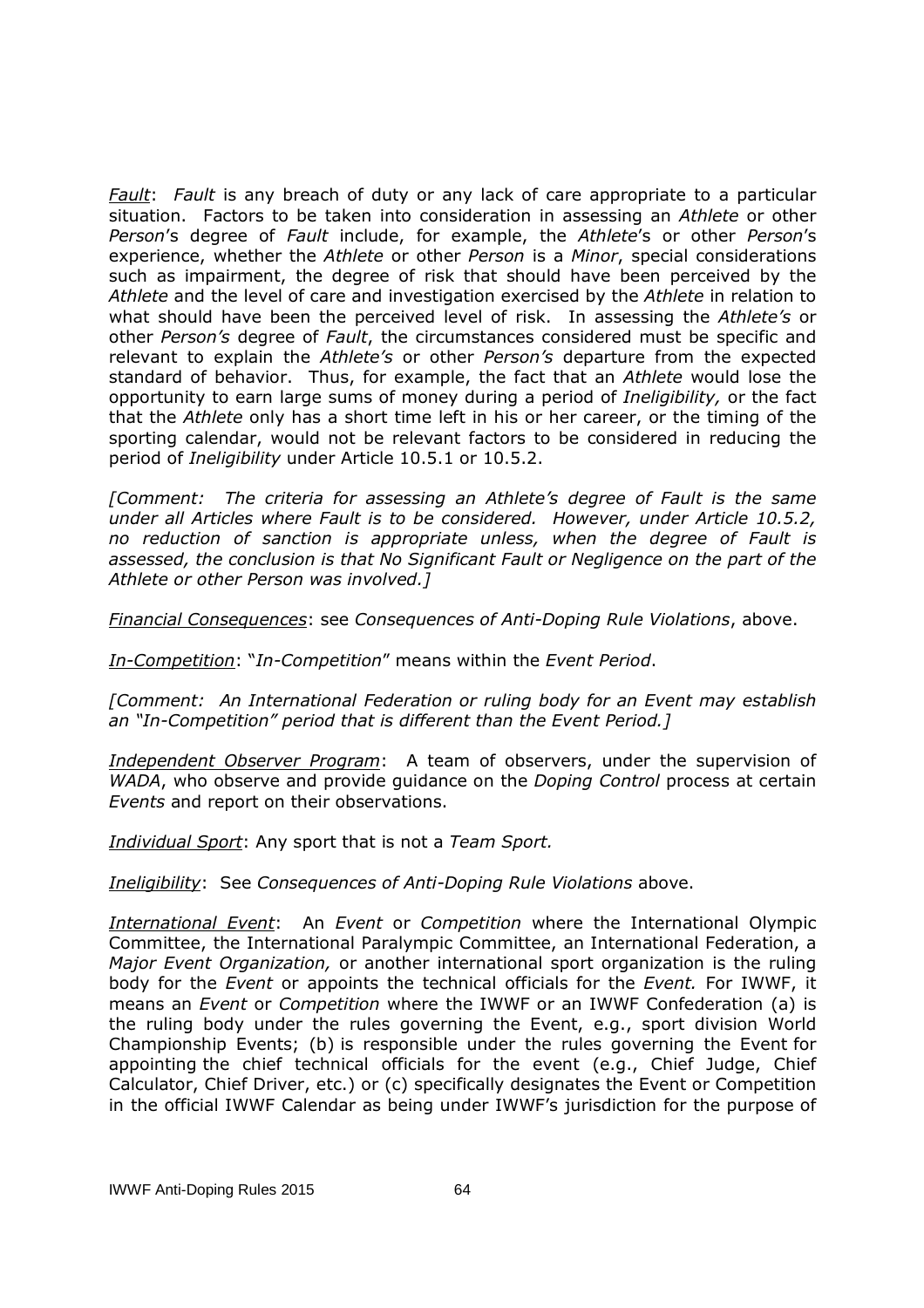applying these Anti-Doping Rules, that can be downloaded on http://www.iwsftournament.com/calendar/calendardisplay.php

*International-Level Athlete*: *Athletes* who compete in sport at the international level, as defined by each International Federation, consistent with the International Standard for Testing and Investigations. For the sport of waterski & wakeboard *International-Level Athletes* are defined as set out in the Scope section of the Introduction to these Anti-Doping Rules.

*International Standard*: A standard adopted by *WADA* in support of the *Code*. Compliance with an *International Standard* (as opposed to another alternative standard, practice or procedure) shall be sufficient to conclude that the procedures addressed by the *International Standard* were performed properly. *Internationa*l *Standards* shall include any Technical Documents issued pursuant to the *International Standard*.

*Major Event Organizations*: The continental associations of *National Olympic Committee*s and other international multi-sport organizations that function as the ruling body for any continental, regional or other *International Event*.

*Marker*: A compound, group of compounds or biological variable(s) that indicates the *Use* of a *Prohibited Substance* or *Prohibited Method.* 

*Metabolite*: Any substance produced by a biotransformation process.

*Minor*: A natural *Person* who has not reached the age of eighteen years.

*National Anti-Doping Organization*: The entity(ies) designated by each country as possessing the primary authority and responsibility to adopt and implement antidoping rules, direct the collection of *Samples*, the management of test results, and the conduct of hearings at the national level. If this designation has not been made by the competent public authority(ies), the entity shall be the country's *National Olympic Committee* or its designee.

*National Event*: A sport *Event* or *Competition* involving *International-* or *National-Level Athletes* that is not an *International Event*.

*National Federation*: A national or regional entity which is a member of or is recognized by IWWF as the entity governing IWWF's sport in that nation or region.

*National-Level Athlete*: *Athletes* who compete in sport at the national level, as defined by each *National Anti-Doping Organization,* consistent with the International Standard for Testing and Investigations.

*National Olympic Committee*: The organization recognized by the International Olympic Committee. The term *National Olympic Committee* shall also include the National Sport Confederation in those countries where the National Sport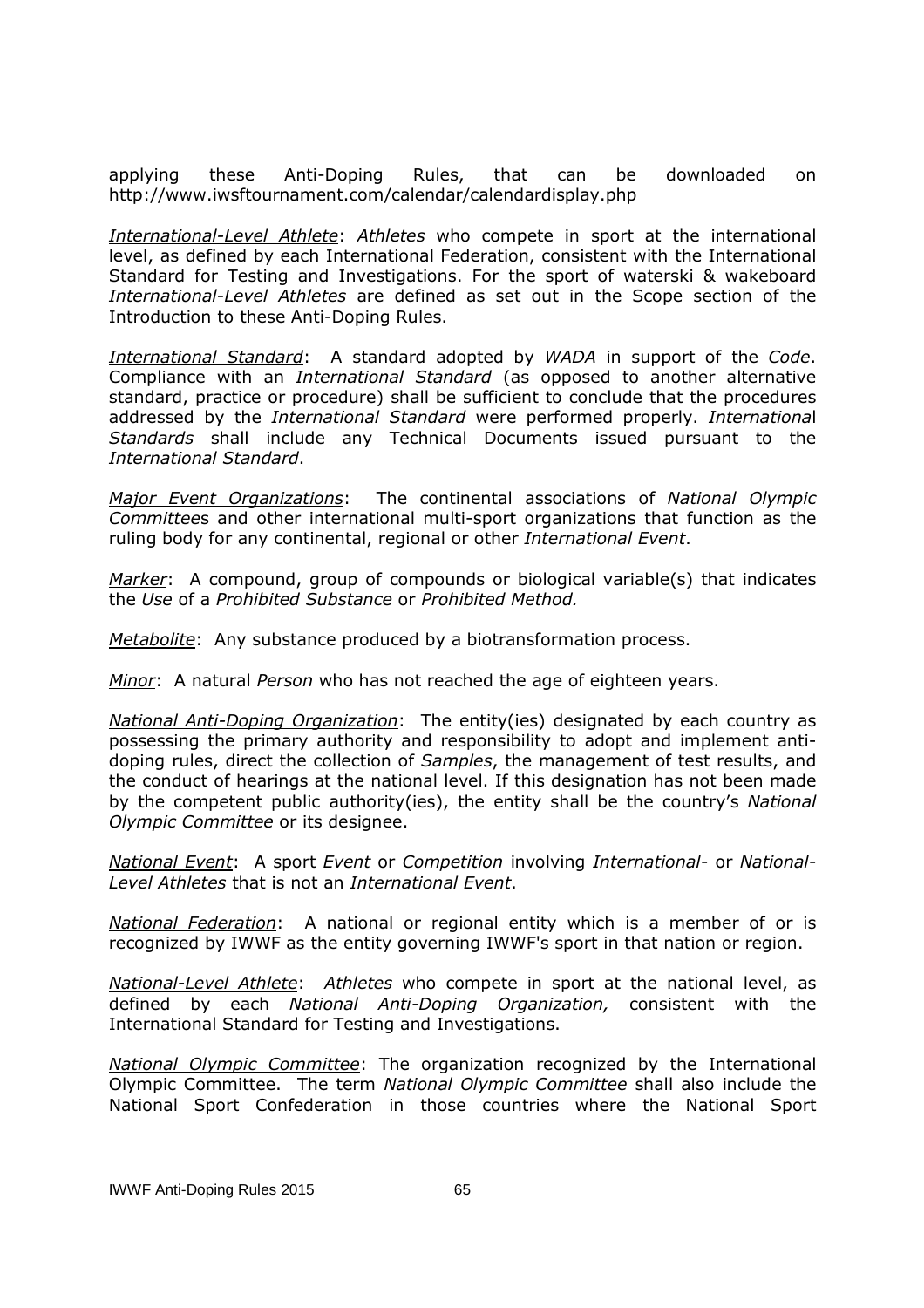Confederation assumes typical *National Olympic Committee* responsibilities in the anti-doping area.

*No Fault or Negligence*: The *Athlete* or other *Person's* establishing that he or she did not know or suspect, and could not reasonably have known or suspected even with the exercise of utmost caution, that he or she had *Used* or been administered the *Prohibited Substance* or *Prohibited Method* or otherwise violated an anti-doping rule*.* Except in the case of a *Minor*, for any violation of Article 2.1, the *Athlete* must also establish how the *Prohibited Substance* entered his or her system.

*No Significant Fault or Negligence*: The *Athlete* or other *Person's* establishing that his or her *Fault* or negligence, when viewed in the totality of the circumstances and taking into account the criteria for *No Fault* or negligence, was not significant in relationship to the anti-doping rule violation. Except in the case of a *Minor*, for any violation of Article 2.1, the *Athlete* must also establish how the *Prohibited Substance* entered his or her system.

*[Comment: For Cannabinoids, an Athlete may establish No Significant Fault or Negligence by clearly demonstrating that the context of the Use was unrelated to sport performance.]* 

*Out-of-Competition*: Any period which is not *In-Competition*.

*Participant*: Any *Athlete* or *Athlete Support Person*.

*Person*: A natural *Person* or an organization or other entity.

*Possession*: The actual, physical *Possession*, or the constructive *Possession* (which shall be found only if the *Person* has exclusive control or intends to exercise control over the *Prohibited Substance* or *Prohibited Method* or the premises in which a *Prohibited Substance* or *Prohibited Method* exists); provided, however, that if the *Person* does not have exclusive control over the *Prohibited Substance* or *Prohibited Method* or the premises in which a *Prohibited Substance* or *Prohibited Method* exists, constructive *Possession* shall only be found if the *Person* knew about the presence of the *Prohibited Substance* or *Prohibited Method* and intended to exercise control over it. Provided, however, there shall be no anti-doping rule violation based solely on *Possession* if, prior to receiving notification of any kind that the *Person* has committed an anti-doping rule violation, the *Person* has taken concrete action demonstrating that the *Person* never intended to have *Possession* and has renounced *Possession* by explicitly declaring it to an *Anti-Doping Organization*. Notwithstanding anything to the contrary in this definition, the purchase (including by any electronic or other means) of a *Prohibited Substance* or *Prohibited Method* constitutes *Possession* by the *Person* who makes the purchase.

*[Comment: Under this definition, steroids found in an Athlete's car would constitute a violation unless the Athlete establishes that someone else used the car; in that event, the Anti-Doping Organization must establish that, even though the Athlete did not have exclusive control over the car, the Athlete knew about the* 

IWWF Anti-Doping Rules 2015 66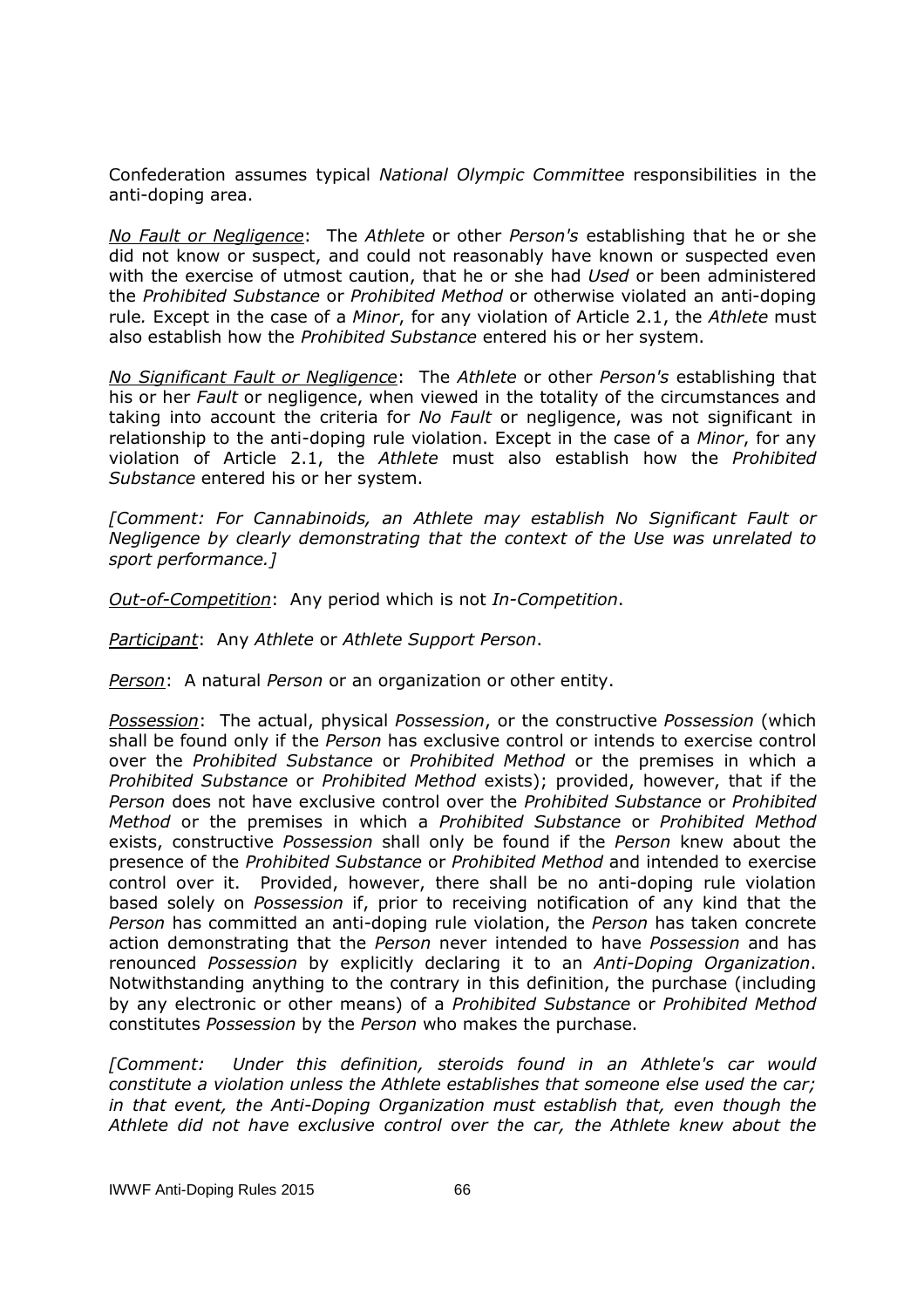*steroids and intended to have control over the steroids. Similarly, in the example of steroids found in a home medicine cabinet under the joint control of an Athlete and spouse, the Anti-Doping Organization must establish that the Athlete knew the steroids were in the cabinet and that the Athlete intended to exercise control over the steroids. The act of purchasing a Prohibited Substance alone constitutes Possession, even where, for example, the product does not arrive, is received by someone else, or is sent to a third party address.]*

*Prohibited List*: The List identifying the *Prohibited Substances* and *Prohibited Methods*.

*Prohibited Method*: Any method so described on the *Prohibited List*.

*Prohibited Substance*: Any substance, or class of substances, so described on the *Prohibited List*.

*Provisional Hearing*: For purposes of Article 7.9, an expedited abbreviated hearing occurring prior to a hearing under Article 8 that provides the *Athlete* with notice and an opportunity to be heard in either written or oral form.

*[Comment: A Provisional Hearing is only a preliminary proceeding which may not involve a full review of the facts of the case. Following a Provisional Hearing, the Athlete remains entitled to a subsequent full hearing on the merits of the case. By contrast, an "expedited hearing," as that term is used in Article 7.9, is a full hearing on the merits conducted on an expedited time schedule.]* 

*Provisional Suspension*: See *Consequences of Anti-Doping Rule Violations* above.

*Publicly Disclose or Publicly Report*: See *Consequences of Anti-Doping Rule Violations* above.

*Regional Anti-Doping Organization*:A regional entity designated by member countries to coordinate and manage delegated areas of their national anti-doping programs, which may include the adoption and implementation of anti-doping rules, the planning and collection of *Samples*, the management of results, the review of *TUEs*, the conduct of hearings, and the conduct of educational programs at a regional level.

*Registered Testing Pool*: The pool of highest-priority *Athletes* established separately at the international level by International Federations and at the national level by *National Anti-Doping Organizations,* who are subject to focused *In-Competition* and *Out-of-Competition Testing* as part of that International Federation's or *National Anti-Doping Organization*'s test distribution plan and therefore are required to provide whereabouts information as provided in Article 5.6 of the *Code* and the International Standard for Testing and Investigations.

*Sample* or *Specimen*: Any biological material collected for the purposes of *Doping Control*.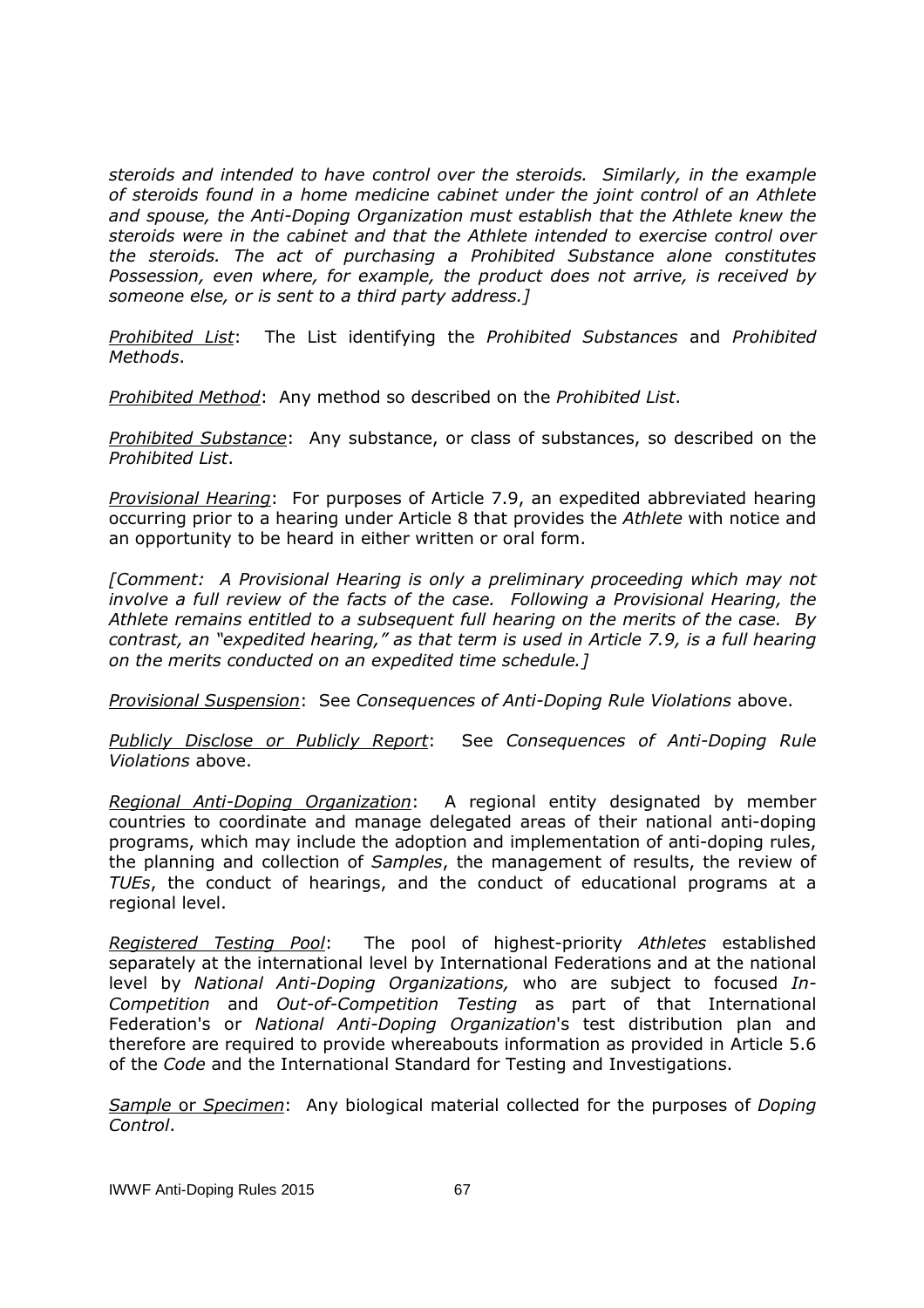*[Comment: It has sometimes been claimed that the collection of blood Samples violates the tenets of certain religious or cultural groups. It has been determined that there is no basis for any such claim.]* 

*Signatories*: Those entities signing the *Code* and agreeing to comply with the *Code*, as provided in Article 23 of the *Code*.

*Specified Substance*:See Article 4.2.2.

*Strict Liability*: The rule which provides that under Article 2.1 and Article 2.2, it is not necessary that intent, *Fault*, negligence, or knowing *Use* on the *Athlete's* part be demonstrated by the *Anti-Doping Organization* in order to establish an antidoping rule violation.

*Substantial Assistance*: For purposes of Article 10.6.1, a *Person* providing *Substantial Assistance* must: (1) fully disclose in a signed written statement all information he or she possesses in relation to anti-doping rule violations, and (2) fully cooperate with the investigation and adjudication of any case related to that information, including, for example, presenting testimony at a hearing if requested to do so by an *Anti-Doping Organization* or hearing panel. Further, the information provided must be credible and must comprise an important part of any case which is initiated or, if no case is initiated, must have provided a sufficient basis on which a case could have been brought.

*Tampering*:Altering for an improper purpose or in an improper way; bringing improper influence to bear; interfering improperly; obstructing, misleading or engaging in any fraudulent conduct to alter results or prevent normal procedures from occurring.

*Target Testing*: Selection of specific *Athletes* for *Testing* based on criteria set forth in the International Standard for Testing and Investigations.

*Team Sport*: A sport in which the substitution of players is permitted during a *Competition*.

*Testing*: The parts of the *Doping Control* process involving test distribution planning, *Sample* collection, *Sample* handling, and *Sample* transport to the laboratory.

*Trafficking*: Selling, giving, transporting, sending, delivering or distributing (or *Possessing* for any such purpose) a *Prohibited Substance* or *Prohibited Method* (either physically or by any electronic or other means) by an *Athlete*, *Athlete Support Person* or any other *Person* subject to the jurisdiction of an *Anti-Doping Organization* to any third party; provided, however, this definition shall not include the actions of "bona fide" medical personnel involving a *Prohibited Substance* used for genuine and legal therapeutic purposes or other acceptable justification, and shall not include actions involving *Prohibited Substances* which are not prohibited in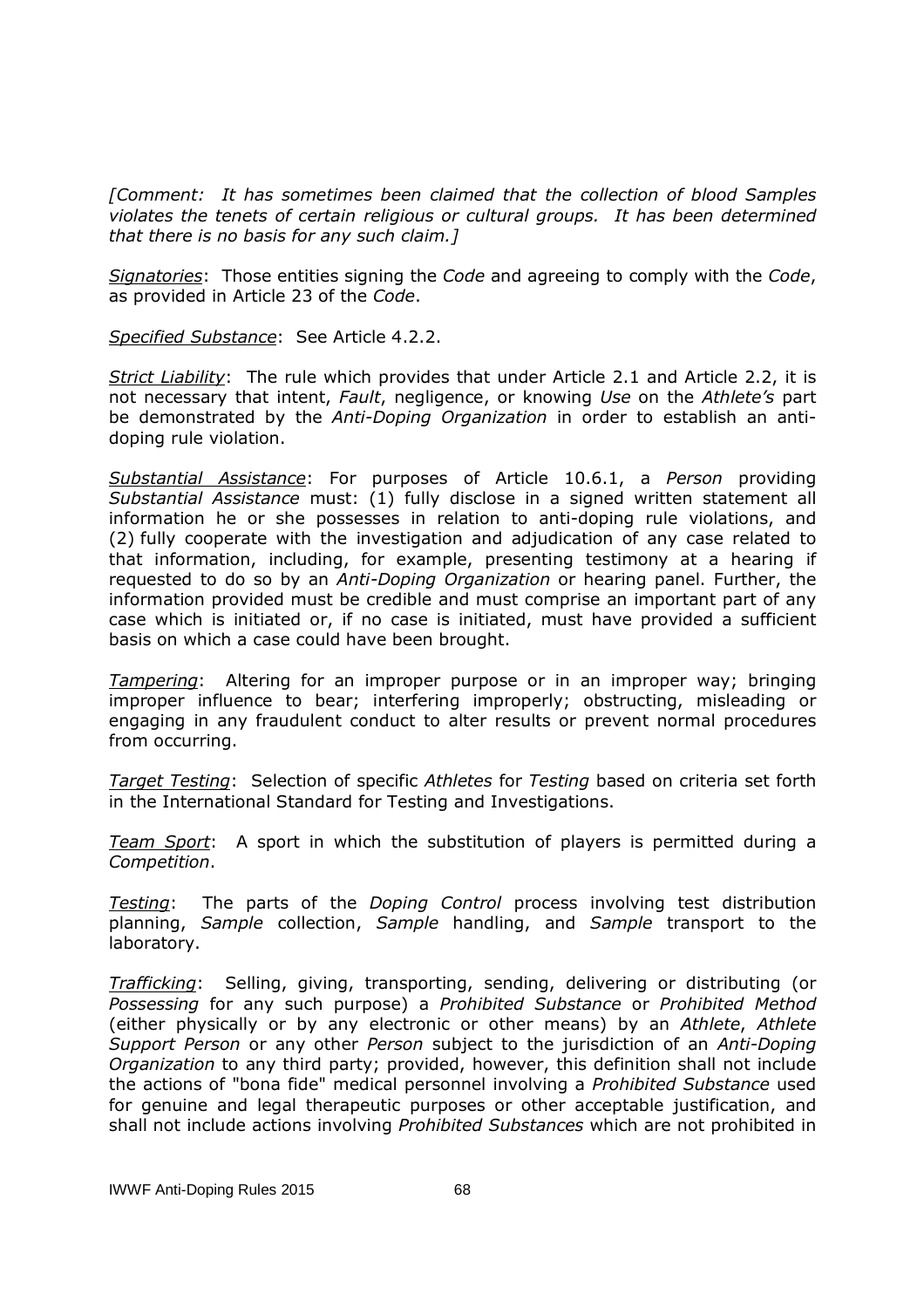*Out-of-Competition Testing* unless the circumstances as a whole demonstrate such *Prohibited Substances* are not intended for genuine and legal therapeutic purposes or are intended to enhance sport performance.

*TUE*:Therapeutic Use Exemption, as described in Article 4.4.

*UNESCO Convention*: The International Convention against Doping in Sport adopted by the 33<sup>rd</sup> session of the UNESCO General Conference on 19 October, 2005 including any and all amendments adopted by the States Parties to the Convention and the Conference of Parties to the International Convention against Doping in Sport.

*Use*: The utilization, application, ingestion, injection or consumption by any means whatsoever of any *Prohibited Substance* or *Prohibited Method*.

*WADA*: The World Anti-Doping Agency.

*[Comment: Defined terms shall include their plural and possessive forms, as well as those terms used as other parts of speech].*